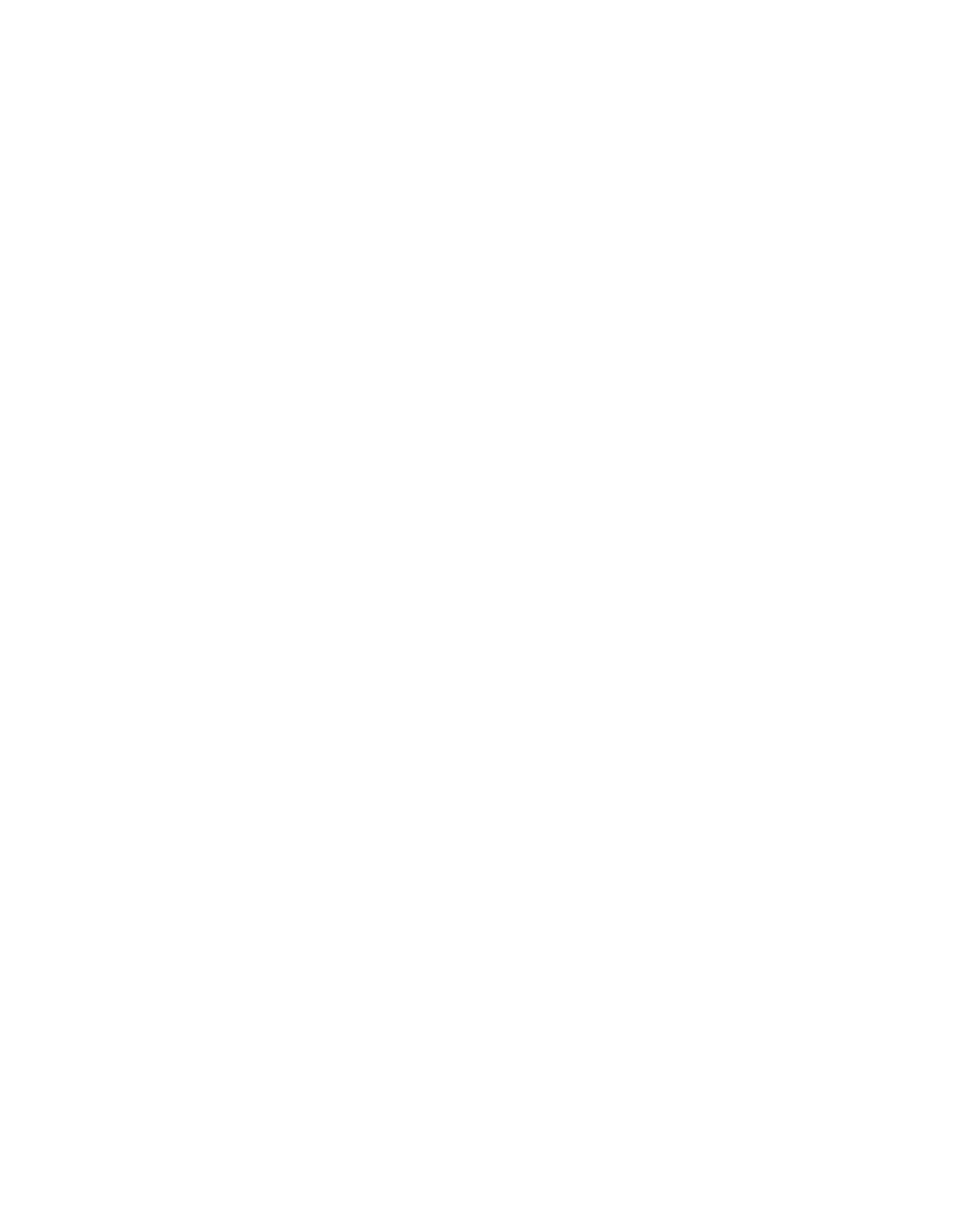# Motor Vehicle and Equipment Replacement **FUND 126**

### **OVERVIEW**

The Motor Vehicle and Equipment Replacement fund provides a mechanism to accumulate funds for General Government vehicle and equipment replacements. The Motor Vehicle Department plans for current and future replacements to build an optimum fleet.

# **ACTIVITIES**

# Police and Fire Vehicles & Equipment Replacement

| <b>ACTIVITY BUDGET SUMMARY</b>       | <b>AMOUNT</b> |
|--------------------------------------|---------------|
| Capital Outlay                       | \$1,238,000   |
| <b>Total Expenditures</b>            | 1,238,000     |
| Net Cost (expenditures less revenue) | 1,238,000     |
| <b>Budgeted FTEs</b>                 | ი ი           |

### **PRIMARY CITY PRIORITY**



### **DESCRIPTION**

Accounts for the replacement of public safety vehicles and equipment.

# Parks Vehicles & Equipment Replacement

| <b>ACTIVITY BUDGET SUMMARY</b>       |   | <b>AMOUNT</b> |
|--------------------------------------|---|---------------|
| Capital Outlay                       | S | 261,600       |
| <b>Total Expenditures</b>            | S | 261,600       |
| Net Cost (expenditures less revenue) |   | 261,600       |
| <b>Budgeted FTEs</b>                 |   | 0 O           |

### **PRIMARY CITY PRIORITY**



#### **DESCRIPTION**

Accounts for the replacement of Parks & Community Services vehicles and equipment.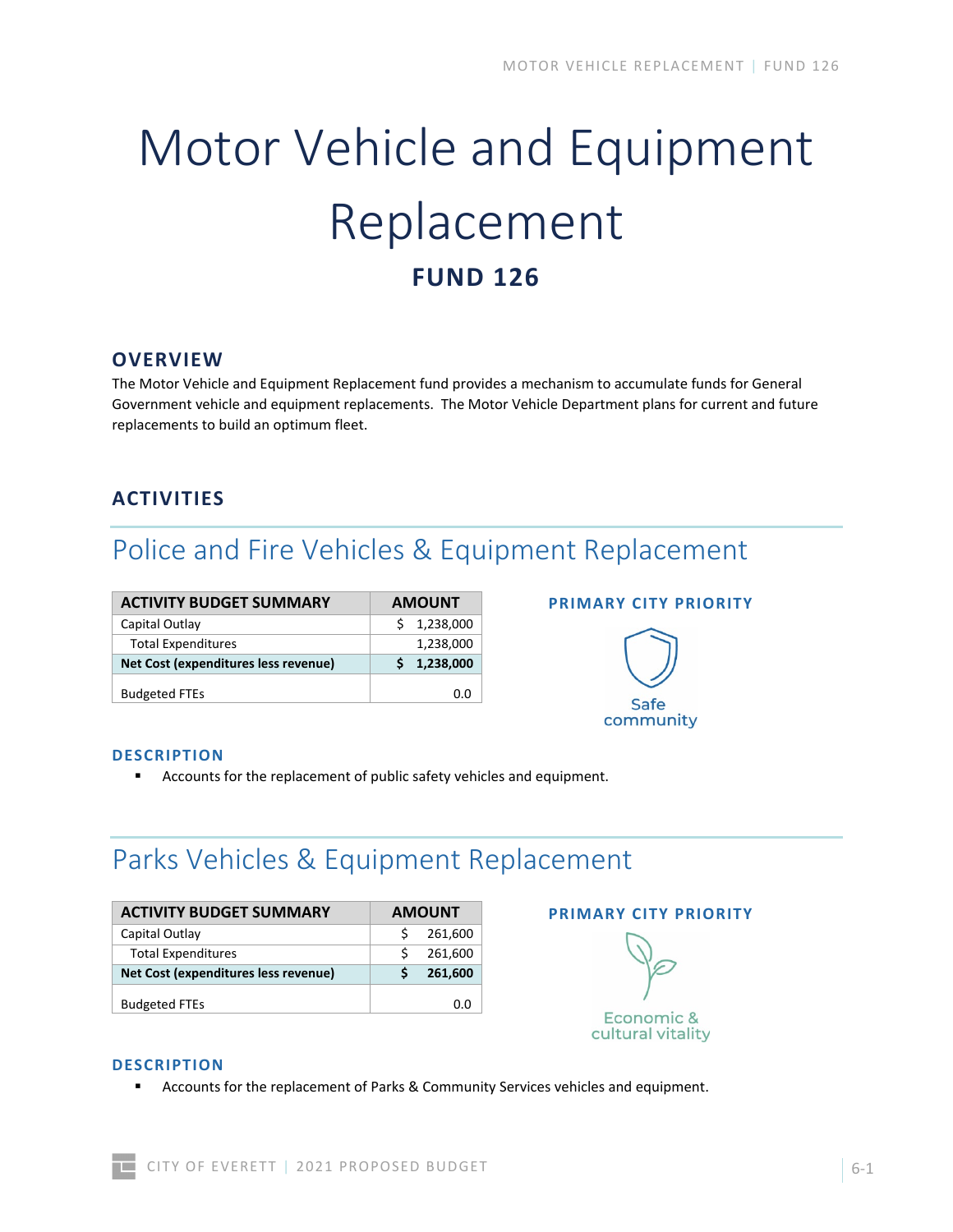# Facilities Vehicles & Equipment Replacement

| <b>ACTIVITY BUDGET SUMMARY</b>       |   | <b>AMOUNT</b> |
|--------------------------------------|---|---------------|
| Capital Outlay                       | S | 75,000        |
| <b>Total Expenditures</b>            | Ś | 75,000        |
| Net Cost (expenditures less revenue) | S | 75,000        |
| <b>Budgeted FTEs</b>                 |   | ი ი           |



### **DESCRIPTION**

Accounts for the replacement of Facilities vehicles and equipment.

# Contingency for Vehicle and Equipment Replacement

| <b>ACTIVITY BUDGET SUMMARY</b>       |   | <b>AMOUNT</b> |
|--------------------------------------|---|---------------|
| Capital Outlay                       | S | 250,000       |
| <b>Total Expenditures</b>            |   | 250,000       |
| Net Cost (expenditures less revenue) |   | 250,000       |
| <b>Budgeted FTEs</b>                 |   |               |
|                                      |   |               |

# **PRIMARY CITY PRIORITY**



### **DESCRIPTION**

**Provides a funding source for unexpected vehicle and equipment replacements due to collisions or vehicle** failures. It also provides a small contingency to cover higher than expected replacement costs.

### **REVENUE DESCRIPTION**

The General Fund contributes annually to the motor vehicle and equipment replacement fund on behalf of General Government departments. Non-General Government departments purchase their vehicles and equipment directly from their own funds. Other sources of revenue include but are not limited to interest and proceeds from the sale of retired General Government vehicles and equipment.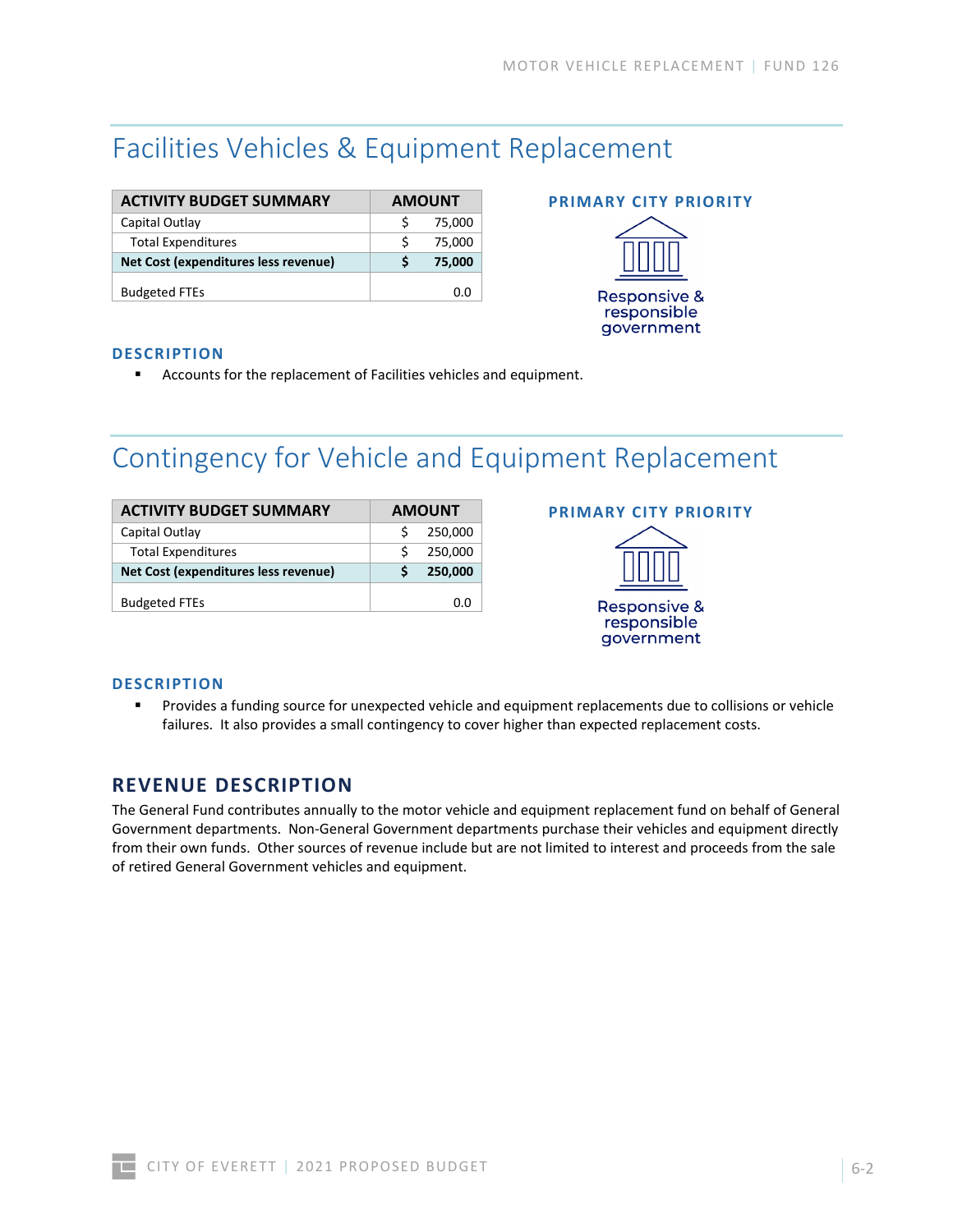### **BUDGETED EXPENDITURES**

|                                        |    |              |    | 2020          |    | 2020              |    |                 | 2021             |
|----------------------------------------|----|--------------|----|---------------|----|-------------------|----|-----------------|------------------|
|                                        |    | 2019         |    | Adopted       |    | <b>As Amended</b> |    | 2020            | Proposed         |
| Fund 126: Motor Vehicle/Equip. Repl.   |    | Actual       |    | <b>Budget</b> |    | 8/5/2020          |    | <b>Estimate</b> | <b>Budget</b>    |
| Program 126: General Gov Vehicle Repl. |    |              |    |               |    |                   |    |                 |                  |
| <b>Resources</b>                       |    |              |    |               |    |                   |    |                 |                  |
| Beginning Balance                      | Ś. | 7,321,180    |    | \$4,067,235   | Ś. | 4,776,425         | Ś. | 5,472,510       | \$3,479,923      |
| <b>Grant Revenue</b>                   |    | 958,431      |    |               |    |                   |    |                 |                  |
| Contribution From General Fund/Other   |    | 1,638,264    |    | 1,825,000     |    | 1,825,000         |    | 825,000         | 1,497,157        |
| Sale of Capital Assets                 |    | 81,929       |    | 70,000        |    | 70,000            |    | 82,000          | 60,000           |
| Interest Earnings                      |    | 118,053      |    | 97,000        |    | 97,000            |    | 78,603          | 35,761           |
| <b>Total Available</b>                 |    | \$10,117,857 |    | \$6,059,235   | \$ | 6,768,425         | \$ | 6,458,113       | \$5,072,841      |
| <b>Expenditures</b>                    |    |              |    |               |    |                   |    |                 |                  |
| Engineering Vehicle Replacement        | \$ | 24,716       | Ś. | 225,000       | Ś  | 425,000           | Ś. | 425,000         | Ś.               |
| Police Vehicle Replacement             |    | 587,907      |    | 750,000       |    | 1,014,190         |    | 1,014,190       | 1,188,000        |
| Fire Vehicle Replacement               |    | 3,092,206    |    | 485,000       |    | 485,000           |    | 485,000         | 50,000           |
| Facilities Vehicle Replacement         |    | 19           |    |               |    |                   |    |                 | 75,000           |
| Parks Vehicle Replacement              |    | 51,225       |    | 520,000       |    | 520,000           |    | 520,000         | 261,600          |
| Streets Vehicle Replacement            |    | 889,274      |    | 139,000       |    | 384,000           |    | 384,000         |                  |
| Unanticipated Replacements/Misc        |    |              |    | 150,000       |    | 150,000           |    | 150,000         | 250,000          |
| <b>Total Expenditures</b>              | \$ | 4,645,347    |    | \$2,269,000   | \$ | 2,978,190         | \$ | 2,978,190       | \$.<br>1,824,600 |
| <b>Ending Balance</b>                  | Ś. | 5,472,510    |    | \$3,790,235   | Ś  | 3,790,235         | S  | 3,479,923       | 3,248,241<br>\$. |

**2021 Budget Appropriation - Fund 126 \$ 5,072,841**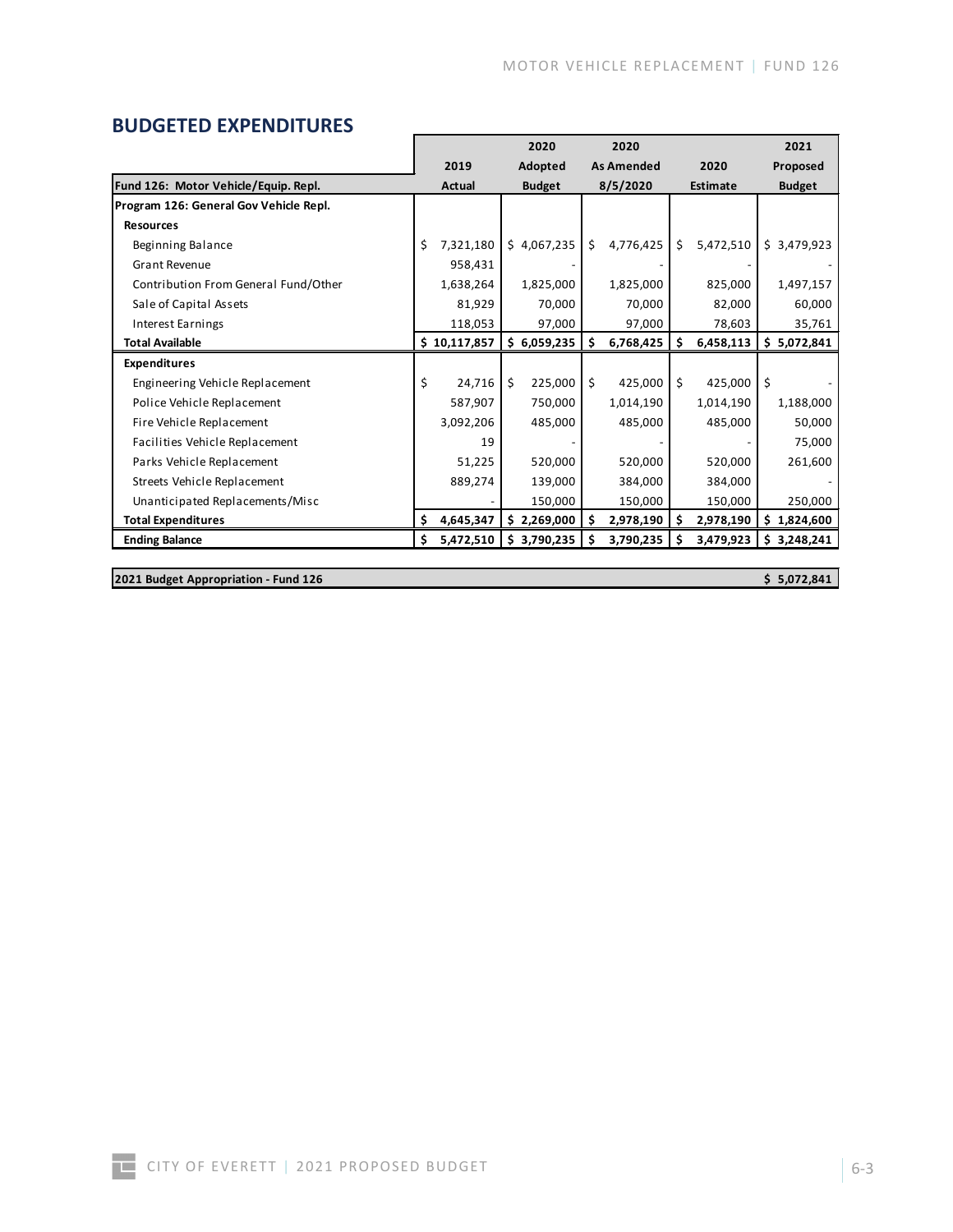# **BLANK PAGE**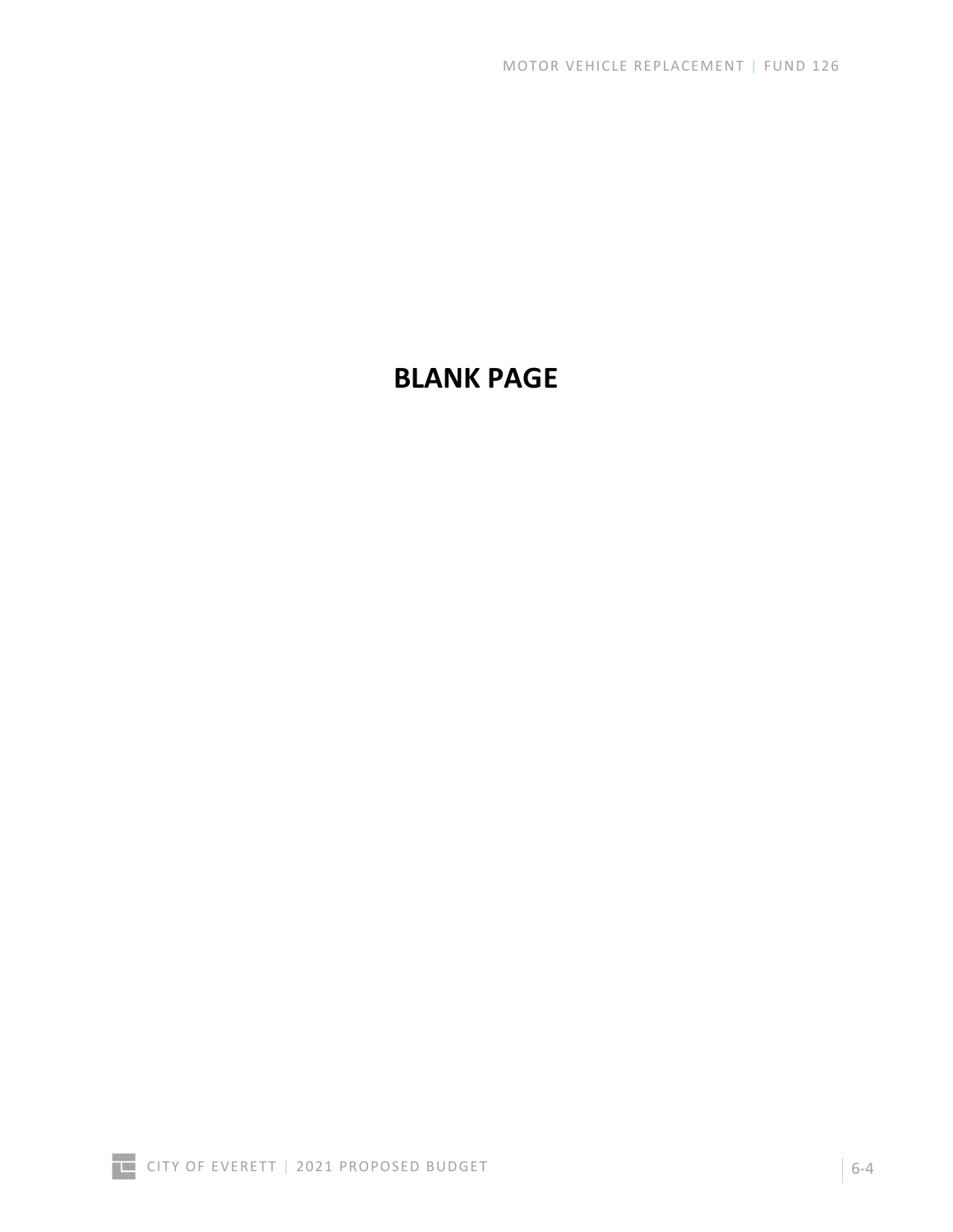# Hotel/Motel Tax **FUND 138**

### **OVERVIEW**

The Hotel/Motel fund accounts for the collection and distribution of a 2% hotel/motel tax on lodging fees, which must be used to support and promote tourism.

### **ACTIVITIES**

# Hotel/Motel Taxes

| <b>ACTIVITY BUDGET SUMMARY</b>       |   | <b>AMOUNT</b> |
|--------------------------------------|---|---------------|
| <b>Total Expenditures</b>            | Ś | 250,000       |
| <b>Revenue Offset</b>                |   | (402, 652)    |
| Net Cost (expenditures less revenue) |   | (152, 652)    |
| <b>Budgeted FTEs</b>                 |   | n.n           |

#### **PRIMARY CITY PRIORITY**



### **DESCRIPTION**

- Promotes tourism by contributing funds to civic events and toward capital funding for venues that hold civic events
- Contributes \$100,000 to the Everett Public Facilities District to support debt service and operating costs associated with the Everett Events Center
- Maintains a reserve balance adequate to cover one year of fixed obligations

### **REVENUE DESCRIPTION**

Revenues include the 2% hotel/motel tax on lodging fees and interest earnings.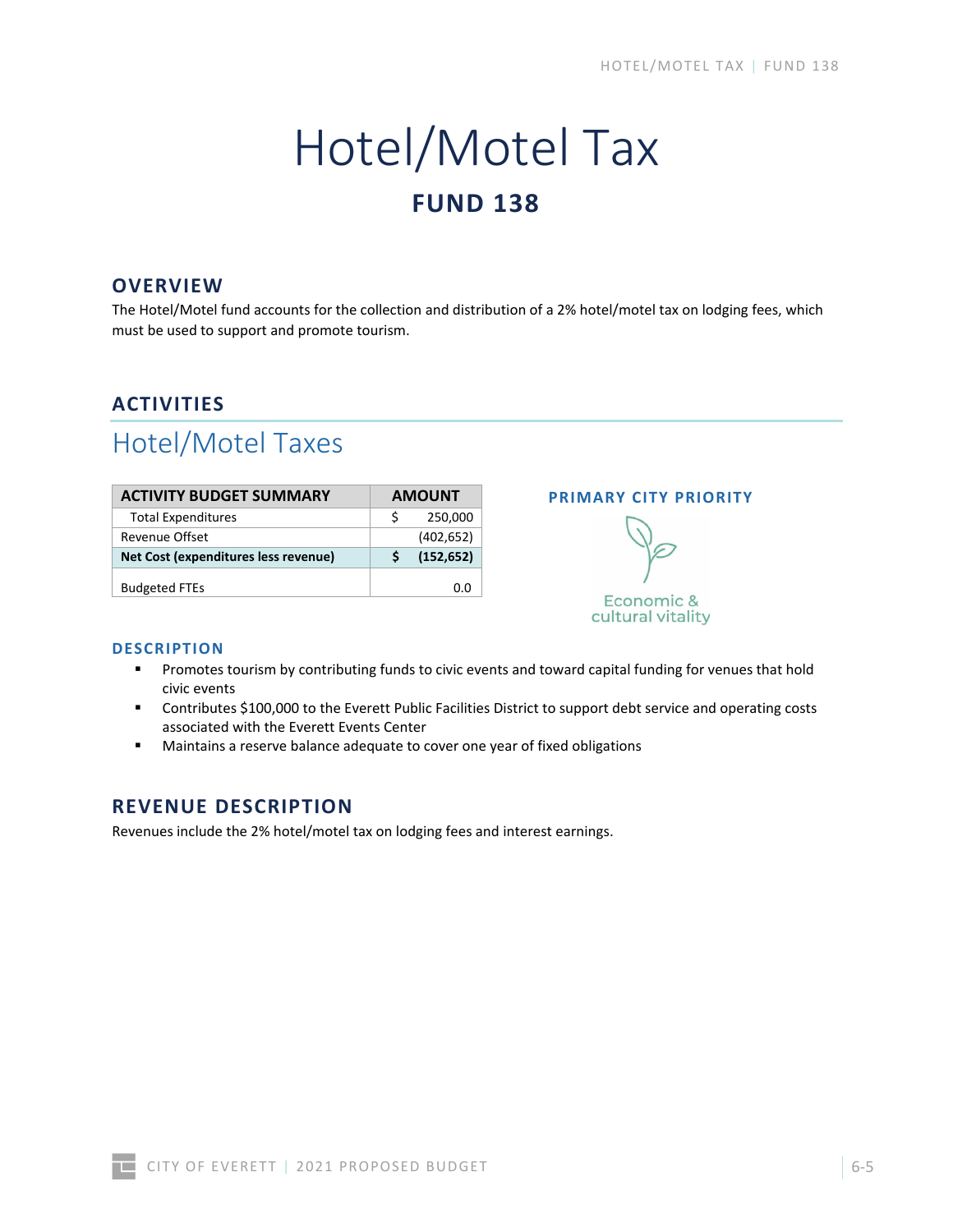## **BUDGETED EXPENDITURES**

|                                      |               |    | 2020          |    | 2020                       |                     |                 |    | 2021          |
|--------------------------------------|---------------|----|---------------|----|----------------------------|---------------------|-----------------|----|---------------|
|                                      | 2019          |    | Adopted       |    | As Amended                 |                     | 2020            |    | Proposed      |
| Fund 138: Hotel/Motel Tax            | <b>Actual</b> |    | <b>Budget</b> |    | 8/5/2020                   |                     | <b>Estimate</b> |    | <b>Budget</b> |
| <b>Resources</b>                     |               |    |               |    |                            |                     |                 |    |               |
| Beginning Balance                    | \$<br>644,468 | \$ | 396,968       | \$ | 413,468                    | \$                  | 603,250         | \$ | 536,690       |
| Hotel/Motel Tax                      | 680,749       |    | 745,000       |    | 745,000                    |                     | 400,000         |    | 400,000       |
| Interest Earnings                    | 11,991        |    | 11,948        |    | 11,948                     |                     | 5,901           |    | 2,362         |
| Miscellaneous                        | 241           |    |               |    |                            |                     | 291             |    | 290           |
| <b>Total Available</b>               | \$1,337,449   | Ś. |               |    | $1,153,916$   \$ 1,170,416 | $\ddot{\mathsf{s}}$ | 1,009,442       | S  | 939,342       |
| <b>Expenditures</b>                  |               |    |               |    |                            |                     |                 |    |               |
| Tourism Promotion                    | \$<br>244,525 | \$ | 150,000       | \$ | 150,000                    | \$                  | 150,000         | Ś. | 150,000       |
| <b>Grant Recipients</b>              | 489,674       |    | 650,000       |    | 666,500                    |                     | 222,752         |    |               |
| Events Center                        |               |    |               |    | 100,000                    |                     | 100,000         |    | 100,000       |
| <b>Total Expenditures</b>            | \$<br>734,199 | \$ | 800,000       | Ŝ  | 916,500                    | Ŝ.                  | 472,752         | Ś  | 250,000       |
| <b>Ending Balance</b>                | \$<br>603,250 | \$ | 353,916       | \$ | 253,916                    | \$                  | 536,690         | \$ | 689,342       |
| 2021 Budget Appropriation - Fund 138 |               |    |               |    |                            |                     |                 | \$ | 939,342       |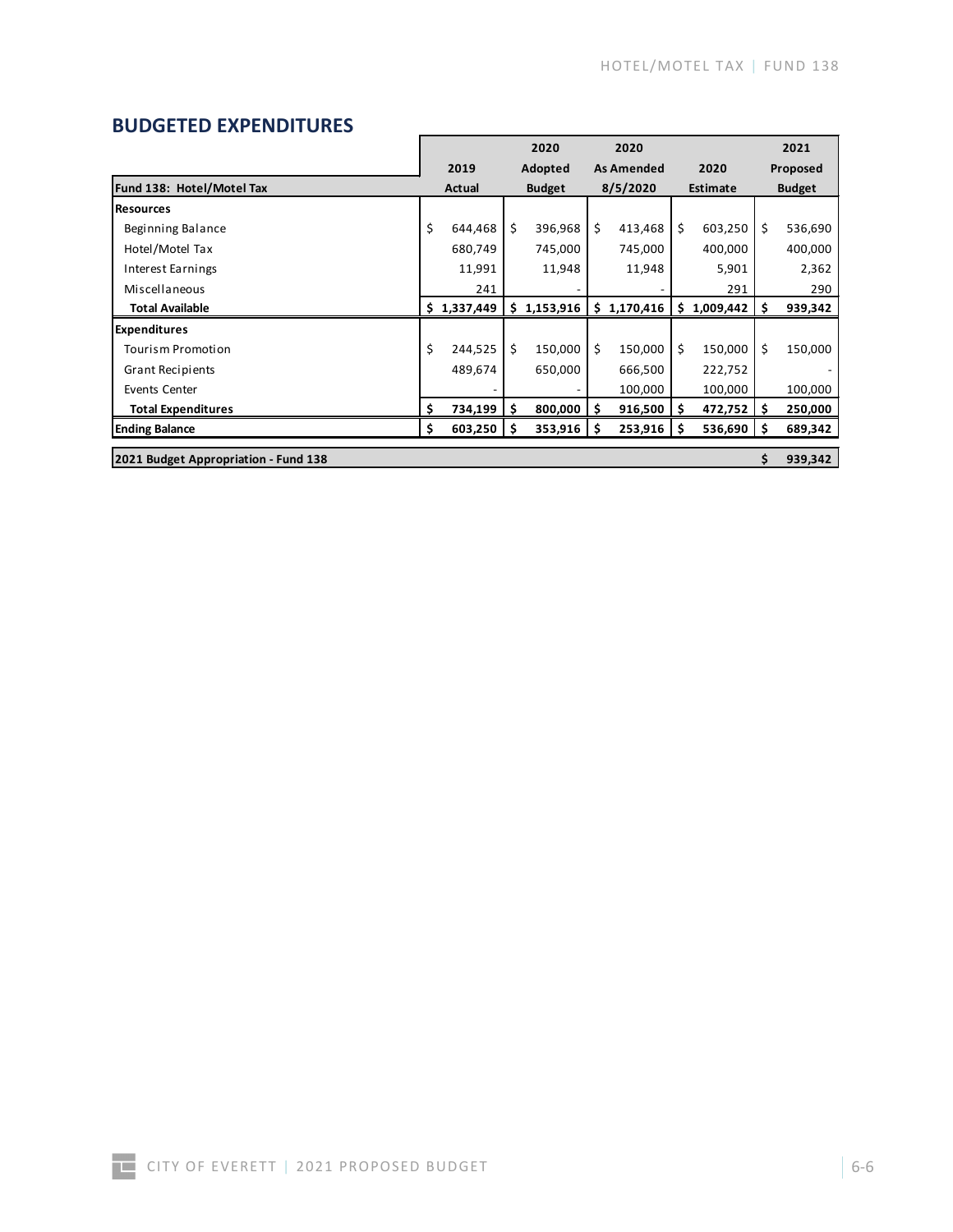# Cumulative Reserve – Real Property Acquisition **FUND 145**

### **OVERVIEW**

The Property Acquisition Fund consolidates financial transactions related to the General Government's real property.

# **ACTIVITIES**

# Real Property Acquisition

| <b>ACTIVITY BUDGET SUMMARY</b>       |    | <b>AMOUNT</b> |
|--------------------------------------|----|---------------|
| Labor                                | Ś  |               |
| M&O/Capital Outlay                   |    | 156,750       |
| <b>Total Expenditures</b>            | S  | 156,750       |
| <b>Revenue Offset</b>                |    | (365,700)     |
| Net Cost (expenditures less revenue) | \$ | (208, 950)    |
|                                      |    |               |
| <b>Budgeted FTEs</b>                 |    | 00            |

### **PRIMARY CITY PRIORITY**



### **DESCRIPTION**

This activity provides a mechanism to consolidate funding for the acquisition of real property and pays and manages costs associated with acquisitions. The activity also accounts for General Government right-of-way leases and the vacation of City property.

### **2021 GOALS & WORK PLAN**

| <b>CITY</b><br><b>PRIORITY</b> | <b>GOAL</b>                             | <b>WORK PLAN</b>                                                                                                                                         |  |  |  |  |
|--------------------------------|-----------------------------------------|----------------------------------------------------------------------------------------------------------------------------------------------------------|--|--|--|--|
|                                | Surplus excess City-owned<br>properties | Work with broker to market and sell Council approved<br>surplus sites<br>Continue review of existing real property inventory for<br>potential as surplus |  |  |  |  |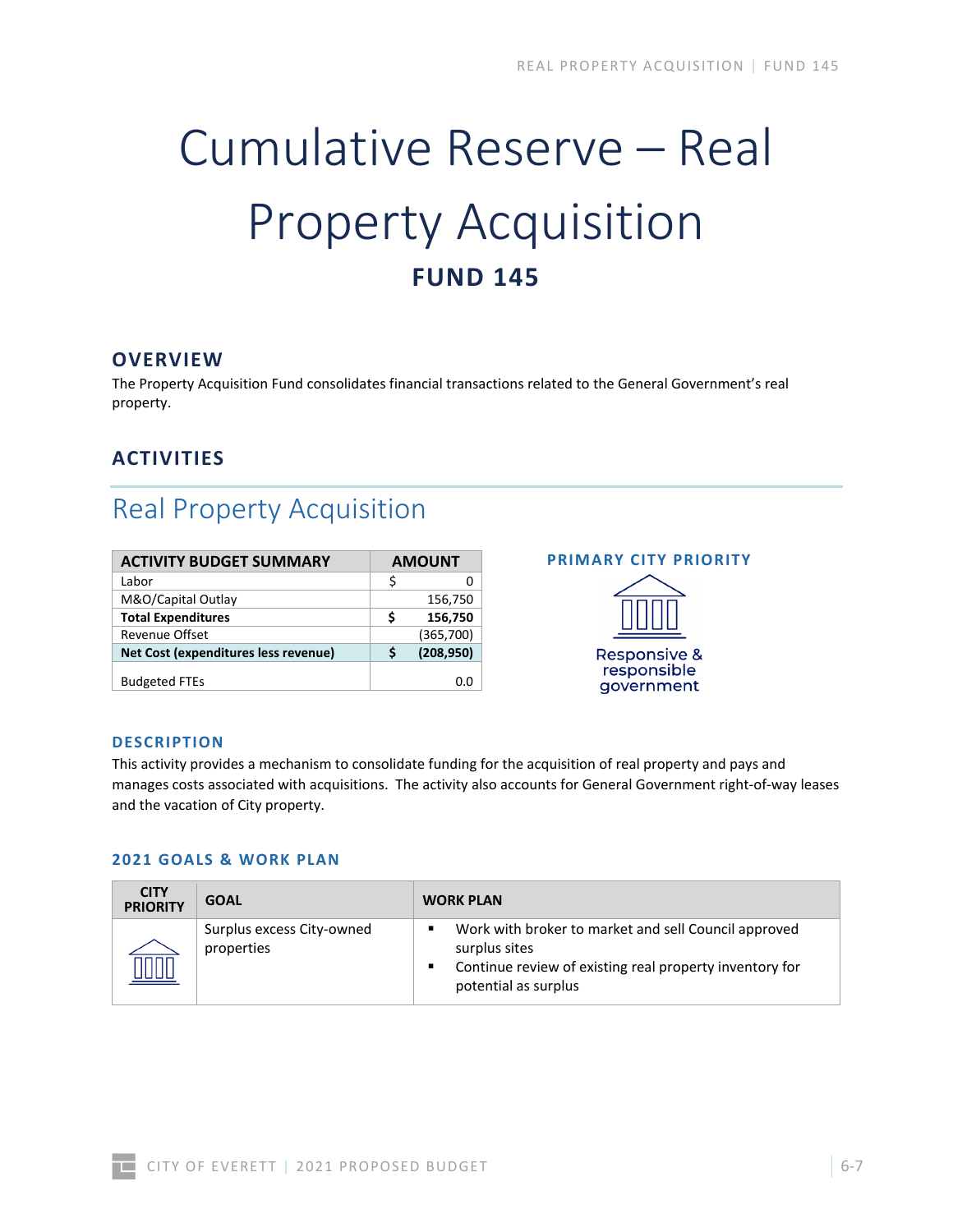# Street and Alley Vacation Funded Capital Projects

| <b>ACTIVITY BUDGET SUMMARY</b>       |   | <b>AMOUNT</b> |
|--------------------------------------|---|---------------|
| Labor                                | ς |               |
| M&O/Capital Outlay                   |   |               |
| <b>Total Expenditures</b>            |   |               |
| <b>Revenue Offset</b>                |   | (325,000)     |
| Net Cost (expenditures less revenue) |   | (325,000)     |
| <b>Budgeted FTEs</b>                 |   |               |

### **PRIMARY CITY PRIORITY**



### **DESCRIPTION**

This activity accounts for the proceeds from the sale of street and alley vacations that are restricted, by City Resolution 7397, to the acquisition, improvement, development and related maintenance of public open space or transportation capital projects.

### **2021 GOALS & WORK PLAN**

| <b>CITY</b><br><b>PRIORITY</b> | <b>GOAL</b>                                                                                                                        | <b>WORK PLAN</b>                                                                                                                                                                                                                                                                                                           |
|--------------------------------|------------------------------------------------------------------------------------------------------------------------------------|----------------------------------------------------------------------------------------------------------------------------------------------------------------------------------------------------------------------------------------------------------------------------------------------------------------------------|
|                                | Complete 2020 prioritized<br>open space and transportation<br>capital projects and obtain<br>Council approval for 2021<br>projects | Pecks Drive pedestrian improvements at Madison<br>Elementary - approved in 2020<br>18 <sup>th</sup> Street sidewalk link and ADA ramps to Senator Henry<br>Jackson Park - approval to be requested in 2021<br>Trail improvements at Loganberry Lane off-leash area -<br>$\blacksquare$<br>approval to be requested in 2021 |

### **REVENUE DESCRIPTION**

Sources of revenue for Fund 145 include proceeds from the sale of City property, rights-of-way leases, and vacations of City property.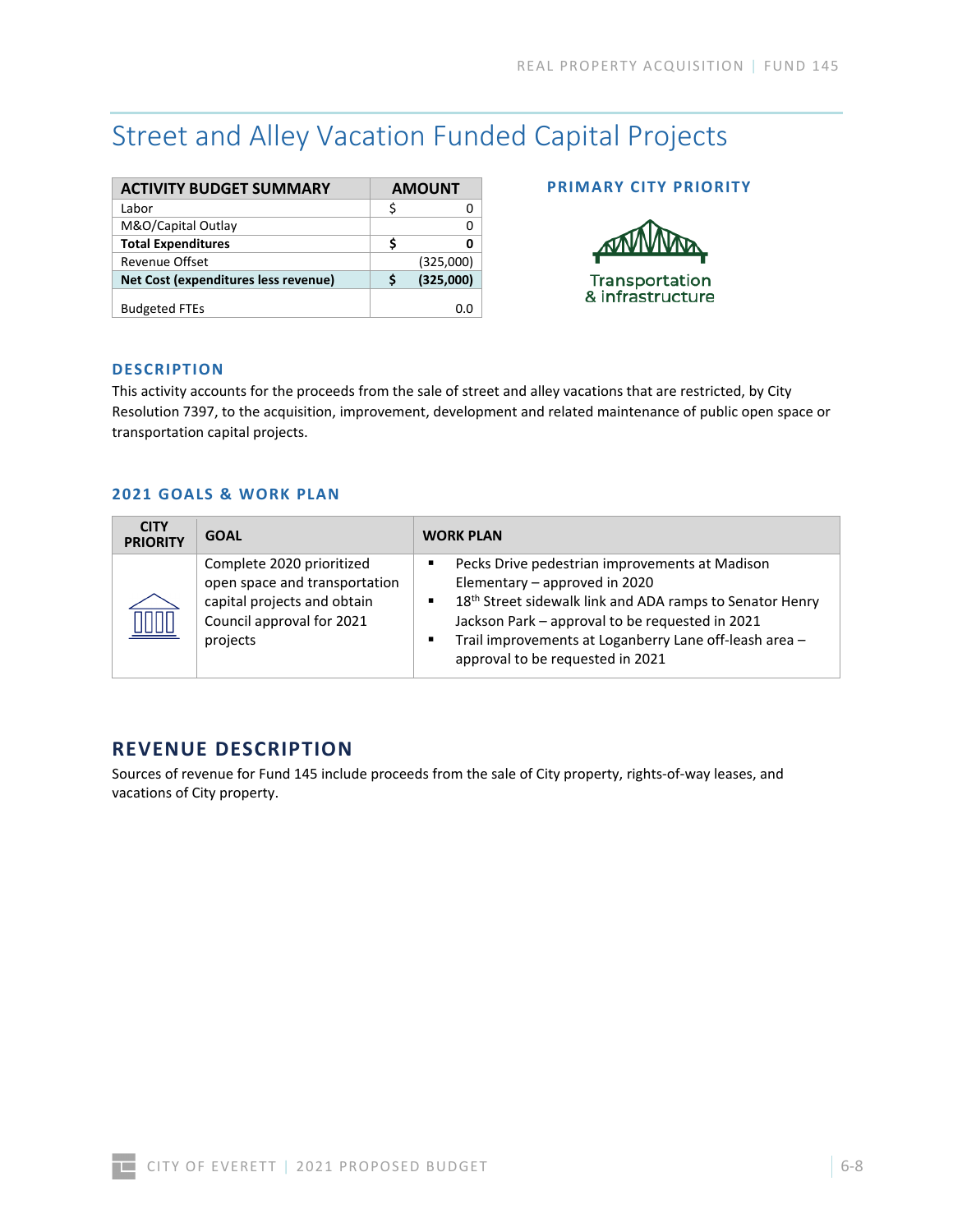# **BUDGETED EXPENDITURES**

|                                           |    |           |     | 2020          |    | 2020              |                 |             |               | 2021        |
|-------------------------------------------|----|-----------|-----|---------------|----|-------------------|-----------------|-------------|---------------|-------------|
|                                           |    | 2019      |     | Adopted       |    | <b>As Amended</b> |                 | 2020        |               | Proposed    |
| Fund 145: Cum Resv/Real Prop. Acq.        |    | Actual    |     | <b>Budget</b> |    | 8/5/2020          | <b>Estimate</b> |             | <b>Budget</b> |             |
| Program 000: Real Property Acquisition    |    |           |     |               |    |                   |                 |             |               |             |
| <b>Resources</b>                          |    |           |     |               |    |                   |                 |             |               |             |
| Beginning Balance                         | \$ | 1,898,063 | \$  | 656,828       | \$ | 656,828           | Ŝ.              | 693,310     | \$            | 697,105     |
| <b>Grant Revenue</b>                      |    |           |     |               |    | 180,000           |                 | 180,000     |               |             |
| <b>Interest Earnings</b>                  |    | 43,068    |     | 13,000        |    | 13,000            |                 | 16,000      |               | 14,000      |
| Right of Way Fees                         |    | (318)     |     | 15,700        |    | 15,700            |                 | 34,100      |               | 40,700      |
| Miscellaneous                             |    | 803       |     | 100           |    | 100               |                 | 3,695       |               | 1,000       |
| Proceeds from Street and Alley Vacations  |    | 4,225     |     | 150,000       |    | 150,000           |                 | 100,000     |               | 310,000     |
| <b>Total Available</b>                    | \$ | 1,945,841 | Ś.  | 835,628       | Ś  | 1,015,628         | Ś               | 1,027,105   | \$            | 1,062,805   |
| <b>Expenditures</b>                       |    |           |     |               |    |                   |                 |             |               |             |
| Land & Building                           | \$ |           | \$  |               | \$ | 180,000           | \$              | 180,000     | \$            |             |
| <b>M&amp;O</b>                            |    | 96,586    |     | 150,000       |    | 150,000           |                 | 150,000     |               | 156,750     |
| <b>Transfers Out</b>                      |    | 1,155,945 |     |               |    |                   |                 |             |               |             |
| <b>Total Expenditures</b>                 | \$ | 1,252,531 | \$. | 150,000       | \$ | 330,000           | Ś.              | 330,000     | Ś             | 156,750     |
| <b>Ending Balance</b>                     | Ś  | 693,310   | \$. | 685,628       | \$ | 685,628           | Ŝ.              | 697,105     | \$            | 906,055     |
|                                           |    |           |     |               |    |                   |                 |             |               |             |
| Program 010: Street and Alley Vacation    |    |           |     |               |    |                   |                 |             |               |             |
| <b>Resources</b>                          |    |           |     |               |    |                   |                 |             |               |             |
| Beginning Balance                         | \$ |           | Ś.  | 1,804,712     |    | \$1,804,712       |                 | \$1,794,510 |               | \$1,304,510 |
| <b>Interest Earnings</b>                  |    |           |     | 30,000        |    | 30,000            |                 | 10,000      |               | 15,000      |
| Transfers In                              |    | 1,155,945 |     |               |    |                   |                 |             |               |             |
| Proceeds from Street and Alley Vacations  |    | 642,525   |     | 150,000       |    | 150,000           |                 | 100,000     |               | 310,000     |
| <b>Total Available</b>                    | Ś  | 1,798,470 | Ś   | 1,984,712     | \$ | 1,984,712         | Ś               | 1,904,510   | \$            | 1,629,510   |
| <b>Expenditures</b>                       |    |           |     |               |    |                   |                 |             |               |             |
| <b>M &amp; O</b>                          | \$ |           | \$  |               | \$ |                   | \$              |             | \$            |             |
| Transfers Out for Capital Outlay          |    | 3,960     |     | 600,000       |    | 600,000           |                 | 600,000     |               |             |
| <b>Total Expenditures</b>                 | \$ | 3,960     | \$  | 600,000       | \$ | 600,000           | -\$             | 600,000     | \$            |             |
| <b>Ending Balance</b>                     | \$ | 1,794,510 | Ś   | 1,384,712     | \$ | 1,384,712         | \$              | 1,304,510   | \$            | 1,629,510   |
| 2021 Budget Appropriation- Fund 145 Total |    |           |     |               |    |                   |                 |             |               | \$2,692,315 |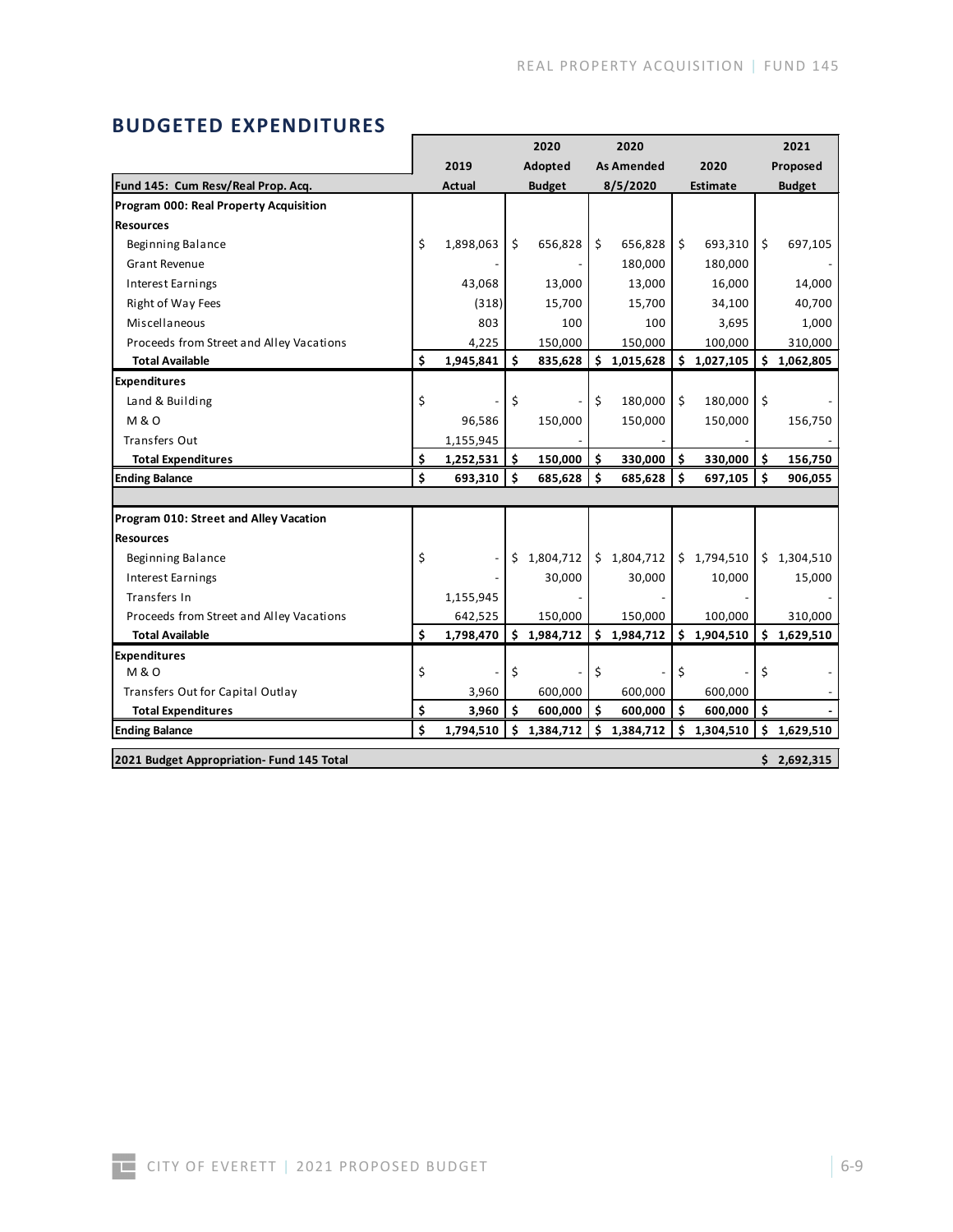# **BLANK PAGE**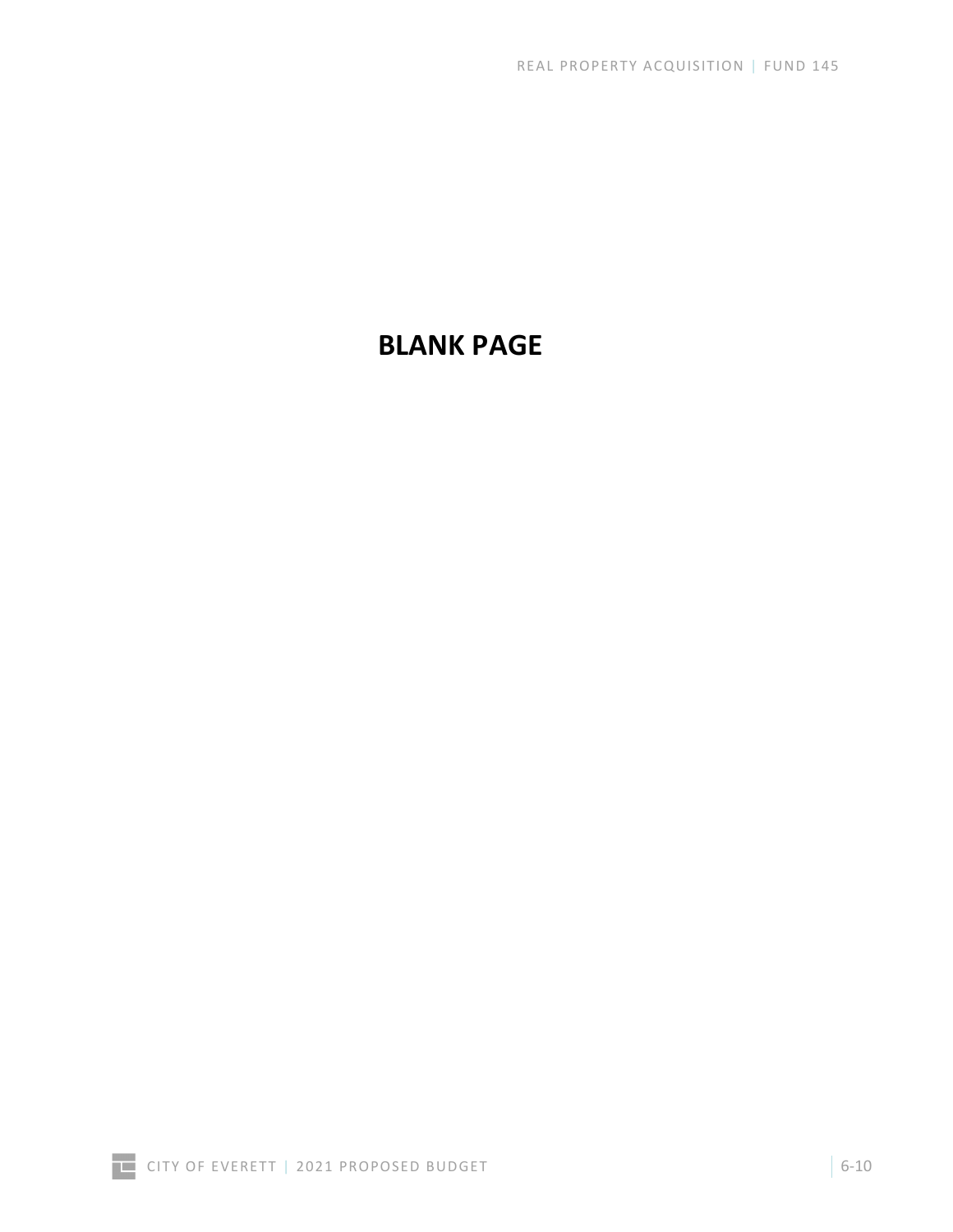# Property Management **FUND 146**

### **OVERVIEW**

The Property Management fund is used to manage the City's General Government buildings, excluding the Parks system; track the collection of tenant lease receipts and associated operating expenses for the Everett Municipal and South Precinct Buildings; and maintain reserves for general government maintenance and repair projects.

## **ACTIVITY**

# Property Management

| <b>ACTIVITY BUDGET SUMMARY</b>       |    | <b>AMOUNT</b> |  |  |  |
|--------------------------------------|----|---------------|--|--|--|
| Labor                                | ς  |               |  |  |  |
| M&O/Capital Outlay                   |    | 2,116,298     |  |  |  |
| <b>Total Expenditures</b>            | \$ | 2,116,298     |  |  |  |
| <b>Revenue Offset</b>                |    | (743, 748)    |  |  |  |
| Net Cost (expenditures less revenue) | S  | 1,372,550     |  |  |  |
|                                      |    |               |  |  |  |
| <b>Budgeted FTEs</b>                 |    | n n           |  |  |  |

# **PRIMARY CITY PRIORITY**

**Responsive &** responsible government

### **2020 ACCOMPLISHMENTS**

- **Programmed the Facilities Condition Assessment results into the project planning model**
- Worked with Administration and Finance to identify funding sources for the revised project plan
- **EXECOMPLETED COMPLETED COMPLETED** Completed the Clerk's office security remodel

### **2021 GOALS & WORK PLAN**

| <b>CITY</b><br><b>PRIORITY</b> | <b>GOAL</b>                                                                                        | <b>WORK PLAN</b>                                                                                                                                                                                                                                                 |
|--------------------------------|----------------------------------------------------------------------------------------------------|------------------------------------------------------------------------------------------------------------------------------------------------------------------------------------------------------------------------------------------------------------------|
|                                | Manage the City's commercial<br>and General Government<br>buildings effectively and<br>efficiently | Develop and execute new strategies for project planning<br>٠<br>Merge the Parks and Facilities project teams into a<br>cohesive work group<br>Collaborate with Purchasing to ensure that the City is<br>receiving best value for repair and maintenance projects |

### **REVENUE DESCRIPTION**

The program is funded from revenues received from tenants of the Everett Municipal Building, South Precinct Building, parking fees, interest income and contributions from the general fund.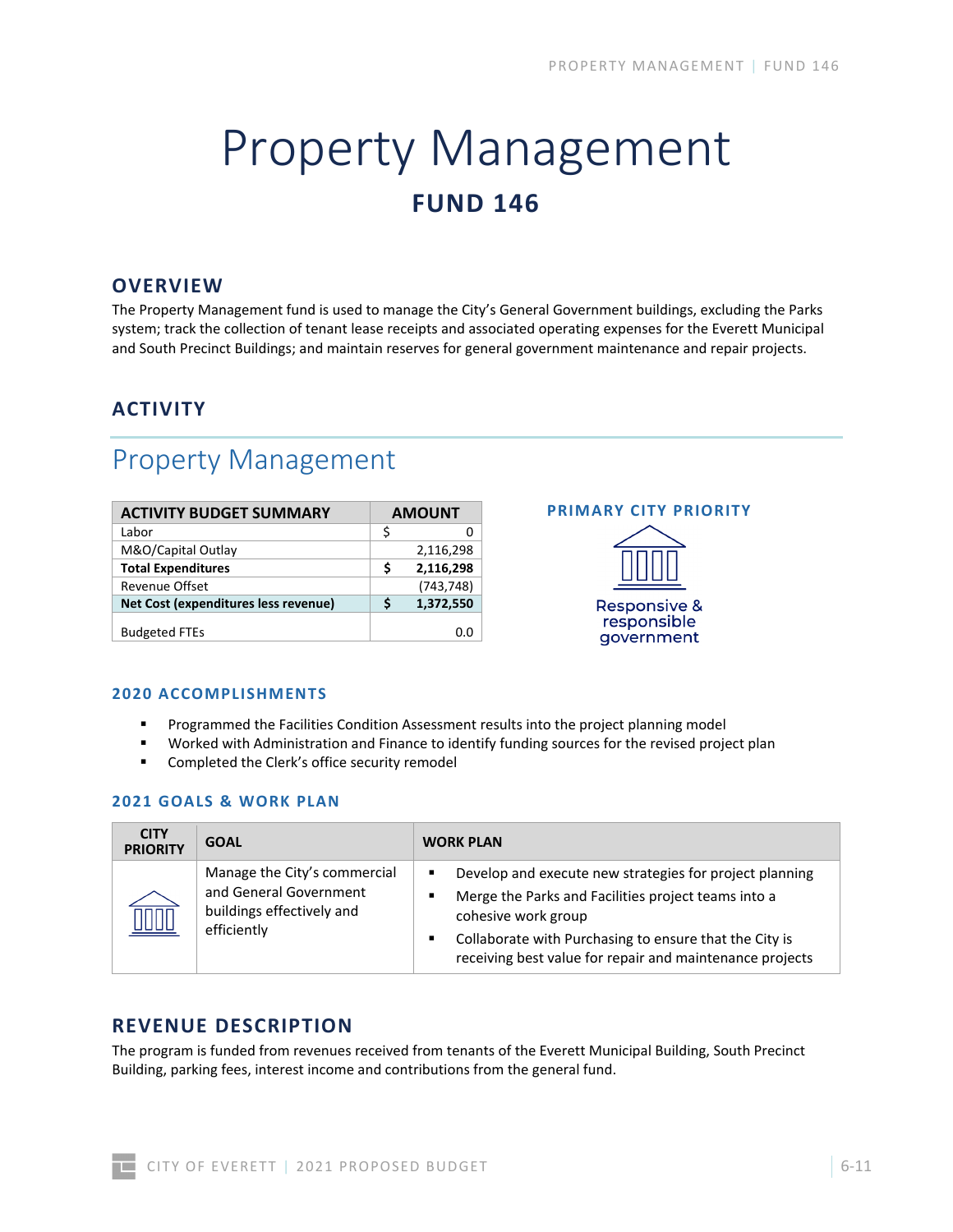# **BUDGETED EXPENDITURES**

|                                         |     |               |     | 2020          |                     | 2020              |          |             |               | 2021      |
|-----------------------------------------|-----|---------------|-----|---------------|---------------------|-------------------|----------|-------------|---------------|-----------|
|                                         |     | 2019          |     | Adopted       |                     | <b>As Amended</b> | 2020     |             |               | Proposed  |
| Fund 146: Property Management           |     | <b>Actual</b> |     | <b>Budget</b> |                     | 8/5/2020          | Estimate |             | <b>Budget</b> |           |
| Program 001: Culmback Building          |     |               |     |               |                     |                   |          |             |               |           |
| <b>Resources</b>                        |     |               |     |               |                     |                   |          |             |               |           |
| Beginning Balance                       | \$  | 64,475        | \$  | 68,845        | \$                  | 68,845            | \$       | 82,225      | \$            | 28,650    |
| <b>Interest Earnings</b>                |     | 1,467         |     | 300           |                     | 300               |          | 600         |               | 800       |
| Transfers In                            |     | 51,000        |     |               |                     |                   |          |             |               |           |
| <b>Total Available</b>                  | \$  | 116,942       | \$  | 69,145        | $\ddot{\mathsf{s}}$ | 69,145            | \$       | 82,825      | \$            | 29,450    |
| <b>Expenditures</b>                     |     |               |     |               |                     |                   |          |             |               |           |
| <b>M&amp;O</b>                          | \$  | 14,116        | \$  | 23,179        | \$                  | 23,179            | \$       | 23,179      | Ś.            | 18,000    |
| Repairs & Maintenance                   |     | 4,365         |     | 10,000        |                     | 10,000            |          | 10,000      |               | 3,849     |
| Interfund Services & Charges            |     | 16,236        |     | 20,996        |                     | 20,996            |          | 20,996      |               | 7,601     |
| <b>Total Expenditures</b>               | \$  | $34,717$ \$   |     | 54,175        | -Ś                  | 54,175            | Ś.       | $54,175$ \$ |               | 29,450    |
| <b>Ending Balance</b>                   | \$  | 82,225        | \$. | 14,970        | -\$                 | 14,970            | -\$      | 28,650      | \$            |           |
|                                         |     |               |     |               |                     |                   |          |             |               |           |
| Program 002: Everett Municipal Building |     |               |     |               |                     |                   |          |             |               |           |
| <b>Resources</b>                        |     |               |     |               |                     |                   |          |             |               |           |
| Beginning Balance                       | \$  | 267,475       | Ś.  | 353,750       | \$                  | 353,750           | Ŝ.       | 393,481     | Ś.            | 392,801   |
| <b>Facilities Lease</b>                 |     | 422,698       |     | 436,450       |                     | 436,450           |          | 436,450     |               | 485,248   |
| Parking                                 |     | 63,610        |     | 67,200        |                     | 67,200            |          | 64,200      |               | 64,200    |
| Interest Earnings                       |     | 8,128         |     | 5,100         |                     | 5,100             |          | 5,100       |               | 4,500     |
| Transfers In                            |     | 508,548       |     | 150,000       |                     | 150,000           |          | 150,000     |               | 150,000   |
| Miscellaneous Revenue                   |     | 811           |     |               |                     |                   |          |             |               |           |
| <b>Total Available</b>                  | \$. | 1,271,270     | \$  | 1,012,500     | \$                  | 1,012,500         |          | \$1,049,231 | \$            | 1,096,749 |
| <b>Expenditures</b>                     |     |               |     |               |                     |                   |          |             |               |           |
| <b>M&amp;O</b>                          | \$  | 199,296       | Ś.  | 278,000       | Ŝ.                  | 278,000           | \$       | 278,000     | Ś.            | 245,500   |
| Repairs & Maintenance                   |     | 98,457        |     | 87,650        |                     | 87,650            |          | 87,650      |               | 100,000   |
| <b>Transfers Out</b>                    |     | 285,940       |     |               |                     |                   |          |             |               |           |
| Interfund Services & Charges            |     | 294,096       |     | 290,780       |                     | 290,780           |          | 290,780     |               | 414,707   |
| <b>Total Expenditures</b>               | \$  | 877,789       | \$. | 656,430       | \$.                 | 656,430           | \$.      | 656,430     | \$.           | 760,207   |
| <b>Ending Balance</b>                   | \$  | 393,481       | \$  | 356,070       | \$                  | 356,070           | \$       | 392,801     | \$            | 336,542   |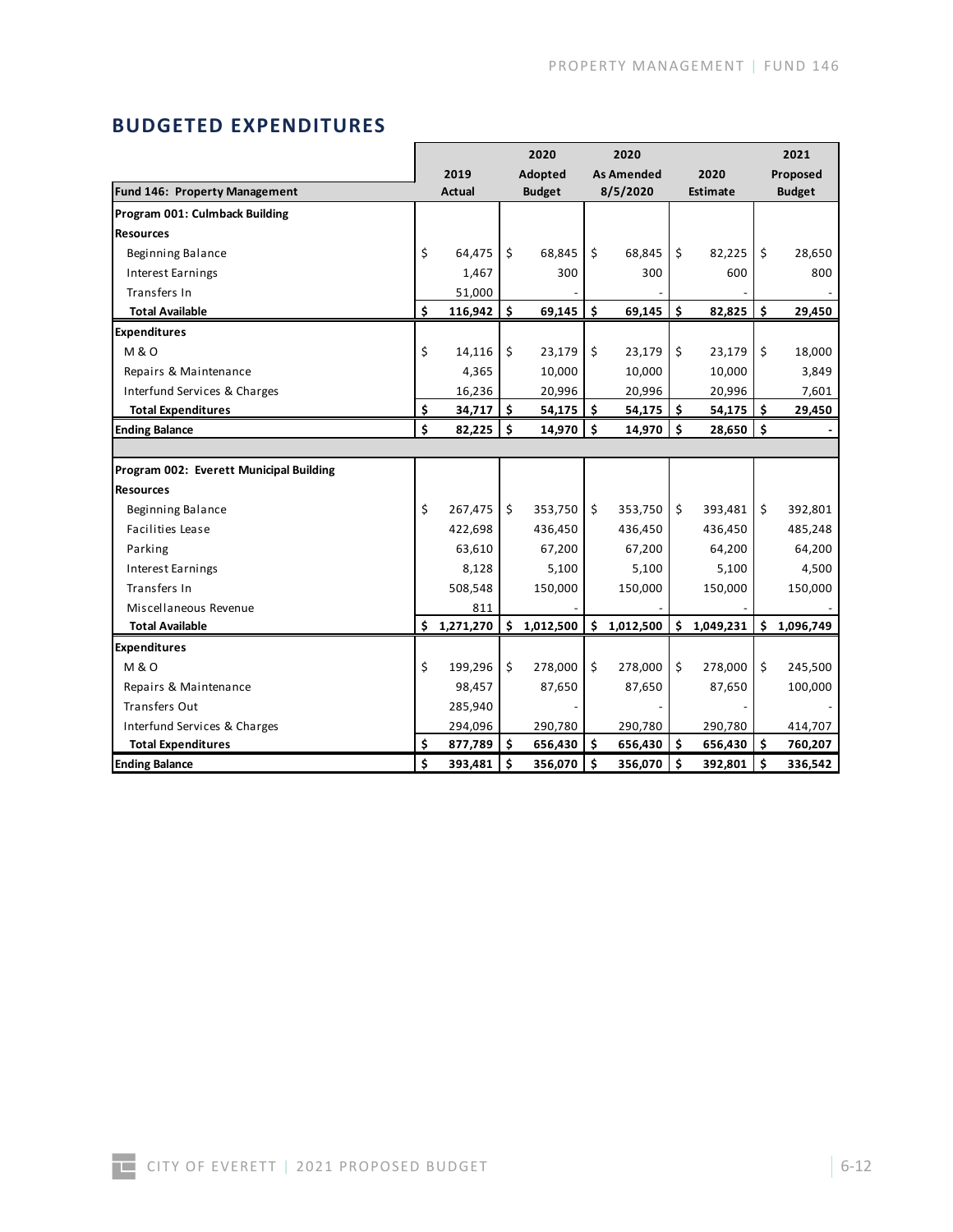### **BUDGETED EXPENDITURES**

|                                      |     |               |     | 2020          |     | 2020              |     |                 |               | 2021      |
|--------------------------------------|-----|---------------|-----|---------------|-----|-------------------|-----|-----------------|---------------|-----------|
|                                      |     | 2019          |     | Adopted       |     | <b>As Amended</b> |     | 2020            |               | Proposed  |
| <b>Fund 146: Property Management</b> |     | <b>Actual</b> |     | <b>Budget</b> |     | 8/5/2020          |     | <b>Estimate</b> | <b>Budget</b> |           |
| Program 005: South Precinct Building |     |               |     |               |     |                   |     |                 |               |           |
| <b>Resources</b>                     |     |               |     |               |     |                   |     |                 |               |           |
| Beginning Balance                    | \$  | $(2,288)$ \$  |     | $(4,005)$ \$  |     | $(4,005)$ \$      |     | 55,301          | l \$          | 102,328   |
| Facilities Lease                     |     | 181,376       |     | 185,000       |     | 185,000           |     | 185,000         |               | 180,000   |
| <b>Interest Earnings</b>             |     |               |     |               |     |                   |     | 630             |               |           |
| Transfers In                         |     | 240,000       |     | 350,000       |     | 350,000           |     | 350,000         |               | 325,000   |
| <b>Total Available</b>               | \$  | 419,088       | \$  | 530,995       | \$  | 530,995           | \$. | 590,931         | l \$          | 607,328   |
| <b>Expenditures</b>                  |     |               |     |               |     |                   |     |                 |               |           |
| <b>M&amp;O</b>                       | \$  | 170.057       | Ś.  | 196.000       | \$  | 196.000           | Ś.  | 196,000         | Ŝ.            | 195,000   |
| Repairs & Maintenance                |     | 37,718        |     | 75,000        |     | 75,000            |     | 75,000          |               | 70,000    |
| Interfund Services & Charges         |     | 156,012       |     | 217,603       |     | 217,603           |     | 217,603         |               | 233,118   |
| <b>Total Expenditures</b>            | \$  | 363,787       | \$. | 488,603       | \$. | 488,603           | \$. | 488,603         | ١s            | 498,118   |
| <b>Ending Balance</b>                | \$  | 55,301        | Ś   | 42,392        | -\$ | 42,392            | Ŝ.  | $102,328$ \$    |               | 109,210   |
|                                      |     |               |     |               |     |                   |     |                 |               |           |
| Program 007: General Gov't Buildings |     |               |     |               |     |                   |     |                 |               |           |
| <b>Resources</b>                     |     |               |     |               |     |                   |     |                 |               |           |
| <b>Beginning Balance</b>             | Ś   | 771.266       | Ś.  | 613,524       | Ś.  | 663.483           | \$  | 28,438          | Ŝ.            | 292,261   |
| Interest Earnings                    |     | 8,211         |     | 13,000        |     | 13,000            |     | 5,500           |               | 9,000     |
| Transfers In                         |     | 214,748       |     | 1,010,322     |     | 1,010,322         |     | 1,010,322       |               | 1,000,000 |
| <b>Total Available</b>               | \$. | $994,225$ \$  |     | 1,636,846     | \$  | 1,686,805         |     | \$1,044,260     | -Ś            | 1,301,261 |
| <b>Expenditures</b>                  |     |               |     |               |     |                   |     |                 |               |           |
| Repairs & Maintenance                | \$  | 965.737       | Ś.  | 652,040       | \$  | 701,999           | \$  | 701,999         | Ŝ.            | 828,523   |
| Interfund Services & Charges         |     | 50            |     |               |     |                   |     |                 |               |           |
| Capital Outlay                       |     |               |     | 50,000        |     | 50,000            |     | 50,000          |               |           |
| <b>Total Expenditures</b>            | \$  | 965,787       | \$  | 702,040       | .\$ | 751,999           | \$  | 751,999         | ۱\$           | 828,523   |
| <b>Ending Balance</b>                | \$  | 28,438        | Ś   | 934,806       | Ś.  | 934,806           | \$  | 292,261         | Ś.            | 472,738   |

**2021 Budget Appropriation - Fund 146 Total \$ 3,034,788**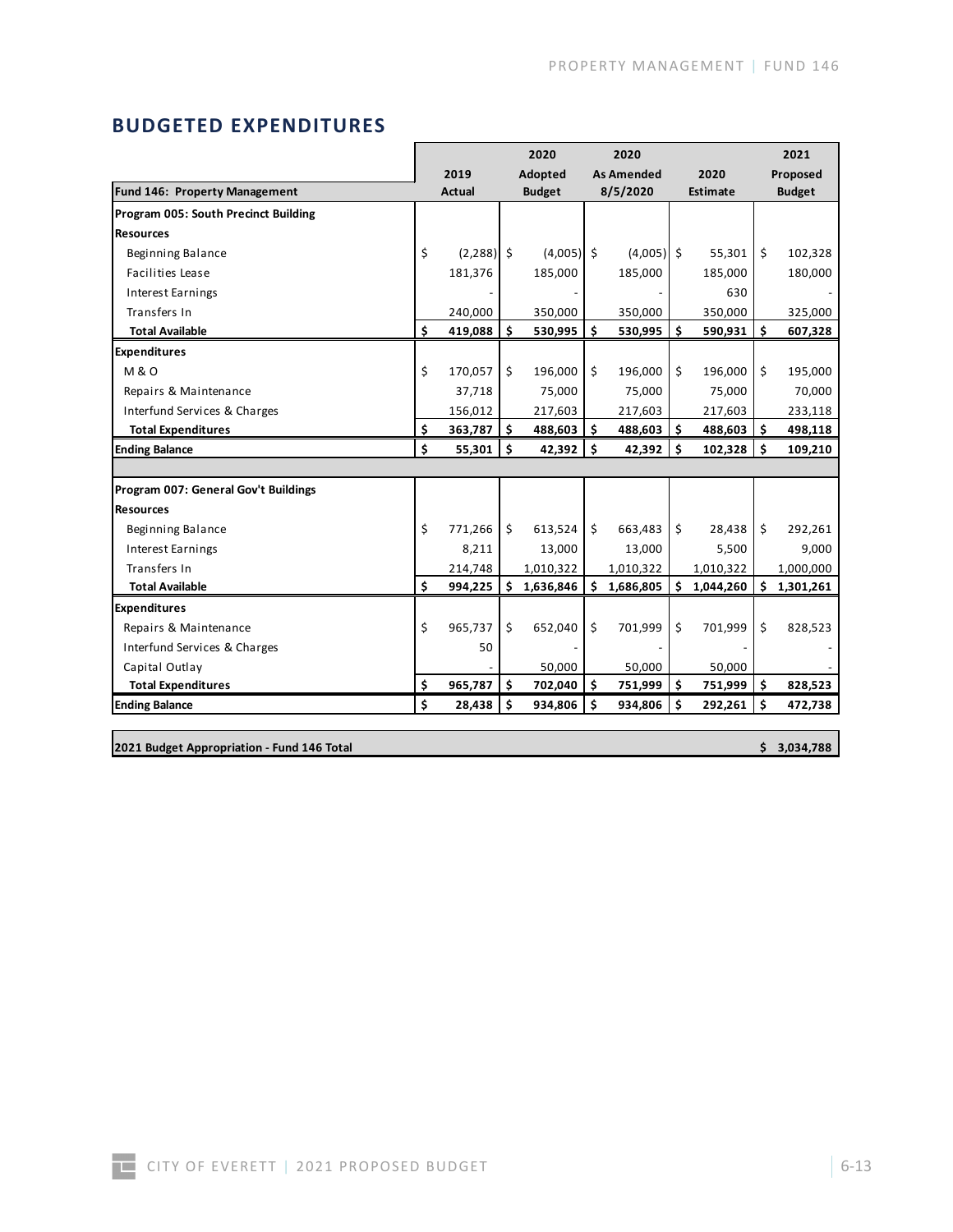# **BLANK PAGE**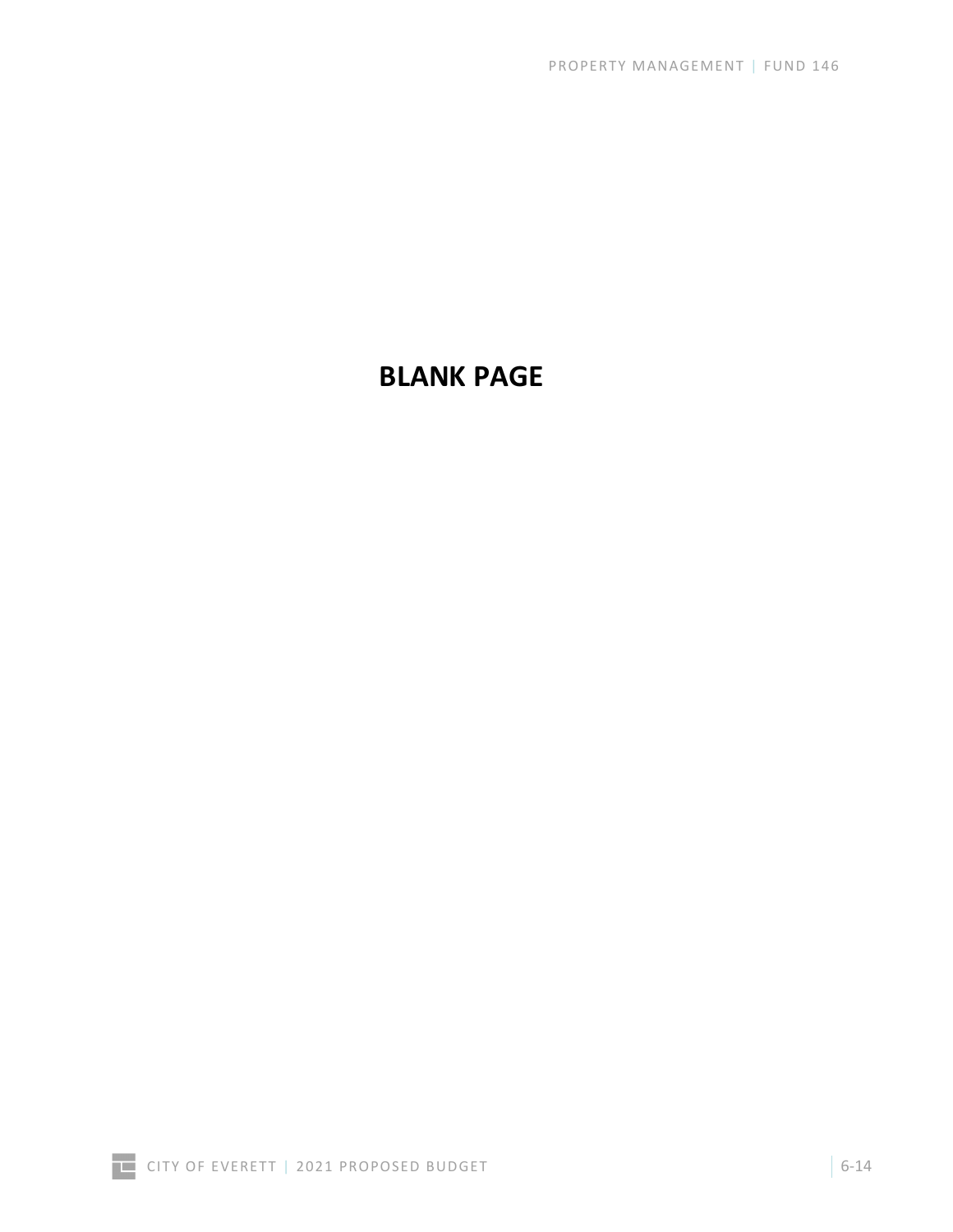# Cumulative Reserve for Parks **FUND 148**

### **OVERVIEW**

The Cumulative Reserve fund for Parks provides funding for special parks projects and programs.

## **ACTIVITIES**

# Maintenance Reserve

| <b>ACTIVITY BUDGET SUMMARY</b>       | <b>AMOUNT</b> |        |  |  |
|--------------------------------------|---------------|--------|--|--|
| M&O/Capital Outlay                   |               | 18,000 |  |  |
| <b>Total Expenditures</b>            |               | 18,000 |  |  |
| <b>Revenue Offset</b>                |               | (56)   |  |  |
| Net Cost (expenditures less revenue) |               | 17.944 |  |  |

### **PRIMARY CITY PRIORITY**



#### **DESCRIPTION**

Accounts for funds designated for use at the boat launch, softball and soccer fields.

#### **2020 ACCOMPLISHMENTS**

**Provided \$83,000 in matching funds for the renovation of the Rotary Park boat launch. The renovations** include project engineering services and new LED lighting.

### **2021 GOALS & WORK PLAN**

| <b>CITY</b><br><b>PRIORITY</b> | <b>GOAL</b>                                                                | <b>WORK PLAN</b>                                                                                                                                                                              |
|--------------------------------|----------------------------------------------------------------------------|-----------------------------------------------------------------------------------------------------------------------------------------------------------------------------------------------|
| ΫΘ                             | Provide best in class facility<br>renovations and new park<br>developments | Provide \$18,000 grant matching funds for the State<br>Recreation and Conservation Office's Boating Facility<br>Program grant for completing the renovation of the Rotary<br>Park boat launch |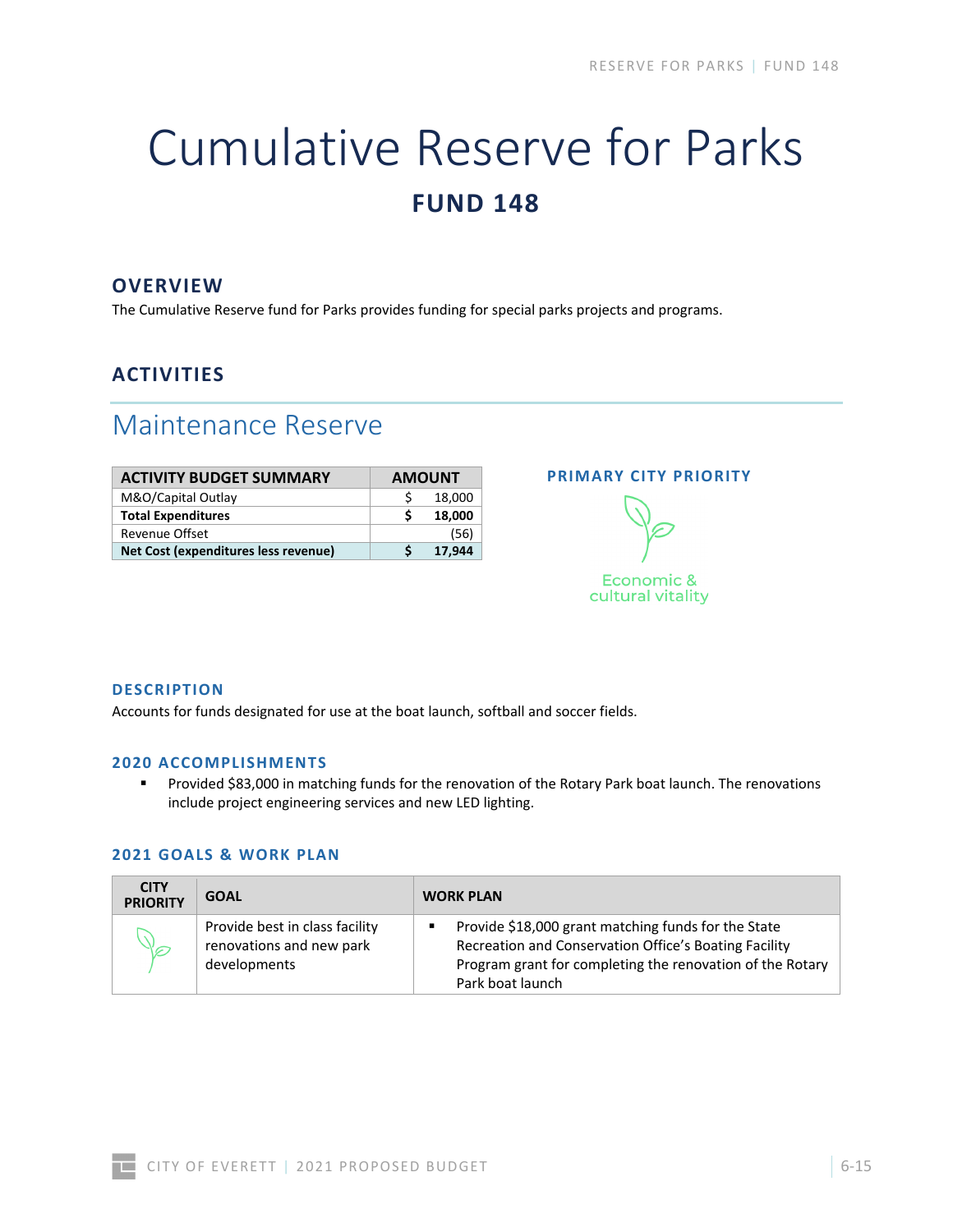# Park Impact Fees

| <b>ACTIVITY BUDGET SUMMARY</b>          | <b>AMOUNT</b> |       |  |  |
|-----------------------------------------|---------------|-------|--|--|
| M&O/Capital Outlay                      |               |       |  |  |
| <b>Total Expenditures</b>               |               |       |  |  |
| Revenue Offset                          |               | (485) |  |  |
| Net Revenue (expenditures less revenue) |               | (485) |  |  |

# **PRIMARY CITY PRIORITY** Economic & cultural vitality

#### **DESCRIPTION**

Accounts for park impact fees, which are collected from property developers in lieu of providing onsite recreation for residents. The fees are restricted for new or enhanced park recreational opportunities in those neighborhoods.

### **2021 GOALS & WORK PLAN**

| <b>CITY</b><br><b>PRIORITY</b> | <b>GOAL</b>                                                                                 | <b>WORK PLAN</b>                            |
|--------------------------------|---------------------------------------------------------------------------------------------|---------------------------------------------|
|                                | Reserve for future use to<br>enhance recreational<br>opportunities for Everett<br>residents | There are no budgeted expenditures for 2021 |

# Deckman/Madison Morgan Property

| <b>ACTIVITY BUDGET SUMMARY</b>          |   | <b>AMOUNT</b> |
|-----------------------------------------|---|---------------|
| M&O/Capital Outlay                      |   | 10.000        |
| <b>Total Expenditures</b>               | S | 10.000        |
| <b>Revenue Offset</b>                   |   | (20, 325)     |
| Net Revenue (expenditures less revenue) |   | (10, 325)     |

### **PRIMARY CITY PRIORITY**



### **DESCRIPTION**

Accounts for the revenue and expenditures associated with the Deckman/Madison Morgan property, which was originally purchased with funds from the Snohomish County Conservation Futures program.

### **2020 ACCOMPLISHMENTS**

**Maintained the structures on the property**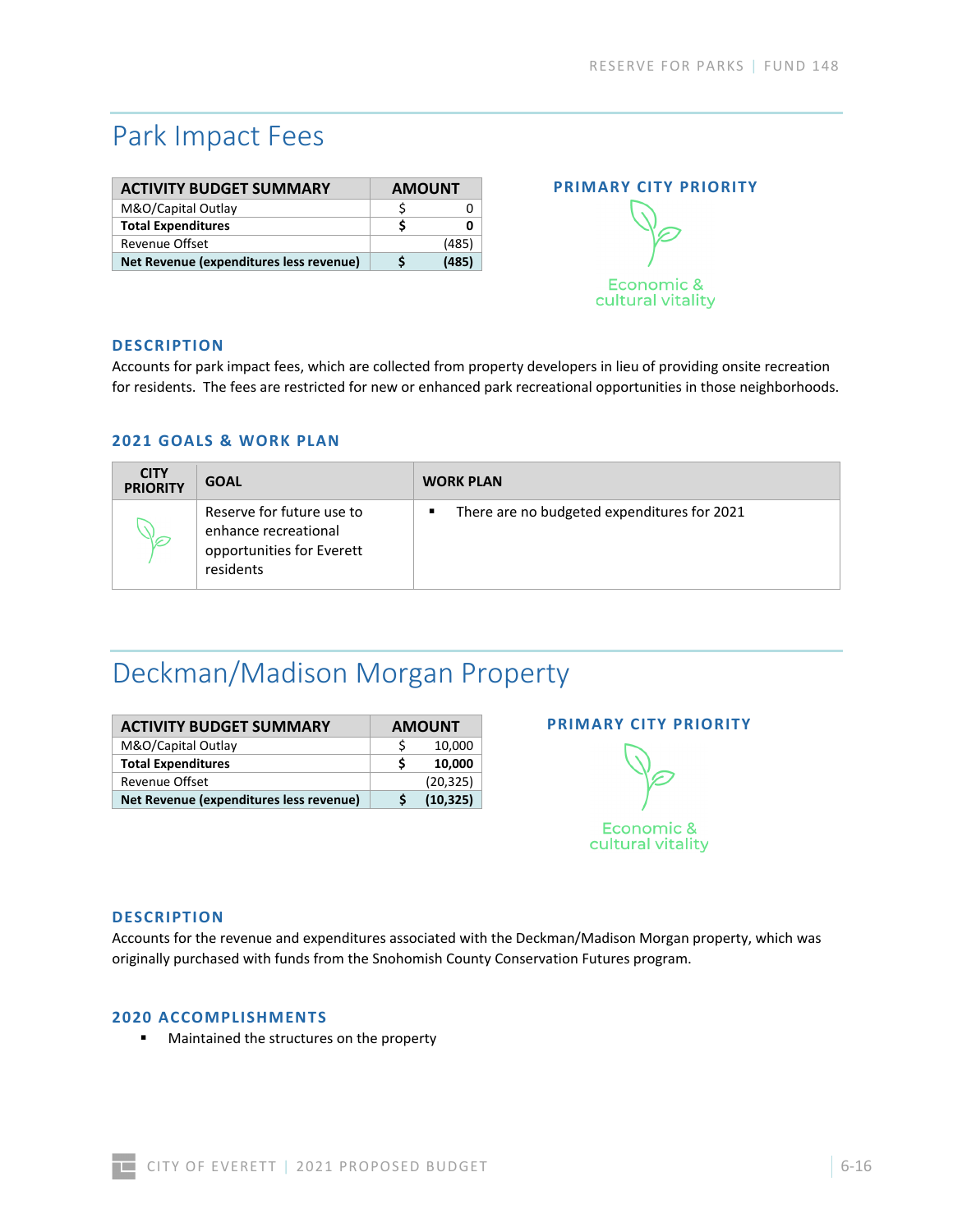### **2021 GOALS & WORK PLAN**

| <b>CITY<br/>PRIORITY</b> | <b>GOAL</b>                            | <b>WORK PLAN</b>                                      |  |  |  |  |
|--------------------------|----------------------------------------|-------------------------------------------------------|--|--|--|--|
|                          | Increase recreational<br>opportunities | Receive \$20,000 rental revenue for house on property |  |  |  |  |

# CEMEX Property

| <b>ACTIVITY BUDGET SUMMARY</b>          | <b>AMOUNT</b> |
|-----------------------------------------|---------------|
| M&O/Capital Outlay                      | 500,750       |
| <b>Total Expenditures</b>               | 500,750       |
| <b>Revenue Offset</b>                   | (667, 500)    |
| Net Revenue (expenditures less revenue) | (166, 750)    |



#### **DESCRIPTION**

Accounts for donations and royalty revenue received from the CADMAN (CEMEX) company as well as swim fee revenue from the YMCA. Funds are to be used for parks and recreational purposes.

#### **2020 ACCOMPLISHMENTS**

- Paid \$500,000 to YMCA as part of the cooperative agreement to provide recreational opportunities to Everett residents.
- Secured fill royalty revenue with amended three-year contract with options to extend from CADMAN (CEMEX).

#### **2021 GOALS & WORK PLAN**

| <b>CITY</b><br><b>PRIORITY</b> | <b>GOAL</b>                                                    | <b>WORK PLAN</b>                                                                                                                                                                                                         |
|--------------------------------|----------------------------------------------------------------|--------------------------------------------------------------------------------------------------------------------------------------------------------------------------------------------------------------------------|
|                                | Enhance recreational<br>opportunities for Everett<br>residents | Pay \$500,000 installment to YMCA as part of the<br>cooperative agreement to provide recreational<br>opportunities to Everett residents<br>Receive additional fill royalty revenue for amended<br><b>CADMAN</b> contract |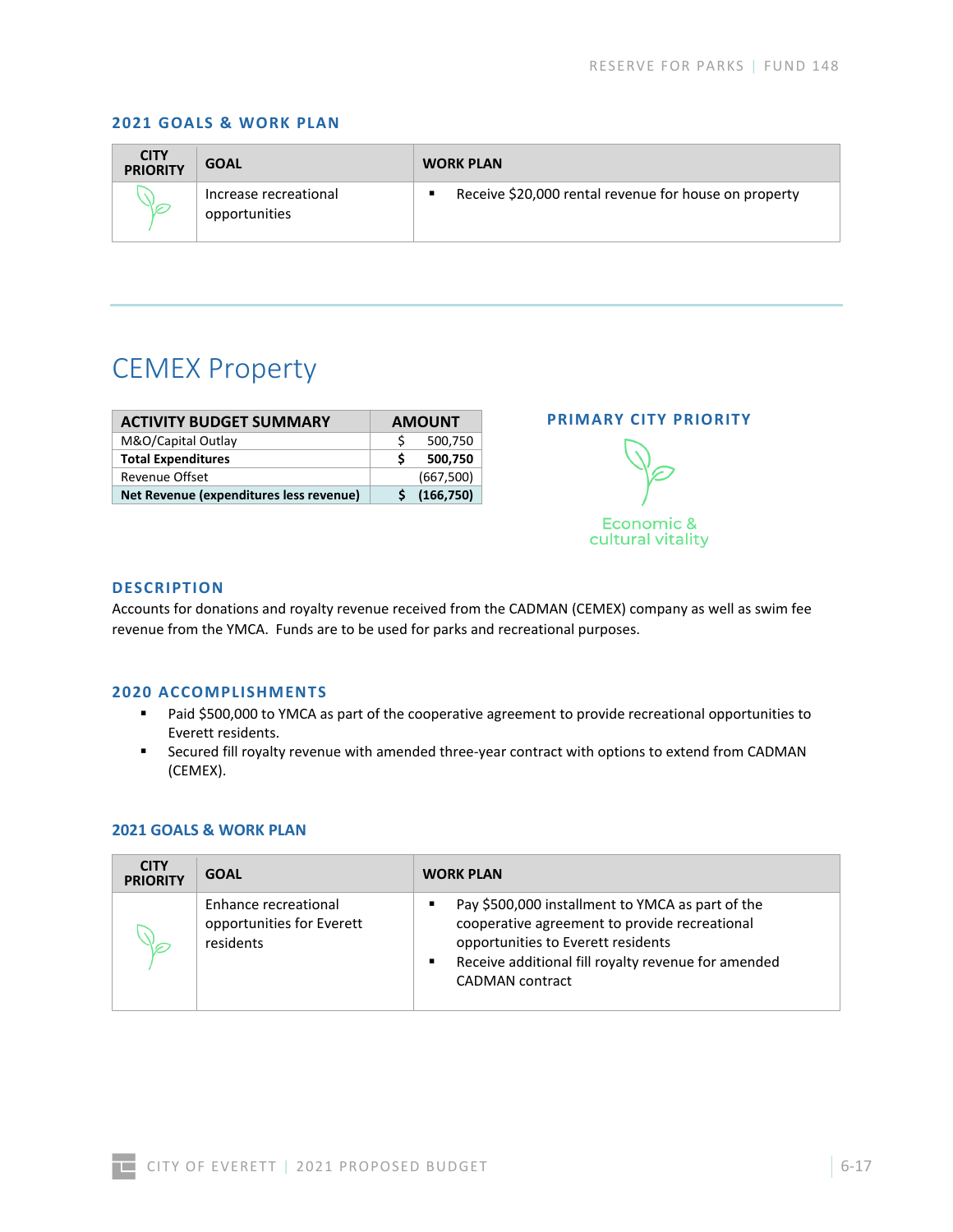# Capital Project Reserve

| <b>ACTIVITY BUDGET SUMMARY</b>          | <b>AMOUNT</b> |
|-----------------------------------------|---------------|
| M&O/Capital Outlay                      | 70.000        |
| <b>Total Expenditures</b>               | 70.000        |
| <b>Revenue Offset</b>                   | (81, 285)     |
| Net Revenue (expenditures less revenue) | (11, 285)     |



### **DESCRIPTION**

This activity accounts for the revenue and expenditures associated with Capital Project Reserve. Funds accumulated in these accounts are designated to support parks and recreation small capital projects.

#### **2020 ACCOMPLISHMENTS**

 The Capital Project Reserve was used in the amount of \$10,000 for the construction of the Lowell Riverfront Dog Park and will be completed in 2021 at an additional cost of \$70,000. Reimbursement of \$80,000 will be received from a Grant from Snohomish County in 2021. In addition, \$702 was used to complete the security camera project at the Forest Park Swim Center and Recreation Office in 2020.

#### **2021 GOALS & WORK PLAN**

| <b>CITY<br/>PRIORITY</b> | <b>GOAL</b>                                                                                 | <b>WORK PLAN</b>                                                                                                                                    |
|--------------------------|---------------------------------------------------------------------------------------------|-----------------------------------------------------------------------------------------------------------------------------------------------------|
|                          | Reserve funds for future use<br>for minor capital projects and<br>new recreational programs | Expenditures of \$70,000 for completion of Lowell<br>$\blacksquare$<br>Riverfront Dog Park for 2021<br>Receive \$80,000 Grant from Snohomish County |

# Other Reserves for Parks

| <b>ACTIVITY BUDGET SUMMARY</b>          | <b>AMOUNT</b> |
|-----------------------------------------|---------------|
| M&O/Capital Outlay                      |               |
| <b>Total Expenditures</b>               |               |
| Revenue Offset                          | (1,400)       |
| Net Revenue (expenditures less revenue) | (1,400)       |

#### **PRIMARY CITY PRIORITY**



#### **DESCRIPTION**

This activity accounts for the following reserve accounts: Cumulative Reserve for Parks, Parks Scholarship Reserve, Maintenance & Operating Reserve and New Program Reserve. Funds accumulated in these accounts are designated to support parks and recreation activities and projects.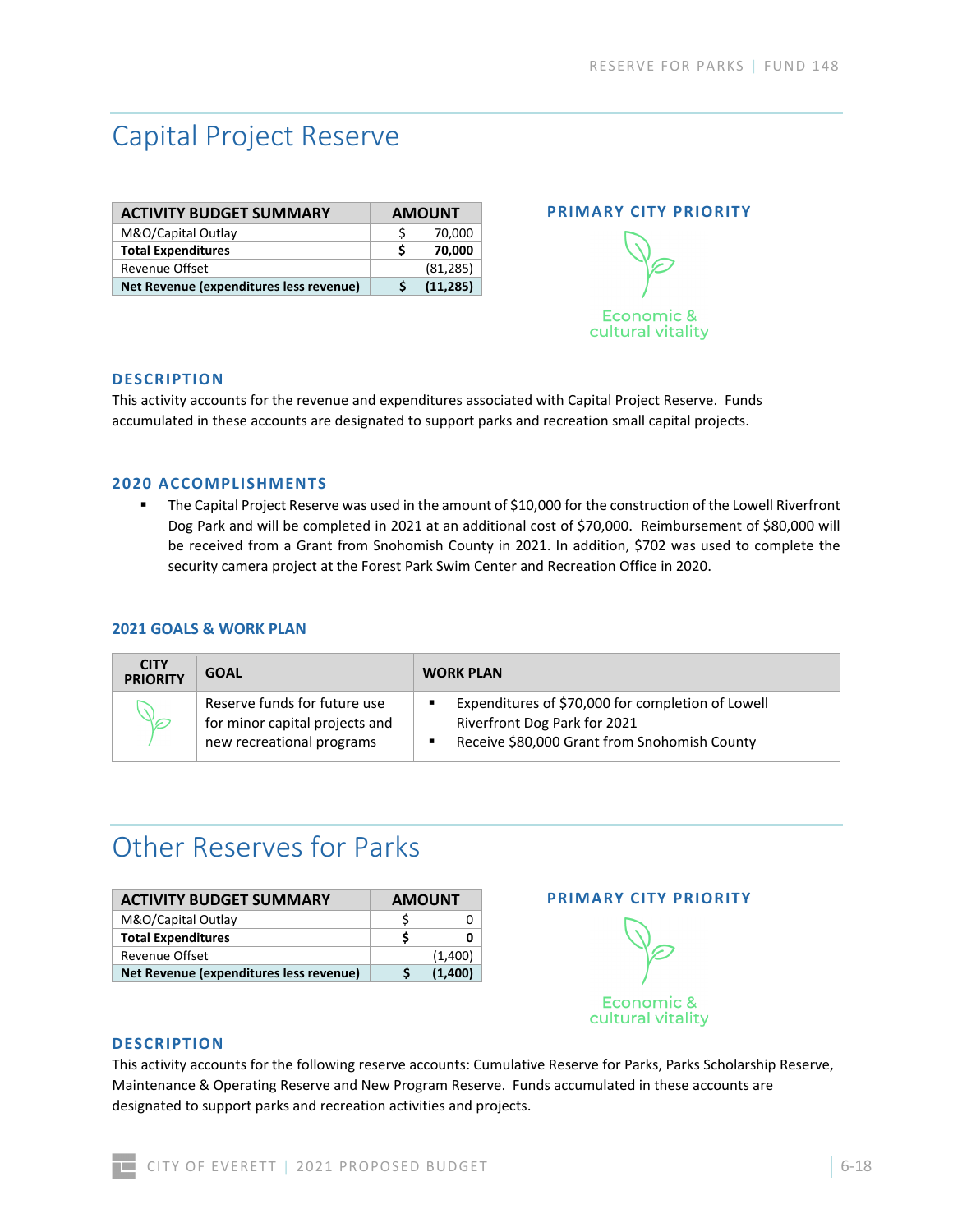#### **2020 ACCOMPLISHMENTS**

- **The Parks Scholarship Reserve received \$722 in donations and awarded \$457 for recreation programs** before the closure due to COVID.
- Received \$16,800 for Kasch Park easement.

### **2021 GOALS & WORK PLAN**

| <b>CITY</b><br><b>PRIORITY</b> | <b>GOAL</b>                                                                                 | <b>WORK PLAN</b>                                 |  |  |  |  |
|--------------------------------|---------------------------------------------------------------------------------------------|--------------------------------------------------|--|--|--|--|
|                                | Reserve funds for future use<br>for minor capital projects and<br>new recreational programs | There are no budgeted expenditures for 2021<br>٠ |  |  |  |  |

### **REVENUE DESCRIPTION**

Sources of revenue for Fund 148 include donations, grants, royalty revenue, park impact fees, swim fee revenue from the YMCA, rental income, and interest income.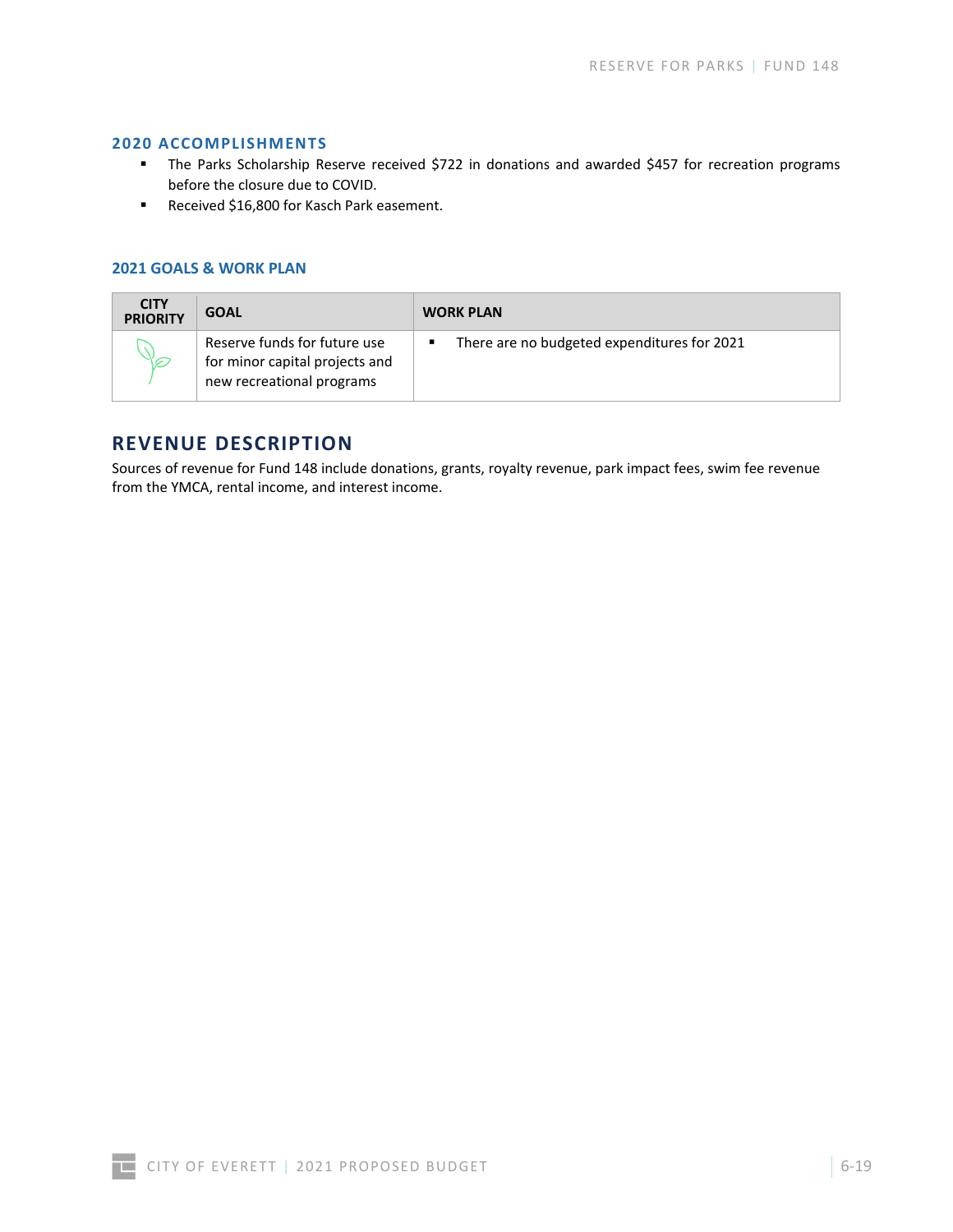## **BUDGETED EXPENDITURES**

|                                         |               |                           | 2020          |                     | 2020              |                     |          |                           | 2021          |
|-----------------------------------------|---------------|---------------------------|---------------|---------------------|-------------------|---------------------|----------|---------------------------|---------------|
|                                         | 2019          |                           | Adopted       |                     | <b>As Amended</b> |                     | 2020     |                           | Proposed      |
| Fund 148 - Parks Reserve                | Actual        |                           | <b>Budget</b> |                     | 8/5/2020          |                     | Estimate |                           | <b>Budget</b> |
| Program 001 - Maintenance Reserve       |               |                           |               |                     |                   |                     |          |                           |               |
| (boat launch, softball & soccer fields) |               |                           |               |                     |                   |                     |          |                           |               |
| <b>Resources</b>                        |               |                           |               |                     |                   |                     |          |                           |               |
| Beginning Balance                       | \$<br>104,649 | \$                        | 106,474       | \$                  | 106,474           | \$                  | 106,712  | \$                        | 24,732        |
| <b>Interest Earnings</b>                | 2,063         |                           | 700           |                     | 700               |                     | 1,020    |                           | 56            |
| <b>Total Available</b>                  | \$<br>106,712 | \$                        | 107,174       | \$                  | 107,174           | \$                  | 107,732  | \$                        | 24,788        |
| <b>Expenditures</b>                     |               |                           |               |                     |                   |                     |          |                           |               |
| Capital Outlay                          | \$            | \$                        | 101,000       | \$                  | 101,000           | \$                  | 83,000   | \$                        | 18,000        |
| <b>Total Expenditures</b>               | \$            | \$                        | 101,000       | \$                  | 101,000           | \$                  | 83,000   | \$                        | 18,000        |
| <b>Ending Balance</b>                   | \$<br>106,712 | \$                        | 6,174         | Ŝ.                  | 6,174             | Ŝ.                  | 24,732   | $\ddot{\bm{\zeta}}$       | 6,788         |
|                                         |               |                           |               |                     |                   |                     |          |                           |               |
| Program 007 - Capital Project Reserve   |               |                           |               |                     |                   |                     |          |                           |               |
| <b>Resources</b>                        |               |                           |               |                     |                   |                     |          |                           |               |
| Beginning Balance                       | \$<br>171,537 | \$                        | 159,674       | \$                  | 159,674           | \$                  | 151,525  | \$                        | 143,081       |
| <b>Grant Revenue</b>                    |               |                           |               |                     | 80,000            |                     |          |                           | 80,000        |
| Interest Earnings                       | 3,367         |                           | 3,650         |                     | 3,650             |                     | 2,258    |                           | 1,285         |
| Donation                                |               |                           |               |                     |                   |                     |          |                           |               |
| <b>Total Available</b>                  | \$<br>174,904 | \$                        | 163,324       | \$                  | 243,324           | \$                  | 153,783  | \$                        | 224,366       |
| <b>Expenditures</b>                     |               |                           |               |                     |                   |                     |          |                           |               |
| <b>M&amp;O</b>                          | \$<br>9,381   | \$                        |               | \$                  |                   | \$                  |          | \$                        |               |
| Capital Outlay                          | 13,997        |                           |               |                     | 80,000            |                     | 10,702   |                           | 70,000        |
| <b>Total Expenditures</b>               | \$<br>23,378  | \$                        |               | Ś.                  | 80,000            | \$                  | 10,702   | \$                        | 70,000        |
| <b>Ending Balance</b>                   | \$<br>151,526 | \$                        | 163,324       | Ś.                  | 163,324           | Ś                   | 143,081  | \$                        | 154,366       |
|                                         |               |                           |               |                     |                   |                     |          |                           |               |
| Program 029 - Park Impact Fees          |               |                           |               |                     |                   |                     |          |                           |               |
| <b>Resources</b>                        |               |                           |               |                     |                   |                     |          |                           |               |
| Beginning Balance                       | \$<br>13,633  | \$                        | 13,633        | \$                  | 13,633            | \$                  | 13,902   | \$                        | 60,281        |
| Park Impact Fees                        |               |                           |               |                     |                   |                     | 45,934   |                           |               |
| Interest Earnings                       | 269           |                           | 280           |                     | 280               |                     | 445      |                           | 485           |
| <b>Total Available</b>                  | \$<br>13,902  | \$                        | 13,913        | l \$                | 13,913            | $\ddot{\bm{\zeta}}$ | 60,281   | $\ddot{\bm{\zeta}}$       | 60,766        |
| <b>Expenditures</b>                     |               |                           |               |                     |                   |                     |          |                           |               |
| <b>M &amp; O</b>                        | \$            | \$                        |               | \$                  |                   | \$                  |          | \$                        |               |
| <b>Capital Outlay</b>                   |               |                           |               |                     |                   |                     |          |                           |               |
| Transfers Out                           |               |                           |               |                     |                   |                     |          |                           |               |
| <b>Total Expenditures</b>               | \$            | \$                        |               | \$                  |                   | \$                  |          | \$                        |               |
| <b>Ending Balance</b>                   | \$<br>13,902  | $\boldsymbol{\mathsf{S}}$ | 13,913        | $\ddot{\bm{\zeta}}$ | 13,913            | $\ddot{\bm{\zeta}}$ | 60,281   | $\boldsymbol{\mathsf{S}}$ | 60,766        |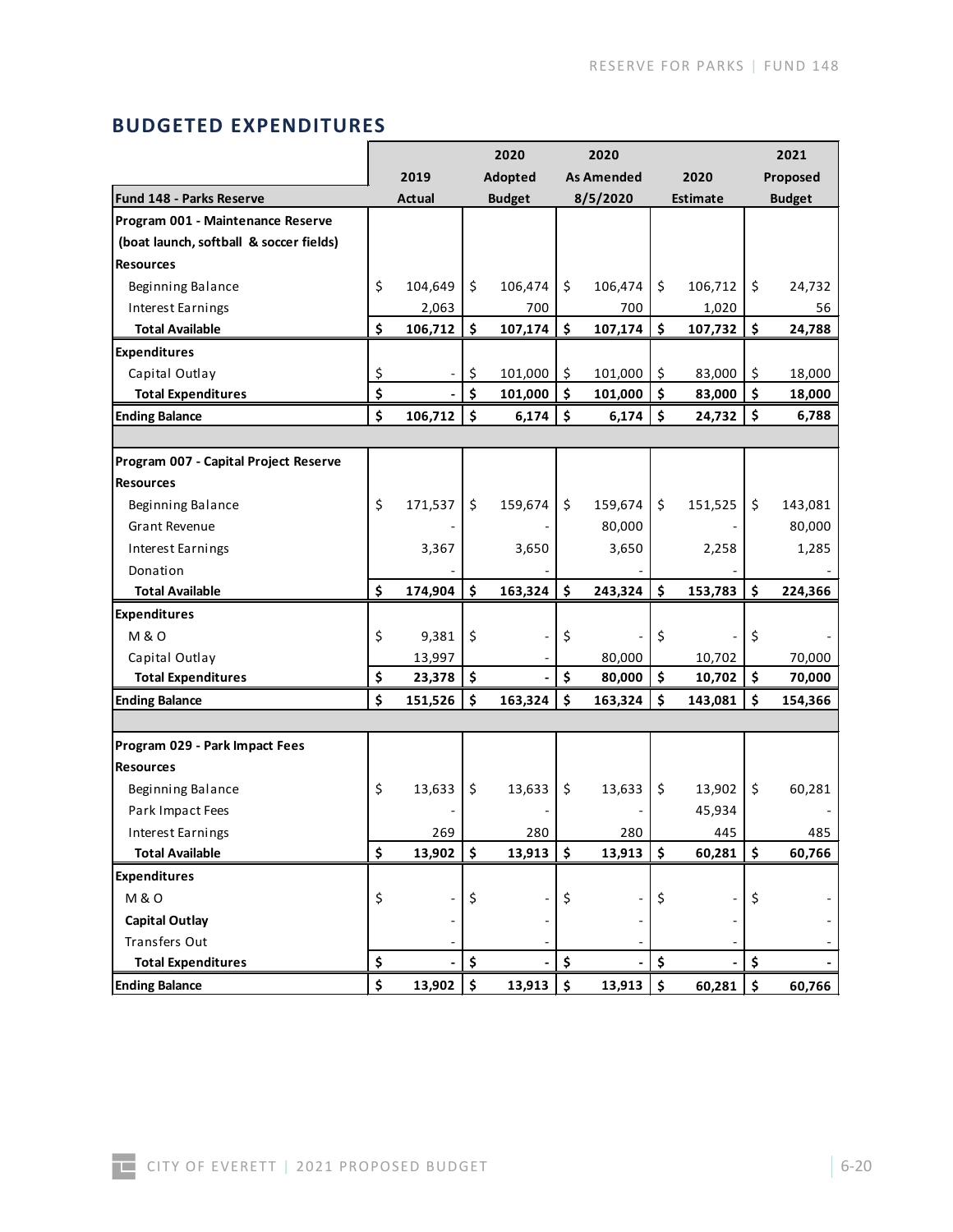## **2020 2020 2021 2019 Adopted As Amended 2020 Proposed Fund 148 - Parks Reserve Actual Budget 8/5/2020 Estimate Budget Program 322 - Deckman Property Resources** Beginning Balance  $\begin{vmatrix} 5 & 23,976 & 5 \\ 2 & 23,976 & 20,251 & 5 \\ 2 & 2 & 20,251 & 5 \end{vmatrix}$   $\begin{vmatrix} 5 & 19,606 & 5 \\ 19,606 & 5 & 16,688 \\ 19,606 & 5 & 16,688 \end{vmatrix}$  Interest Earnings 432 325 325 240 325 Housing Rental Revenue | Cassetted Lines | Cassetted Contract | Cassetted Contract Lines | 20,000 | Cassetted C  **Total Available \$ 24,408 \$ 26,576 \$ 26,576 \$ 19,846 \$ 37,013 Expenditures** M & O \$ 4,802 \$ 23,000 \$ 23,000 \$ 3,158 \$ 10,000  **Total Expenditures \$ 4,802 \$ 23,000 \$ 23,000 \$ 3,158 \$ 10,000 Ending Balance \$ 19,606 \$ 3,576 \$ 3,576 \$ 16,688 \$ 27,013 Program 323- Cemex Property Resources** Beginning Balance  $\begin{vmatrix} 5 & 1,072,471 & 5 & 245,896 & 5 & 245,896 & 5 & 1,496,206 & 5 & 1,565,431 \end{vmatrix}$ Interest Earnings 23,230 5,525 5,525 3,800 3,900 YMCA Swim Admission Revenue  $\begin{vmatrix} 674 & 36,000 & 36,000 \end{vmatrix}$  4,000  $\begin{vmatrix} 4,000 & 13,600 \end{vmatrix}$ Fill Royalty Revenue  $\begin{array}{ccc} - & - & - \end{array}$  Donation 400,000 400,000 400,000 561,500 400,000  **Total Available \$ 1,496,375 \$ 687,421 \$ 687,421 \$ 2,065,506 \$ 2,232,931 Expenditures** M & O | \$ 169 | \$ - | \$ - | \$ 75 | \$ 750 YMCA Access Payment 1980 10000 10000 500,000 500,000 500,000 500,000 500,000 500,000  **Total Expenditures \$ 169 \$ 500,000 \$ 500,000 \$ 500,075 \$ 500,750 Ending Balance \$ 1,496,206 \$ 187,421 \$ 187,421 \$ 1,565,431 \$ 1,732,181 Other Park Reserves Resources** Beginning Balance  $\begin{vmatrix} 5 & 122,792 & 5 & 126,349 & 5 & 126,349 & 5 & 126,946 & 5 & 145,866 \end{vmatrix}$  Grant Revenue - - - - - Interest Earnings 2,446 3,150 3,150 1,700 1,400 - المستشر التي تصور التي تصور التي تصور التي تصور التي تصور التي تصور التي تصور التي تصور التي تصور التي تصور<br>التي تصور التي تصور التي تصور التي تصور التي تصور التي تصور التي تصور التي تصور التي تصور التي تصور التي تصور Miscellaneous 238 250 250 16,955 -  **Total Available \$ 145,660 \$ 129,749 \$ 129,749 \$ 146,323 \$ 147,266 Expenditures** Scholarship Awards  $\begin{vmatrix} 5 & 8,622 & 5 & -15 & -15 \\ 5 & -15 & -15 & -15 \end{vmatrix}$  M & O 10,092 - - - - Capital Outlay  **Total Expenditures \$ 18,714 \$ - \$ - \$ 457 \$ - Ending Balance \$ 126,946 \$ 129,749 \$ 129,749 \$ 145,866 \$ 147,266**

### **BUDGETED EXPENDITURES - CONTINUED**

**2021 Budget Appropriation - Fund 148 Total \$ 2,727,130**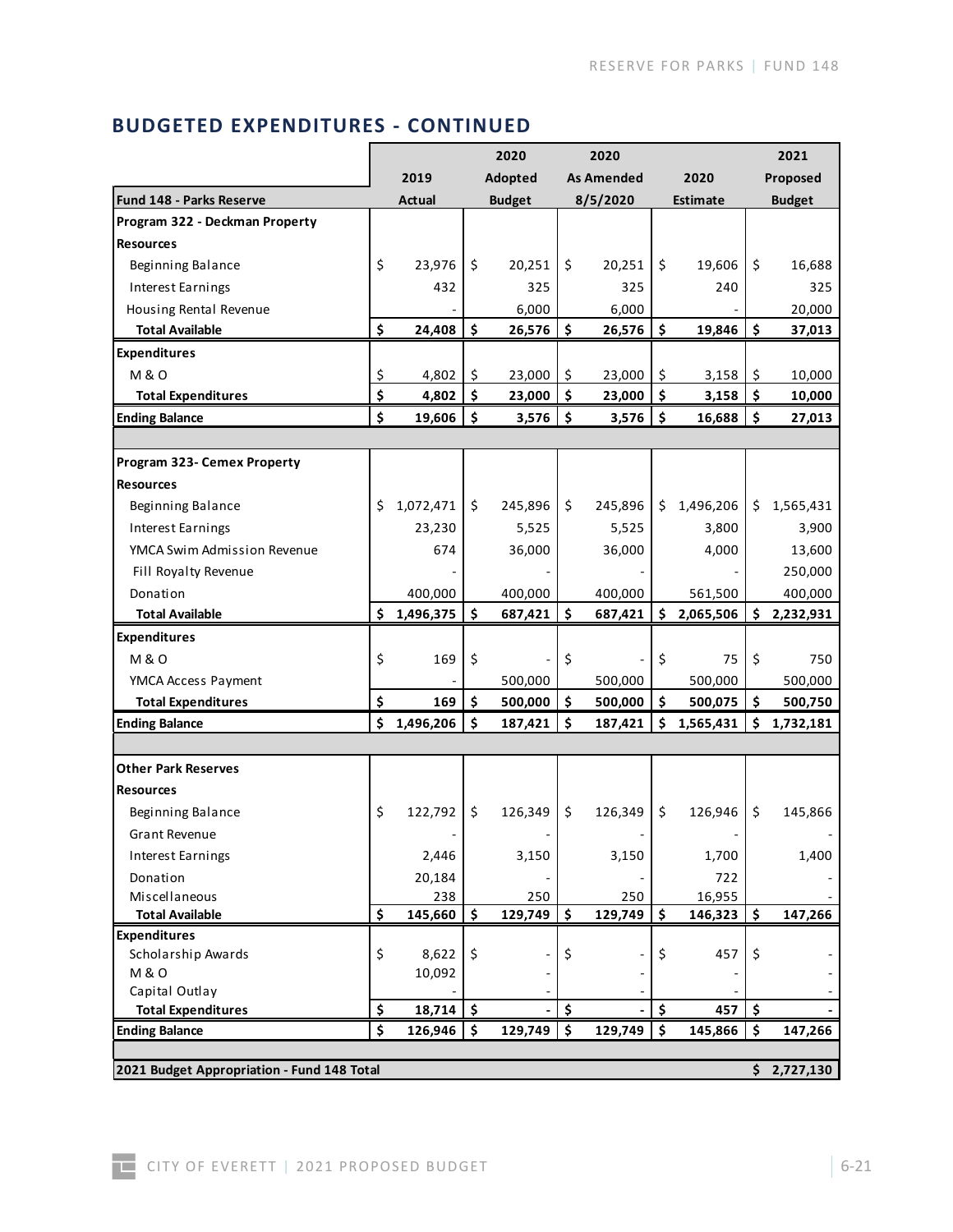# **BLANK PAGE**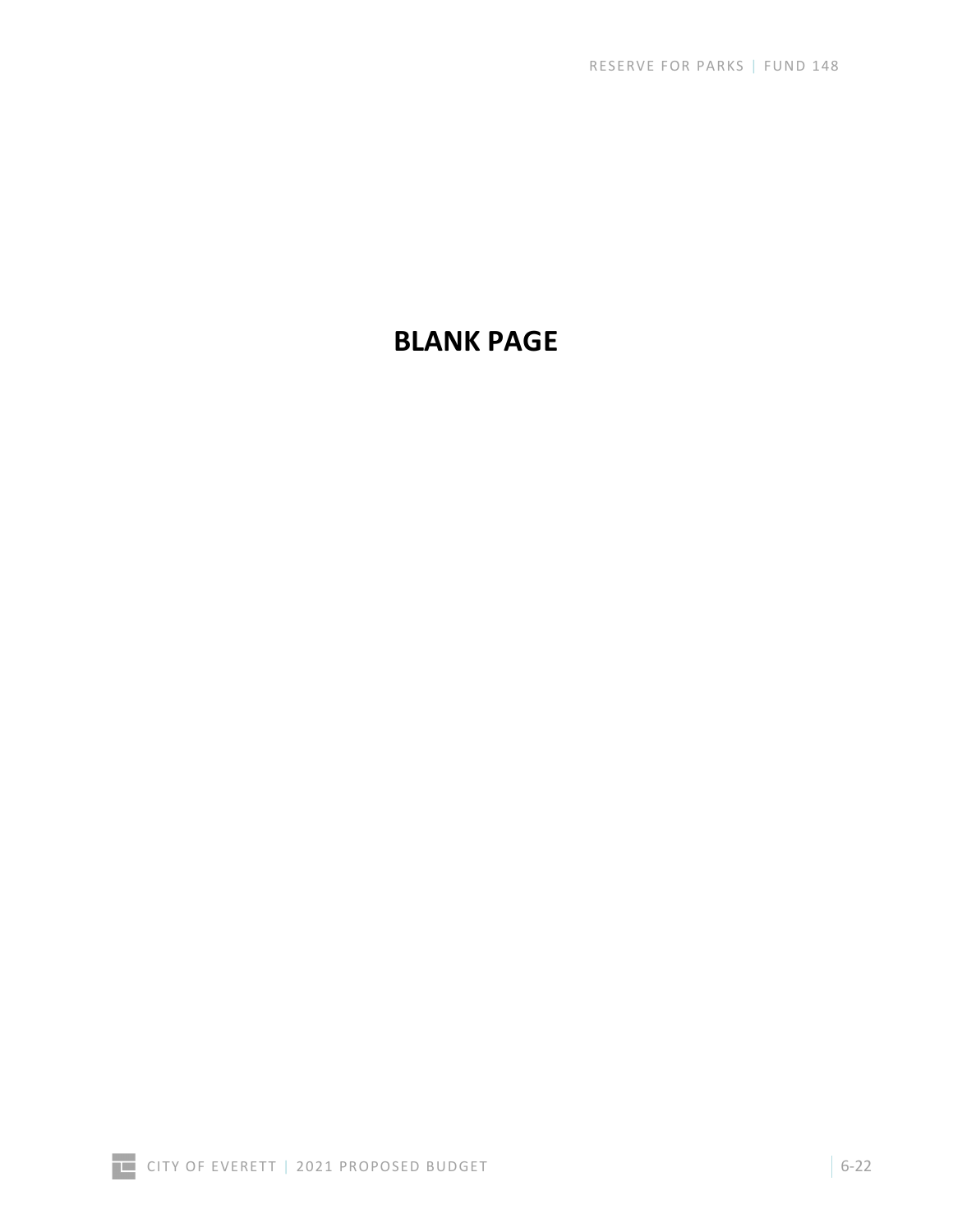# Senior Center Reserve **FUND 149**

### **OVERVIEW**

The 149 cumulative reserve provides funding to support programs and activities at the Carl Gipson Senior Center.

### **ACTIVITY**

# Coffee Bar, Table Tennis, Gaming and Donations

| <b>ACTIVITY BUDGET SUMMARY</b>          |   | <b>AMOUNT</b> |
|-----------------------------------------|---|---------------|
| M&O/Capital Outlay                      |   | 3.900         |
| <b>Total Expenditures</b>               | S | 3.900         |
| <b>Revenue Offset</b>                   |   | (7,000)       |
| Net Revenue (expenditures less revenue) |   | (3, 100)      |



### **DESCRIPTION**

The Carl Gipson Senior Center prioritizes the health and well-being of seniors and supports the Engaged and Informed Community priority in the following ways:

- The coffee bar serves as the hub of social interaction at the senior center
- Seniors 50+ are staying physically active through games such as table tennis and billiards
- **Donations help to offset the expense of new program offerings and small capital improvement projects**

The Carl Gipson Senior Center was closed effective March 5, 2020 as the COVID-19 pandemic struck. With the uncertainty of when the City would be able to welcome seniors back into the center, the difficult decision was made to lay-off or transfer the four full time staff members and two day laborer students.

A public, private partnership request for proposal was issued in mid-August in an effort to find a community partner who may be able to resume senior center operations on the City's behalf. Proposals are due back on October 6, 2020.

### **REVENUE DESCRIPTION**

Revenue includes coffee bar sales, table tennis fees, billiards fees, donations, and interest earnings.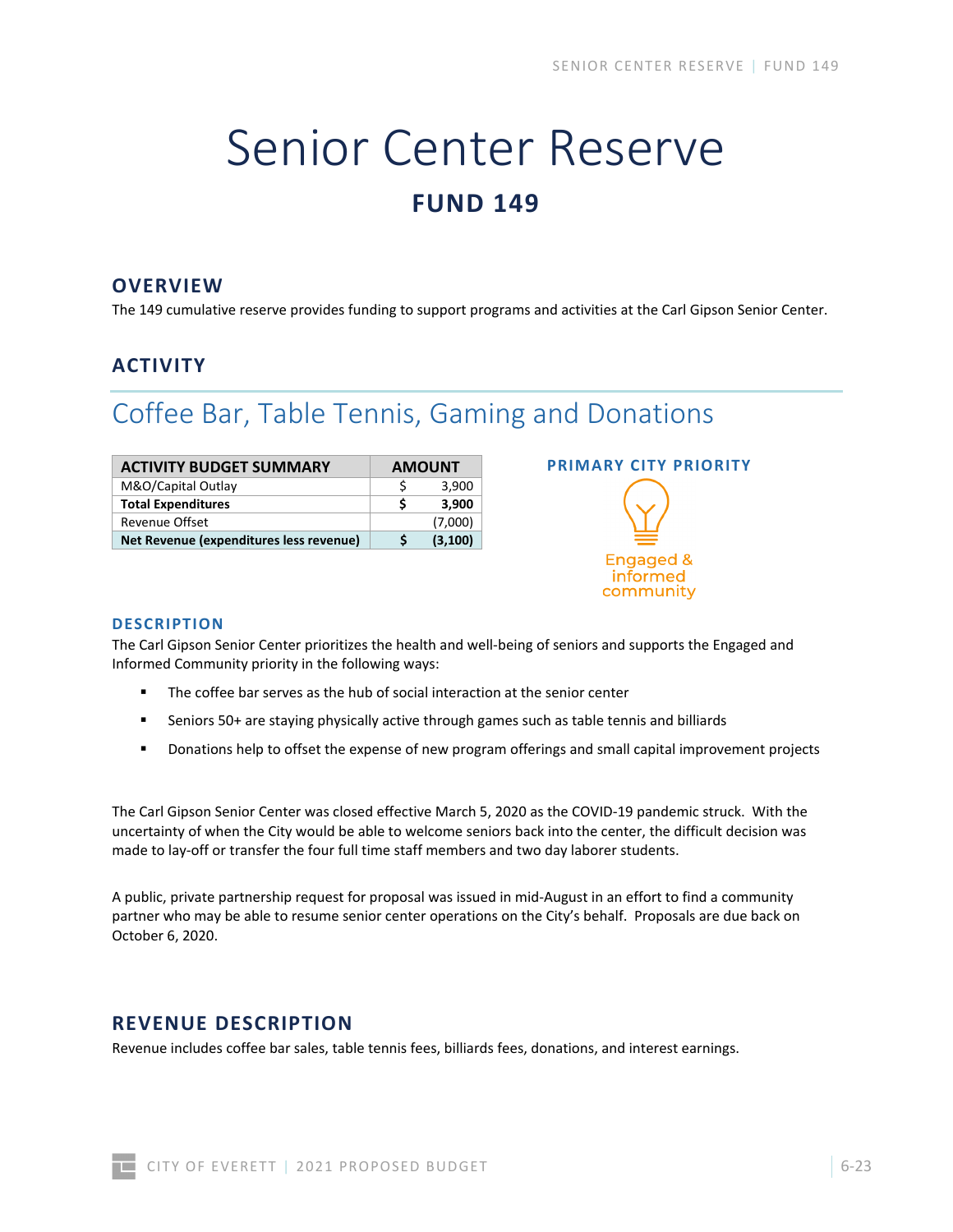|                                        |               |     | 2020          |          | 2020       |          |         |               | 2021     |  |
|----------------------------------------|---------------|-----|---------------|----------|------------|----------|---------|---------------|----------|--|
|                                        | 2019          |     | Adopted       |          | As Amended |          | 2020    |               | Proposed |  |
| <b>Fund 149: Senior Center Reserve</b> | Actual        |     | <b>Budget</b> | 8/5/2020 |            | Estimate |         | <b>Budget</b> |          |  |
| <b>Resources</b>                       |               |     |               |          |            |          |         |               |          |  |
| Beginning Balance                      | \$<br>502,820 | Ŝ.  | 488,250       | \$       | 488,250    | Ś        | 507,045 | \$            | 518,380  |  |
| Gift Shop Sales                        |               |     |               |          |            |          |         |               |          |  |
| Charges for Services                   | 20,155        |     | 18,800        |          | 18,800     |          | 3,135   |               |          |  |
| Interest Earnings                      | 10,164        |     | 7,800         |          | 7,800      |          | 7,160   |               | 7,000    |  |
| <b>Facility Rental Revenue</b>         | 101           |     |               |          |            |          |         |               |          |  |
| <b>Private Contributions</b>           | 17,676        |     | 3,000         |          | 3,000      |          | 1,953   |               |          |  |
| <b>Grant Revenue</b>                   | 23,000        |     |               |          |            |          |         |               |          |  |
| Miscellaneous Revenue                  | 272           |     |               |          |            |          | 216     |               |          |  |
| <b>Total Available</b>                 | \$<br>574,188 | -\$ | 517,850       | \$       | 517,850    | \$       | 519,509 | \$            | 525,380  |  |
| <b>Expenditures</b>                    |               |     |               |          |            |          |         |               |          |  |
| <b>M&amp;O</b>                         | \$<br>16,956  | S.  | 13,500        | \$       | 13,500     | \$       | 1,129   | Ŝ.            | 3,900    |  |
| Capital Expenditures                   | 50,187        |     |               |          |            |          |         |               |          |  |
| <b>Total Expenditures</b>              | \$<br>67,143  | Ŝ.  | 13,500        | \$       | 13,500     | \$.      | 1,129   | -\$           | 3,900    |  |
| <b>Ending Balance</b>                  | \$<br>507,045 | Ŝ   | 504,350       | .\$      | 504,350    | \$       | 518,380 | \$            | 521,480  |  |

### **BUDGETED EXPENDITURES**

**2021 Budget Appropriation - Fund 149 \$ 525,380**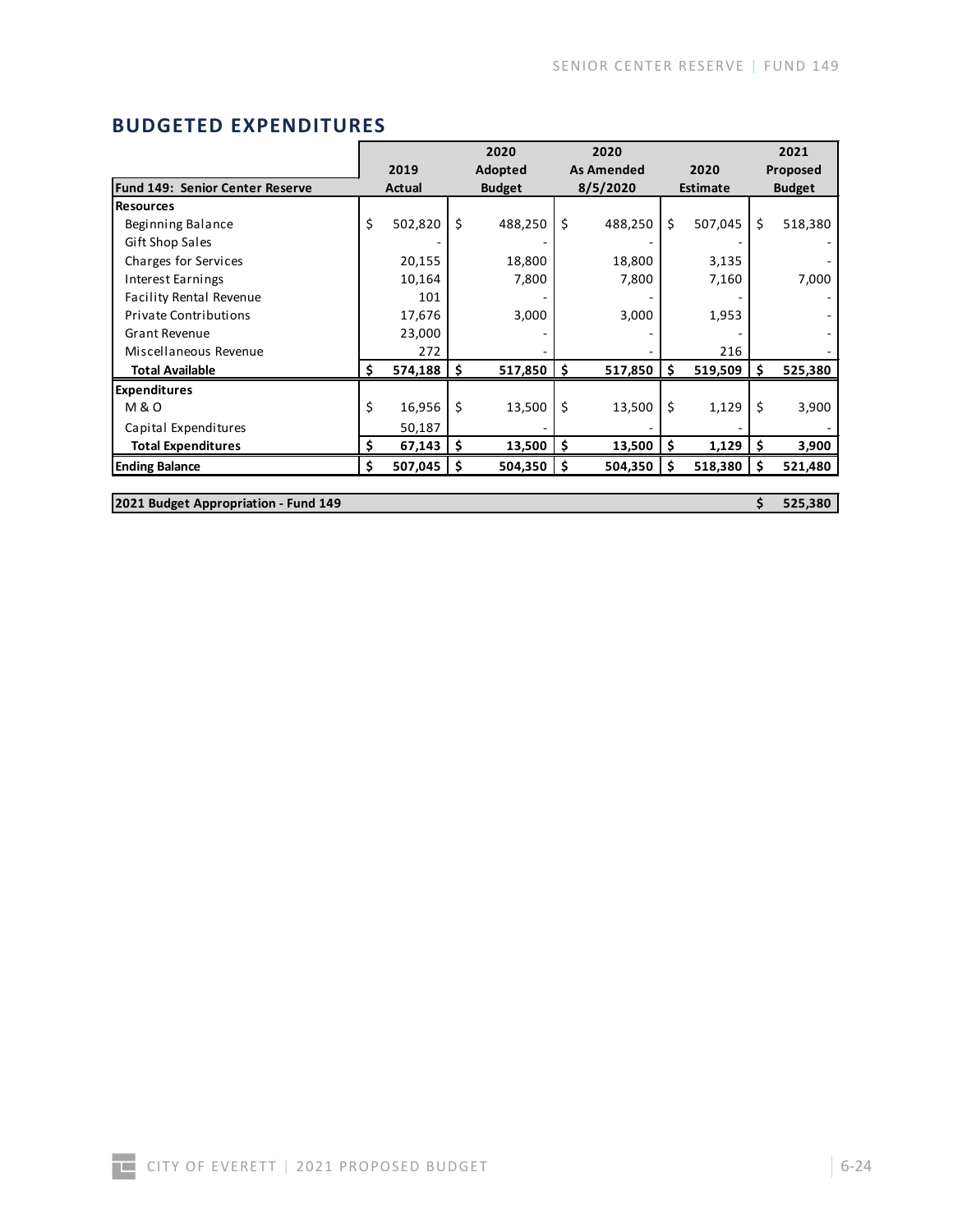# Fund for Animals **FUND 151**

### **OVERVIEW**

The Fund for Animals is a cumulative reserve fund that provides funds to benefit animals. Veterinary care, capital equipment and supplies for animals at the Everett Animal Shelter are paid for through this fund.

### **ACTIVITY**

# Animal Shelter Veterinary Care & Animal Benefit Funding

| <b>ACTIVITY BUDGET SUMMARY</b>       | <b>AMOUNT</b> |            |  |  |  |
|--------------------------------------|---------------|------------|--|--|--|
| Labor                                | Ś             |            |  |  |  |
| M&O/Capital Outlay                   |               | 173,860    |  |  |  |
| <b>Total Expenditures</b>            | S             | 173,860    |  |  |  |
| Revenue Offset                       |               | (184, 245) |  |  |  |
| Net Cost (expenditures less revenue) |               | (10, 385)  |  |  |  |
|                                      |               |            |  |  |  |
| <b>Budgeted FTEs</b>                 |               |            |  |  |  |

### **PRIMARY CITY PRIORITY**



### **2020 ACCOMPLISHMENTS**

- **Implemented a structured donor stewardship plan to ensure all donors, regardless of gift size, are** thanked and reported to on the impact their gifts are making
- **Implemented a communication plan utilizing e-newsletters, emails and strategic and engaging Facebook** posts
- Doubled fundraising revenue over previous year as of August 2020, in part due to COVID-related grants

### **REVENUE DESCRIPTION**

Sources of revenue for this fund include donations from individuals and businesses, grants, merchandise sales and interest income.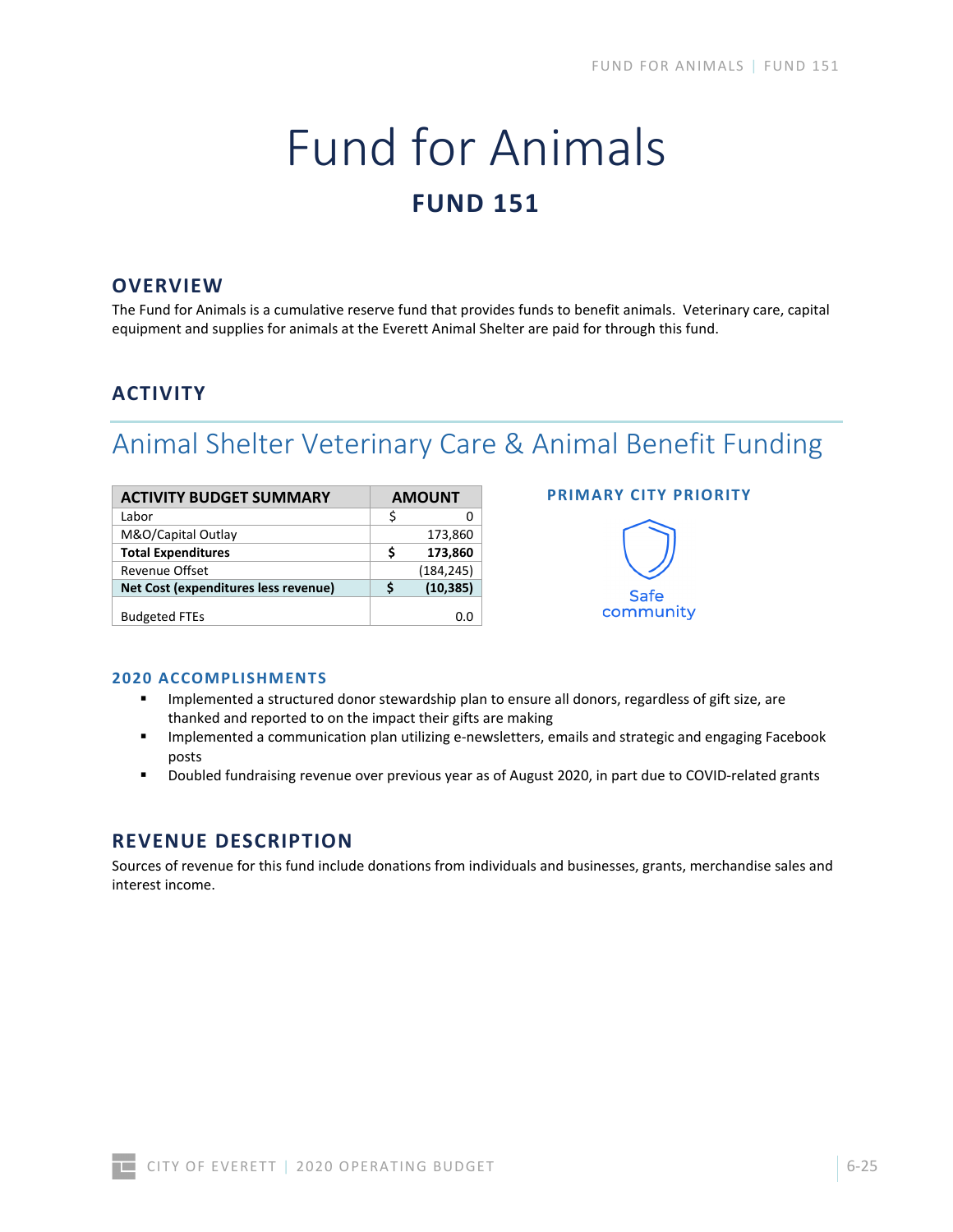| <b>BUDGETED EXPENDITURES</b> |  |  |
|------------------------------|--|--|
|------------------------------|--|--|

|                                  |    |         |    | 2020          |     | 2020              |                 |    | 2021          |
|----------------------------------|----|---------|----|---------------|-----|-------------------|-----------------|----|---------------|
|                                  |    | 2019    |    | Adopted       |     | <b>As Amended</b> | 2020            |    | Proposed      |
| Fund 151: Fund for Animals       |    | Actual  |    | <b>Budget</b> |     | 8/5/2020          | <b>Estimate</b> |    | <b>Budget</b> |
| Resources                        |    |         |    |               |     |                   |                 |    |               |
| Beginning Balance                | \$ | 411,374 | \$ | 333,956       | Ś.  | 333,956           | \$<br>395,377   | Ś. | 462,929       |
| Charges for Services/Merchandise |    | 8,071   |    | 7,000         |     | 7,000             | 1,681           |    | 4,000         |
| Interest Earnings                |    | 7,713   |    | 7,009         |     | 7,009             | 3,433           |    | 3,745         |
| <b>Private Contributions</b>     |    | 101,203 |    | 100,000       |     | 100,000           | 203,486         |    | 175,000       |
| Other Miscellaneous              |    | 2,032   |    | 1,350         |     | 1,350             | 1,500           |    | 1,500         |
| <b>Total Available</b>           | \$ | 530,393 | \$ | 449,315       | S   | 449,315           | \$<br>605,477   | \$ | 647,174       |
| <b>Expenditures</b>              |    |         |    |               |     |                   |                 |    |               |
| <b>M&amp;O</b>                   | \$ | 135,016 | \$ | 173,860       | Ś.  | 173,860           | \$<br>142,548   | \$ | 173,860       |
| <b>Total Expenditures</b>        |    | 135,016 | Ś  | 173,860       | Ś.  | 173,860           | \$<br>142,548   | \$ | 173,860       |
| <b>Ending Balance</b>            | s  | 395,377 | Ś  | 275,455       | \$. | 275,455           | \$<br>462,929   | \$ | 473,314       |

**2021 Budget Appropriation - Fund 151 \$ 647,174**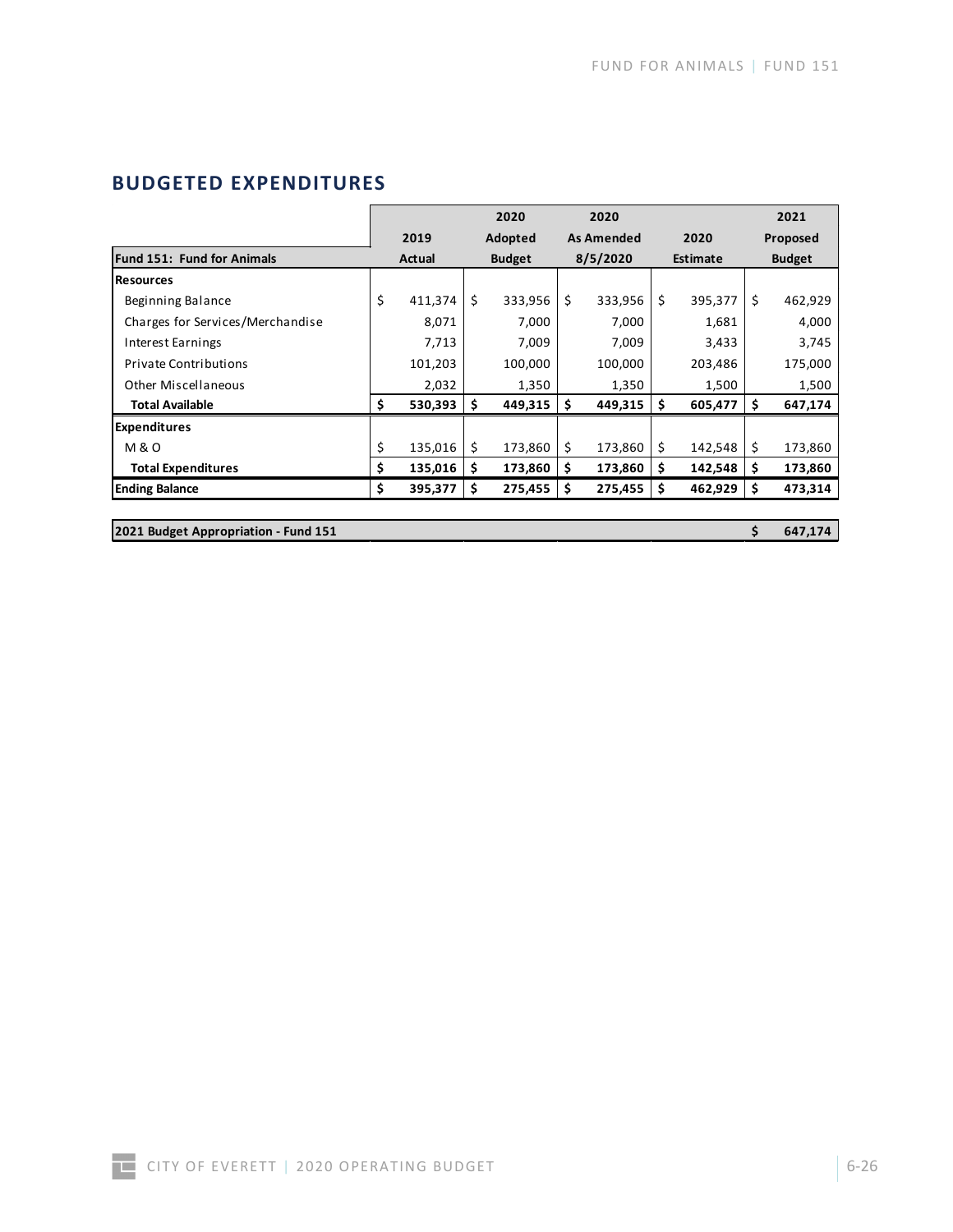# Cumulative Reserve for Library **FUND 152**

### **OVERVIEW**

This reserve provides a repository for money from used book and library merchandise sales, and contributions to the Library to support specific projects and collections, such as local history, award-winning children's books, and memorial books. It supports funding for inclusive programs that inform, entertain, and engage members of our community. The fund also supports coffee shop maintenance, and programs and projects selected by the Library Board of Trustees in accordance with the Library's strategic plan.

## **ACTIVITY**

# Cumulative Reserve

| <b>ACTIVITY BUDGET SUMMARY</b>       |   | <b>AMOUNT</b> |
|--------------------------------------|---|---------------|
| M&O/Capital Outlay                   |   | 83,630        |
| <b>Total Expenditures</b>            | S | 83,630        |
| <b>Revenue Offset</b>                |   | (80, 200)     |
| Net Cost (expenditures less revenue) | S | 3.430         |

# **PRIMARY CITY PRIORITY**Engaged & informed community

### **2020 ACCOMPLISHMENTS**

- **Provided approximately \$63,000 to support programs and events for all ages, including author talks,** musical performances, lectures for adults, and children's art and science programs. 2020 Highlights included support for author Tayari Jones, the One Everett One Book community reading program, and Create @ Home virtual programming.
- **Provided \$20,498 towards the library collection budget to purchase materials for library users, covering** topics such as art, history, music, children's literature, career development, and STEM.
- Provided supplemental funds for loanable mobile technology and career resources.

### **REVENUE DESCRIPTION**

The major resources for this fund include bequests, private contributions, book sale proceeds, and interest on investments.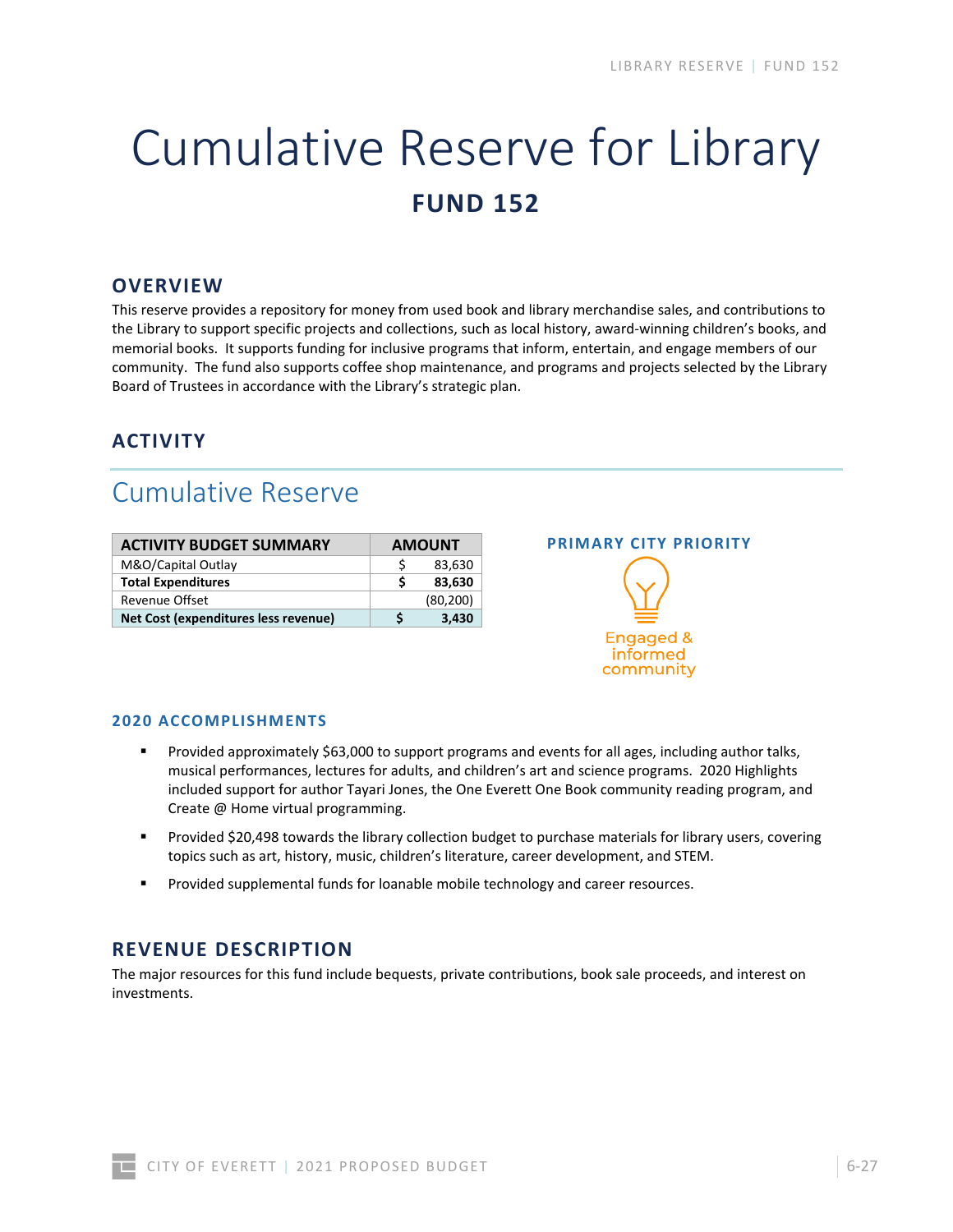|                                      |               | 2020          | 2020              |    |                 | 2021          |
|--------------------------------------|---------------|---------------|-------------------|----|-----------------|---------------|
|                                      | 2019          | Adopted       | <b>As Amended</b> |    | 2020            | Proposed      |
| Fund 152: Cumulative Rsv/Library     | Actual        | <b>Budget</b> | 8/5/2020          |    | <b>Estimate</b> | <b>Budget</b> |
| <b>Resources</b>                     |               |               |                   |    |                 |               |
| Beginning Balance                    | \$<br>385,115 | \$<br>310,878 | \$<br>310,878     | Ś. | 403,594         | \$<br>451,174 |
| Charges for Services/Merchandise     | 1,805         | 3,500         | 3,500             |    | 750             | 1,800         |
| Interest Earnings                    | 7,315         | 8,513         | 8,513             |    | 5,580           | 3,050         |
| Rentals                              | 7,444         | 5,700         | 5,700             |    | 5,700           | 7,000         |
| <b>Private Contributions</b>         | 82,596        | 60,943        | 60,943            |    | 62,000          | 60,350        |
| <b>Book Sale Proceeds</b>            | 10,924        | 14,000        | 14,000            |    | 1,800           | 8,000         |
| <b>Total Available</b>               | \$<br>495,199 | \$<br>403,534 | \$<br>403,534     | Ś. | 479,424         | \$<br>531,374 |
| <b>Expenditures</b>                  |               |               |                   |    |                 |               |
| <b>M&amp;O</b>                       | \$<br>34,611  | \$<br>44,296  | \$<br>44,296      | Ś. | 25,250          | \$<br>70,000  |
| Books/Other Materials                | 16,994        | 30,097        | 30,097            |    | 3,000           | 13,630        |
| <b>Transfer Out</b>                  | 40,000        |               |                   |    |                 |               |
| <b>Total Expenditures</b>            | \$<br>91,605  | \$<br>74,393  | \$<br>74,393      | \$ | 28,250          | \$<br>83,630  |
| <b>Ending Balance</b>                | \$<br>403,594 | \$<br>329,141 | \$<br>329,141     | \$ | 451,174         | \$<br>447,744 |
|                                      |               |               |                   |    |                 |               |
| 2021 Budget Appropriation - Fund 152 |               |               |                   |    |                 | \$<br>531,374 |

### **BUDGETED EXPENDITURES**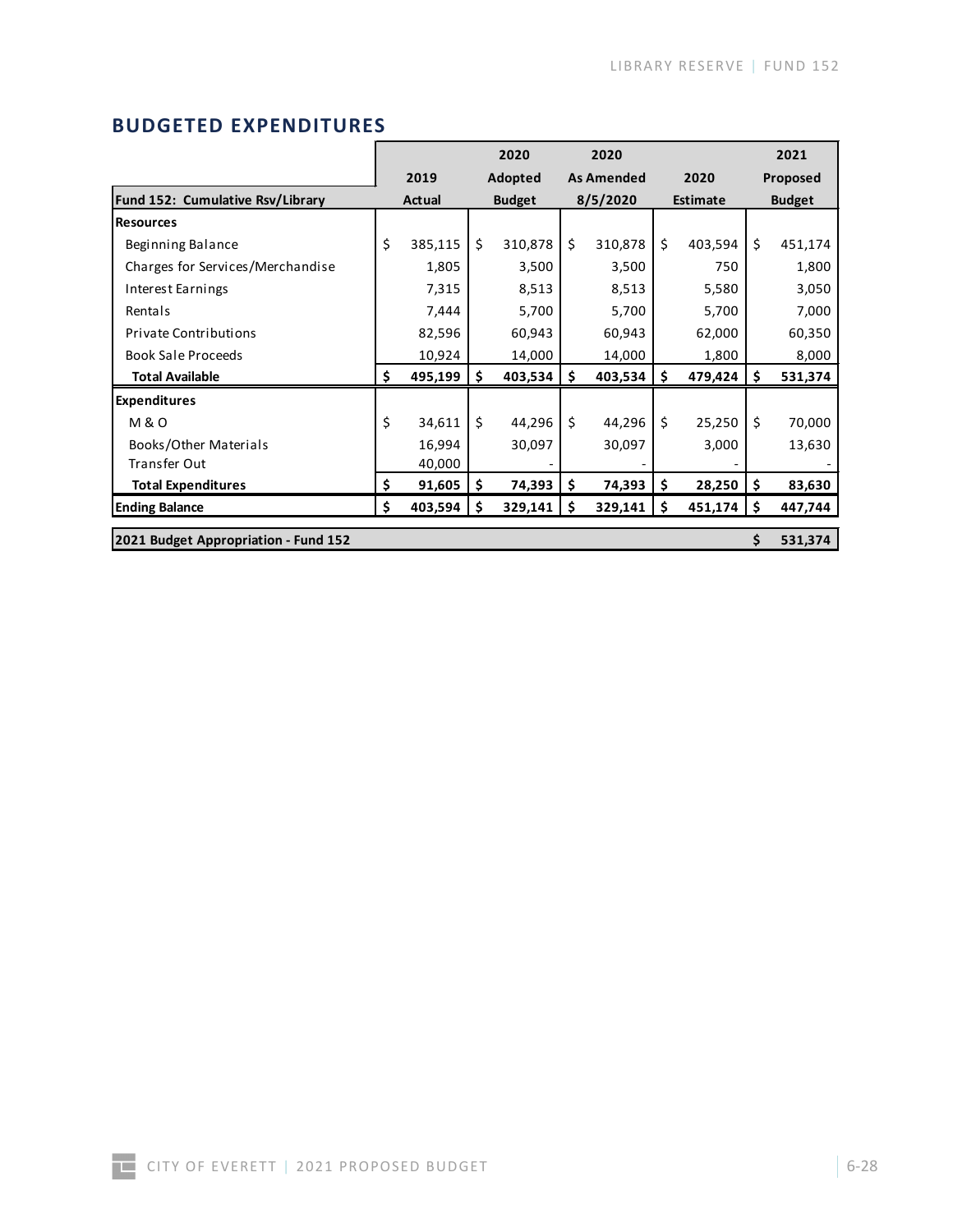# Emergency Medical Services **FUND 153**

### **OVERVIEW**

The Emergency Medical Services Department provides evaluation, treatment, and transport of the ill and injured in the City of Everett and surrounding communities. Services are provided by highly trained Emergency Medical Technicians (EMTs) and Paramedics.

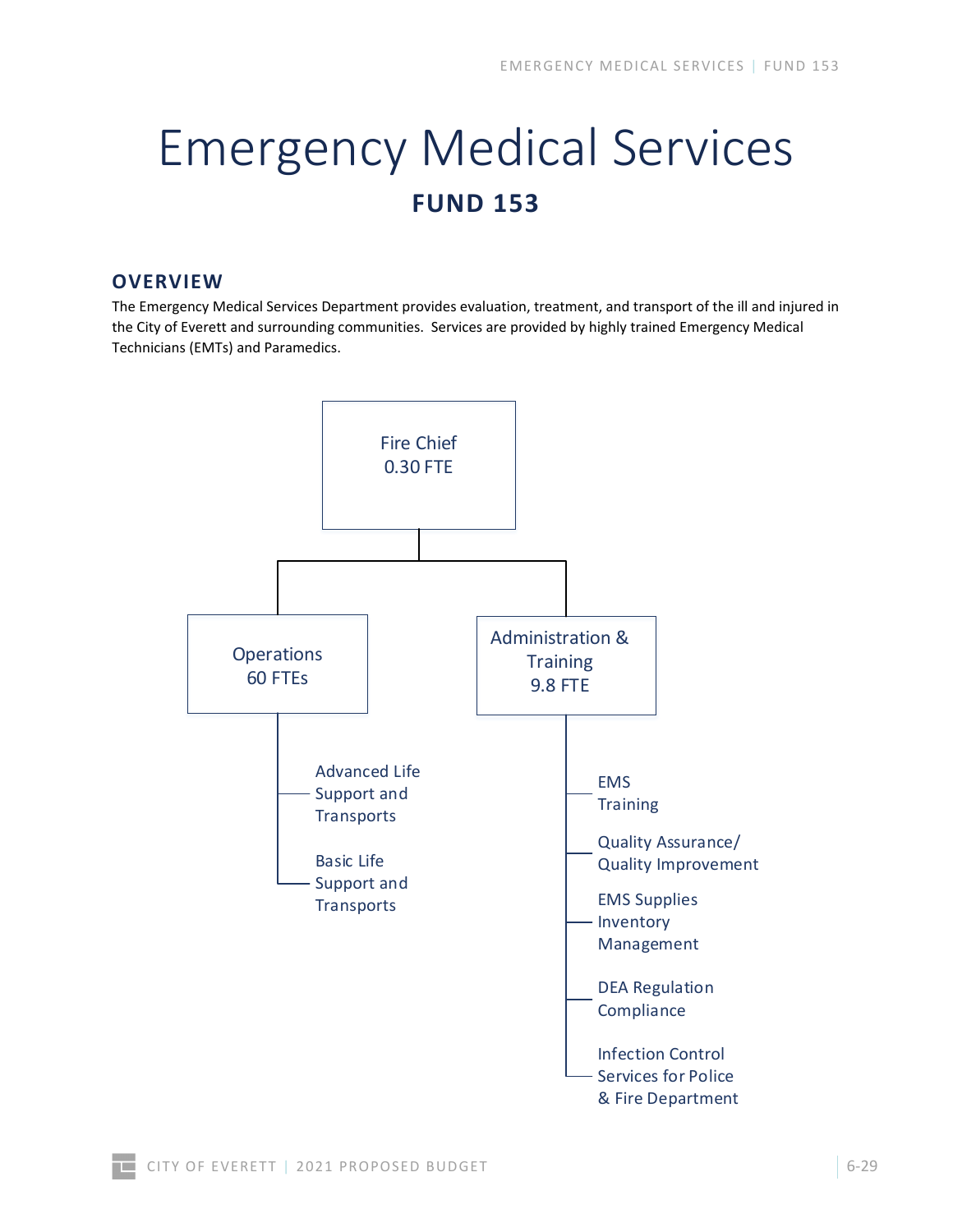## **ACTIVITIES**

# EMS – Administration and Training

| <b>ACTIVITY BUDGET SUMMARY</b>       | <b>AMOUNT</b>  | <b>PRIMARY CITY PRIORITY</b> |
|--------------------------------------|----------------|------------------------------|
| Labor                                | 2,337,952      |                              |
| M&O/Capital Outlay                   | 260,050        |                              |
| <b>Total Expenditures</b>            | 2,598,002<br>S |                              |
| <b>Revenue Offset</b>                |                |                              |
| Net Cost (expenditures less revenue) | 2,598,002      | <b>Safe</b>                  |
| <b>Budgeted FTEs</b>                 | 10.1           | community                    |

### **DESCRIPTION**

The Administration and Training function of the Emergency Medical Services (EMS) Division supports the Safe Community priority by:

- Providing oversight of the delivery of EMS within the City of Everett and to our mutual aid partners
- Ensuring that Everett Fire Department (EFD) personnel earn and maintain certifications to deliver service at both the basic life support (BLS) and advanced life support (ALS) levels
- **Maintaining oversight of the contract with NW Ambulance for BLS transport in the City**
- **Coordinating with outside agencies that have influence on the delivery of EMS in the City of Everett, such 4** as Snohomish County EMS and the Washington Department of Health
- **Conducting quality assurance and quality improvement reviews to ensure that EMS service delivery is** meeting medical oversight expectations

### **2020 ACCOMPLISHMENTS**

- **IMPLEM** 10 COVID-19 rapid test procedure that provides near-immediate results for Snohomish County first responders and dispatchers
- Developed and implemented workforce protection protocols and procedures to minimize employee impact from COVID-19 outbreak
- **IDENTIFIEL 11** Identified, evaluated, and adopted a new online training platform
- Purchased and implemented the Handtevy pediatric resuscitation system that is designed to improve care, reduce errors, and facilitate more accurate documentation
- Purchased and implemented the CODE-STAT 11 Data Review Software which facilitates quality control analysis of cardiac arrests

### **2021 GOALS & WORK PLAN**

| <b>CITY</b><br><b>PRIORITY</b> | <b>GOAL</b>                                        | <b>WORK PLAN</b>                                                                                                                                                                                 |  |  |  |
|--------------------------------|----------------------------------------------------|--------------------------------------------------------------------------------------------------------------------------------------------------------------------------------------------------|--|--|--|
|                                | Implement a patient<br>satisfaction survey program | Identify patient feedback metrics to be collected and<br>evaluated<br>Identify HIPAA compliant methodology for collecting<br>information<br>Complete RFP process for potential service providers |  |  |  |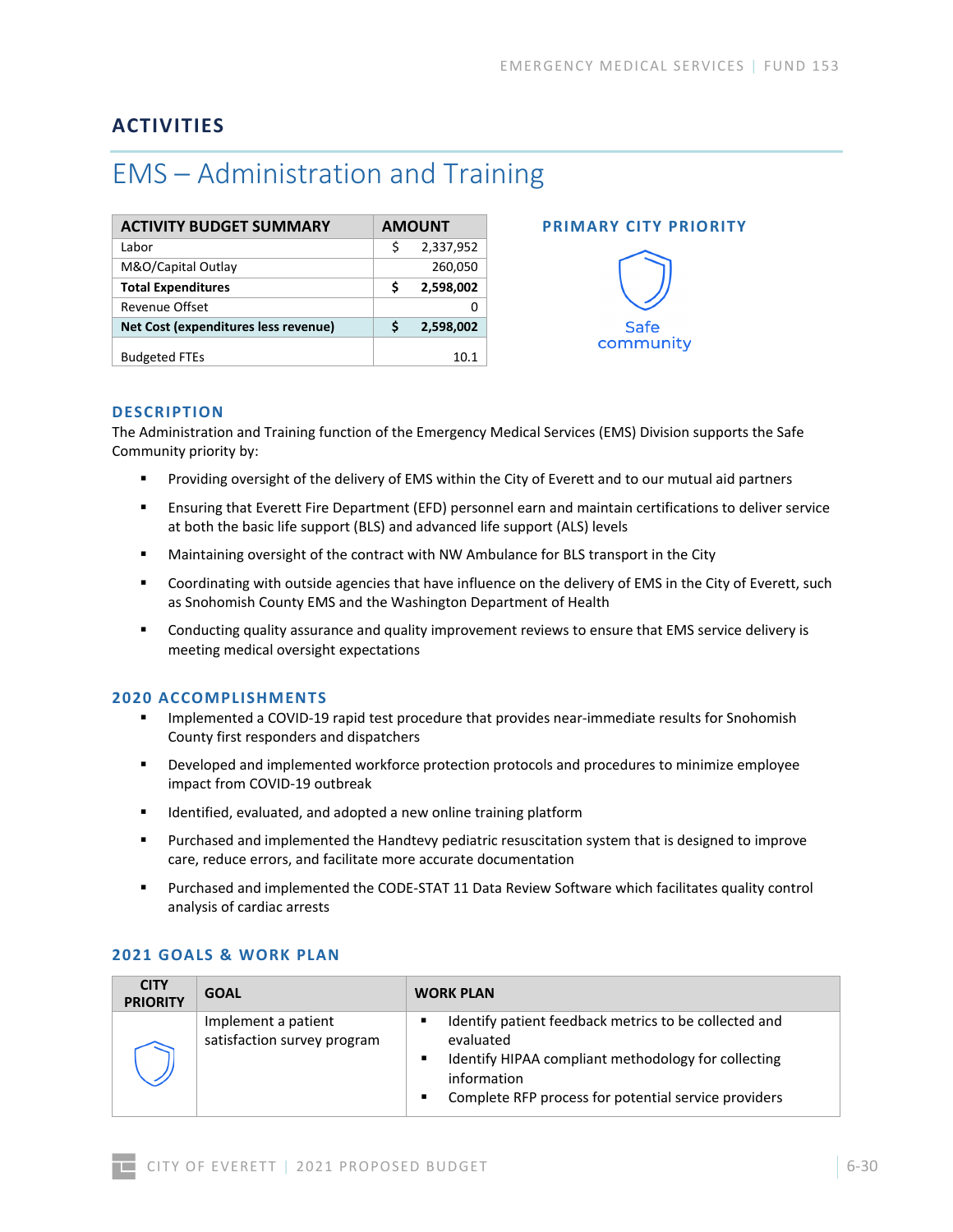|  | Partner with Snohomish<br>County agencies to implement<br>the PulsePoint and PulsePoint<br>AED apps                | $\bullet$<br>$\bullet$<br>$\bullet$<br>$\bullet$ | Organize and participate on committee to build consensus<br>for countywide program adoption<br>Identify funding sources and formula for start-up and<br>ongoing funding<br>Coordinate media and public information program about<br>program launch<br>Transfer current AED information into new program |
|--|--------------------------------------------------------------------------------------------------------------------|--------------------------------------------------|---------------------------------------------------------------------------------------------------------------------------------------------------------------------------------------------------------------------------------------------------------------------------------------------------------|
|  | Address the July 1, 2021<br>expiration date of the<br>Contract for Basic Life Support<br><b>Ambulance Services</b> | $\bullet$<br>$\bullet$<br>$\bullet$              | Develop options to address need for BLS ambulance<br>transport<br>Analyze options and identify the optimal route<br>Implement the selected option                                                                                                                                                       |

### **PERFORMANCE MEASURES**

| <b>PROCESS AND RESULTS MEASURES</b> |                                                                                                      | TARGET | 2018 | 2019 | 2020 EST. | 2021 EST. |
|-------------------------------------|------------------------------------------------------------------------------------------------------|--------|------|------|-----------|-----------|
|                                     | Key Performance Indicator<br>(KPI) rates for blood glucose<br>checks in potential stroke<br>patients | 90%    | 81%  | 86%  | 90%       | 90%       |
|                                     | KPI rates for aspirin<br>administration in potential<br>heart attacks                                | 90%    | 74%  | 82%  | 79%       | 88%       |
|                                     | KPI rates for stroke<br>examination performance                                                      | 90%    | 72%  | 69%  | 89%       | 90%       |

| <b>WORKLOAD MEASURES</b> |                                                                    | 2018 | 2019 | 2020 EST. | 2021 EST. |
|--------------------------|--------------------------------------------------------------------|------|------|-----------|-----------|
| <b>STATISTICS</b>        | Number of externally initiated quality<br>assurance reports (QARs) | 14   | 14   | 6         | 10        |

### **POSITION SUMMARY**

| <b>POSITION TITLE</b>             | <b>FTE</b> | <b>POSITION TITLE</b>           | <b>FTE</b> |
|-----------------------------------|------------|---------------------------------|------------|
| Fire Chief                        | 0.3        | <b>Assistant Fire Chief</b>     | 0.8        |
| Division Chief                    | 1.3        | <b>Medical Services Officer</b> | 4.0        |
| Administrative Assistant          | 0.3        | <b>Office Specialist</b>        | 1.3        |
| Project Coordinator               | 0.5        | Fire & EMS Analyst              | 0.5        |
| Fire Apparatus/Equipment Mechanic | 0.3        | <b>Equipment Mechanic</b>       | 0.3        |
| Maintenance Mechanic              | 0.3        | <b>Accounting Technician</b>    | 0.2        |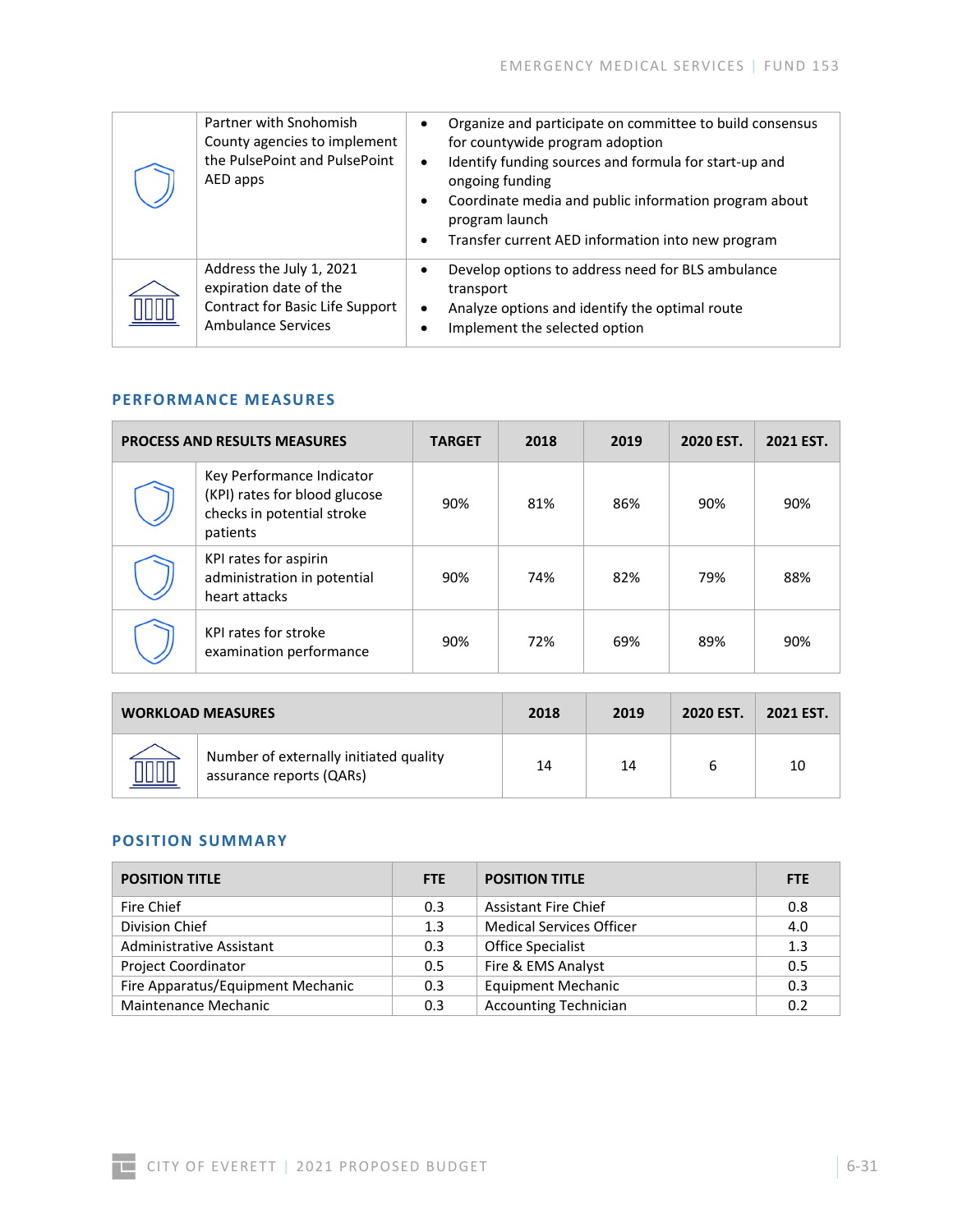# EMS – Operations

| <b>ACTIVITY BUDGET SUMMARY</b>       |    | <b>AMOUNT</b>  |
|--------------------------------------|----|----------------|
| Labor                                | \$ | 9,995,294      |
| M&O/Capital Outlay                   |    | 2,319,210      |
| <b>Total Expenditures</b>            | Ś  | 12,314,504     |
| <b>Revenue Offset</b>                |    | (15, 315, 295) |
| Net Cost (expenditures less revenue) | Ś  | (3,000,791)    |
| <b>Budgeted FTEs</b>                 |    | 60 N           |

#### **PRIMARY CITY PRIORITY**



#### **DESCRIPTION**

The Operations function of the EMS Division supports the Safe Community priority by:

- **Providing evaluation, treatment, and transport to residents and visitors experiencing emergent and non**emergent illnesses and traumatic injuries
- **Providing EMS standby for special events such as parades, concerts, and games**
- **Providing EMS support during other public safety operations, such as fires, rescues, hazardous materials,** or law enforcement incidents

### **2020 ACCOMPLISHMENTS**

- **Implemented a computer-based controlled medication registry which increased accountability and** tracking of controlled medications
- Researched, purchased, and deployed a specialized restraint system for the improved protection of pediatric patients during transport
- **FIGULT 1** Focused positional responsibilities of Medical Service Officers on providing quality assurance and improvement planning so that field providers received consistent, timely, and accurate performance feedback

| <b>CITY</b><br><b>PRIORITY</b> | <b>GOAL</b>                                          | <b>WORK PLAN</b>                                                                                                  |
|--------------------------------|------------------------------------------------------|-------------------------------------------------------------------------------------------------------------------|
|                                | Improve cardiac arrest                               | Review cardiac arrest best practices                                                                              |
|                                | survival rates in the City of<br>Everett             | Work with partner agencies to develop Snohomish County<br>٠<br>standardized approach to cardiac arrest management |
|                                |                                                      | Provide training to EFD personnel on updates to cardiac<br>٠<br>arrest management                                 |
|                                | Deploy vending style machine<br>for medical supplies | Deploy and stock vending machines at each station to<br>٠<br>dispense disposable medical supplies                 |
|                                |                                                      | Coordinate with the Purchasing Department to ensure<br>compliance with state laws and City of Everett policies    |

#### **2021 GOALS & WORK PLAN**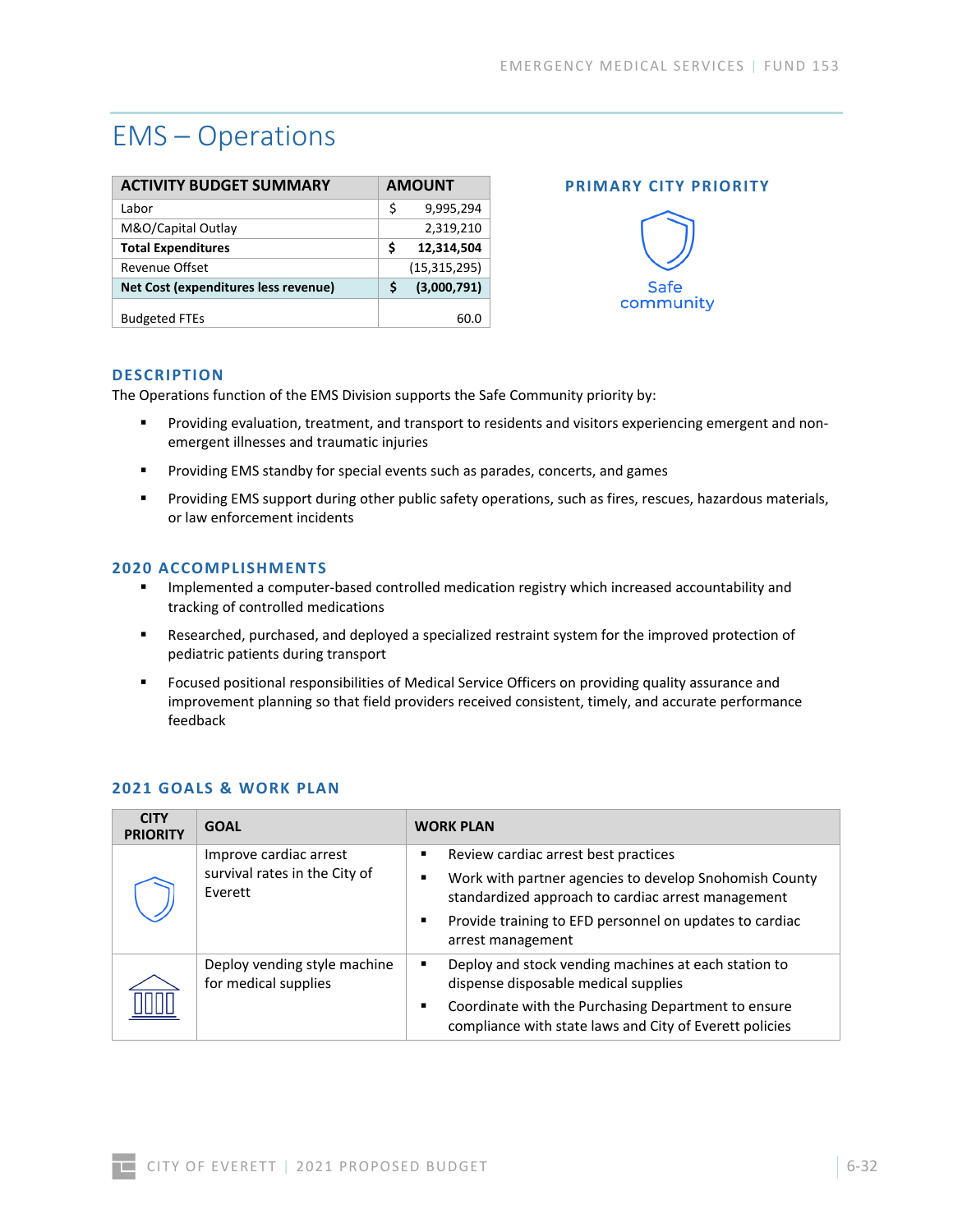### **PERFORMANCE MEASURES**

| <b>PROCESS AND RESULTS MEASURES</b>                                                                                                        | <b>TARGET</b> | 2018  | 2019  | 2020 EST. | 2021 EST. |
|--------------------------------------------------------------------------------------------------------------------------------------------|---------------|-------|-------|-----------|-----------|
| Turnout times for EMS<br>responses in one minute or less<br>(NFPA 1710)                                                                    | 90%           | 22.5% | 31.3% | 30%       | 30%       |
| Cardiac arrest survival rates<br>measured using the<br>standardized and internationally<br>recognized Utstein criteria and<br>methodology* | 60%           | 63.6% | 31.2% | 40%       | 60%       |

**\***The 2018 Utstein survival rate for Snohomish County was 36.2%, for Washington it was 42.1%, and nationally the number was 33.3%.

| <b>WORKLOAD MEASURES</b> |                                             | 2018   | 2019   | 2020 EST. | <b>2021 EST.</b> |
|--------------------------|---------------------------------------------|--------|--------|-----------|------------------|
|                          | <b>Emergency Medical Services responses</b> | 16,258 | 19,888 | 18,000    | 18,000           |

### **POSITION SUMMARY**

| <b>POSITION TITLE</b> | <b>FTE</b> | <b>POSITION TITLE</b> | <b>FTE</b> |
|-----------------------|------------|-----------------------|------------|
| Firefighter Paramedic | 30.0       | Firefighter/EMT       | 30.0       |

### **REVENUE DESCRIPTION**

Primary revenue sources for the EMS fund include a property tax levy of up to \$.50 cents per thousand dollars of assessed valuation and a patient transport fee program.

# **THREE-YEAR PERSONNEL TABLE**

| <b>OCCUPATION</b> | <b>TITLE</b>                    |      | 2020 | 2021 |
|-------------------|---------------------------------|------|------|------|
| <b>CODE</b>       |                                 |      |      |      |
| 2145              | Fire Apparatus/Equip. Mechanic  | 0.0  | 0.3  | 0.3  |
| 2200              | Firefighter EMT                 | 16.0 | 16.0 | 30.0 |
| 2230              | Firefighter Paramedic           | 30.0 | 30.0 | 30.0 |
| 2250              | <b>Medical Services Officer</b> | 2.0  | 4.0  | 4.0  |
| 2251              | Division Chief                  | 1.0  | 1.0  | 1.3  |
| 2310              | <b>Accounting Technician</b>    | 0.0  | 0.0  | 0.2  |
| 2370              | Maintenance Mechanic            | 0.0  | 0.3  | 0.3  |
| 2400              | Office Specialist               | 1.0  | 1.3  | 1.3  |
| 3690              | <b>Equipment Mechanic</b>       | 0.0  | 0.3  | 0.3  |
| 6251              | <b>Assistant Fire Chief</b>     | 0.5  | 0.5  | 0.8  |
| 6253              | Fire Chief                      | 0.0  | 0.3  | 0.3  |
| 6255              | Fire & EMS Analyst              | 0.0  | 0.5  | 0.5  |
| 6301              | <b>Administrative Assistant</b> | 0.0  | 0.3  | 0.3  |
| 6308              | <b>Project Coordinator</b>      | 0.0  | 0.5  | 0.5  |
|                   | <b>TOTAL FTES</b>               | 50.5 | 55.3 | 70.1 |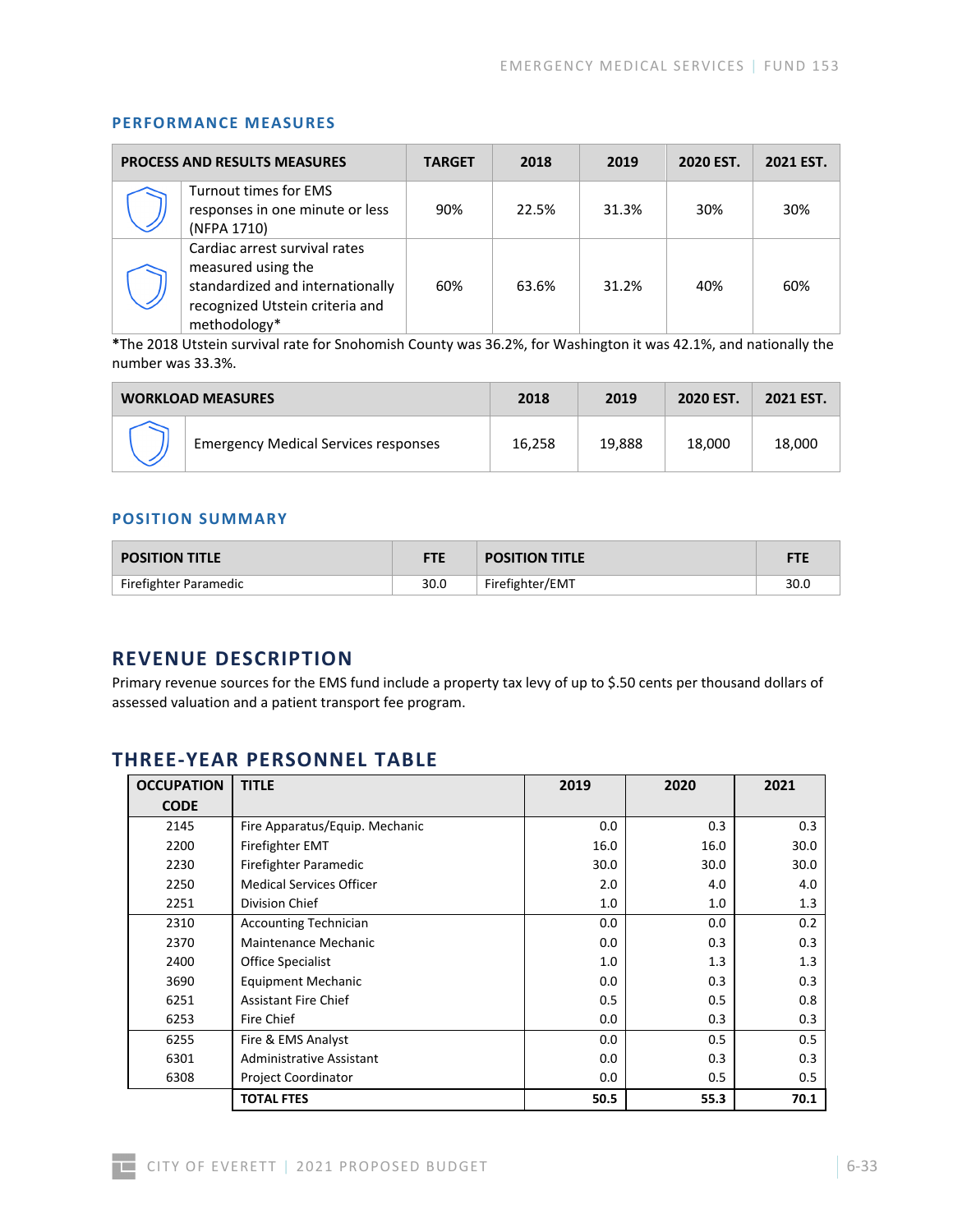## **BUDGET CHANGES**

This schedule includes labor changes from the 2020 Original Budget to the 2021 Proposed Budget. It may also include specific changes to M&O or capital outlay. It excludes labor cost changes related to cost of living, step increases, employee benefits, most position upgrades or reclasses, and routine adjustments to M&O.

|       |                                                                    | Labor            |        | <b>M&amp;O</b> |           |
|-------|--------------------------------------------------------------------|------------------|--------|----------------|-----------|
| FTE.  | <b>Item</b>                                                        | <b>Amount</b>    | Amount |                | Total     |
| 10.0  | Add 10.0 Firefighters - funded by FASTER grant                     | $1,037,110$   \$ |        |                | 1,037,110 |
| 4.0   | Transfer 4.0 Firefighters from Fire to support additional aid unit | 457,260          |        |                | 457,260   |
| 0.8   | Reallocate staff from Fire to align with services provided         | 128,400          |        |                | 128,400   |
|       | Increase Overtime                                                  | 275,000          |        |                | 275,000   |
|       | Increase Differential pay                                          | 35,700           |        |                | 35,700    |
|       | Increase deferred compensation                                     | 101,833          |        |                | 101,833   |
|       | Increase uniform budget                                            | 30,116           |        |                | 30,116    |
| 14.80 | Total                                                              | $2,065,419$   \$ |        |                | 2,065,419 |

## **BUDGETED EXPENDITURES**

|                                        |                  |    | 2020          | 2020              |     |                 |    | 2021          |
|----------------------------------------|------------------|----|---------------|-------------------|-----|-----------------|----|---------------|
|                                        | 2019             |    | Adopted       | <b>As Amended</b> |     | 2020            |    | Proposed      |
| <b>Fund 153 Emergency Medical Svcs</b> | Actual           |    | <b>Budget</b> | 8/5/2020          |     | <b>Estimate</b> |    | <b>Budget</b> |
| <b>Resources</b>                       |                  |    |               |                   |     |                 |    |               |
| Beginning Balance                      | \$<br>161,167    | \$ | 5,644,583     | \$<br>5,865,872   | \$  | 7,030,543       |    | \$10,388,100  |
| Property Tax                           | 9,191,390        |    | 9,386,598     | 9,386,598         |     | 9,386,598       |    | 9,480,501     |
| <b>Grant Revenue</b>                   | 1,266            |    | 1,250         | 633,200           |     |                 |    | 1,250         |
| Service Charges - ALS/BLS              | 3,623,611        |    | 1,550,000     | 1,550,000         |     | 1,000,000       |    | 1,800,000     |
| Service Charges - Other                | 247,550          |    | 110,000       | 110,000           |     | 350,000         |    | 217,799       |
| <b>Interest Earnings</b>               | 21,036           |    |               |                   |     | 55,000          |    | 40,000        |
| Intergovernmental Revenue - GEMT       | 4,741,713        |    | 2,218,089     | 2,218,089         |     | 4,000,000       |    | 3,500,000     |
| Miscellaneous Revenue                  | 235,127          |    | 191,600       | 191,600           |     | 174,049         |    | 275,745       |
| <b>Total Available</b>                 | \$<br>18,222,860 | Ś  | 19,102,120    | \$19,955,359      | Ś   | 21,996,190      | Ś  | 25,703,395    |
| <b>Expenditures</b>                    |                  |    |               |                   |     |                 |    |               |
| Salaries & Benefits                    | \$<br>8,754,099  | \$ | 9,980,165     | \$11,139,910      | \$  | 9,090,020       |    | \$12,333,246  |
| <b>M&amp;O</b>                         | 968,825          |    | 956,235       | 981,472           |     | 982,725         |    | 1,009,648     |
| Capital Outlay                         | 560,824          |    | 543,448       | 706,855           |     | 550,000         |    | 548,486       |
| Interest on interfund loans            | 8,024            |    |               |                   |     |                 |    |               |
| Interfund Services & Charges           | 393,634          |    | 426,070       | 426,070           |     | 426,070         |    | 484,226       |
| Intergovernmental Charges              | 506,911          |    | 559,275       | 559,275           |     | 559,275         |    | 536,900       |
| <b>Total Expenditures</b>              | \$<br>11,192,317 | Ś  | 12,465,193    | \$13,813,582      | \$. | 11,608,090      | \$ | 14,912,506    |
| <b>Ending Balance</b>                  | \$<br>7,030,543  | \$ | 6,636,927     | \$<br>6,141,777   | \$  | 10,388,100      |    | \$10,790,889  |
| 2020 Budget Appropriation - Fund 153   |                  |    |               |                   |     |                 |    | \$25,703,395  |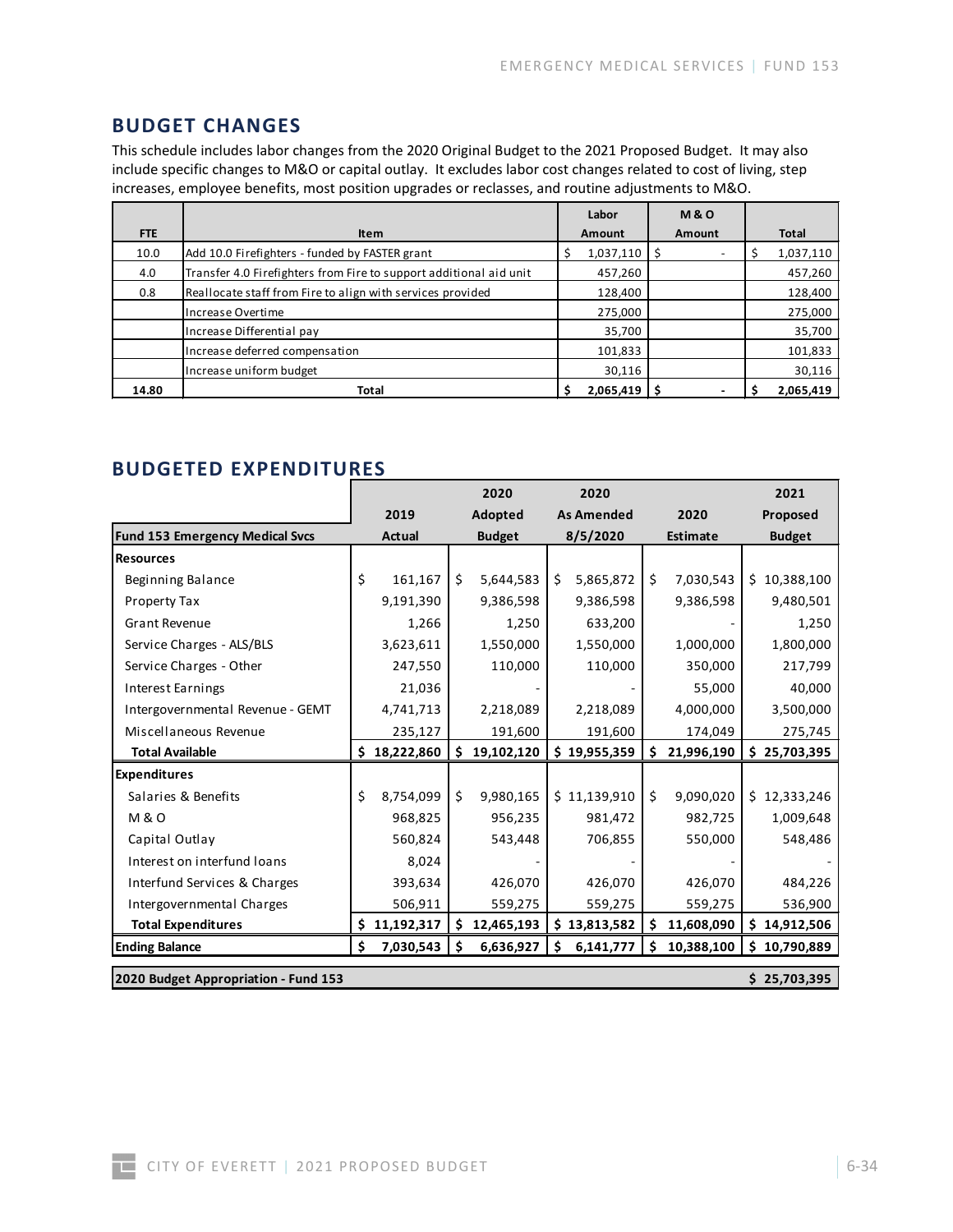# Real Estate Excise Tax **FUND 154**

### **OVERVIEW**

The Real Estate Excise Tax fund accounts for the collection of the second quarter of one percent real estate excise tax (REET) and its use for recreational and transportation capital improvement projects.

## **ACTIVITIES**

# Parks Capital Improvement Projects

| <b>ACTIVITY BUDGET SUMMARY</b>       | <b>AMOUNT</b> |  |
|--------------------------------------|---------------|--|
| Capital Outlay                       |               |  |
| <b>Total Expenditures</b>            |               |  |
| Net Cost (expenditures less revenue) |               |  |
| <b>Budgeted FTEs</b>                 |               |  |

**PRIMARY CITY PRIORITY**



### **DESCRIPTION**

- Accumulate REET restricted funding for parks related projects designated in the Capital Facilities Plan Element of the City's Comprehensive Plan and in accordance with state laws
- Maintain a cash flow model to estimate the timing and amount of funds needed for allowed capital projects

# Streets Capital Improvement Projects

| <b>ACTIVITY BUDGET SUMMARY</b>       |   | <b>AMOUNT</b> |
|--------------------------------------|---|---------------|
| Capital Outlay                       | S | 468,792       |
| <b>Total Expenditures</b>            | S | 468,792       |
| Net Cost (expenditures less revenue) |   | 468,792       |
| <b>Budgeted FTEs</b>                 |   | ი ი           |

### **PRIMARY CITY PRIORITY**



### **DESCRIPTION**

- Accumulate REET restricted funding for transportation related projects designated in the Capital Facilities Plan Element of the City's Comprehensive Plan and in accordance with state laws
- Maintain a cash flow model to estimate the timing and amount of funds needed for allowed capital projects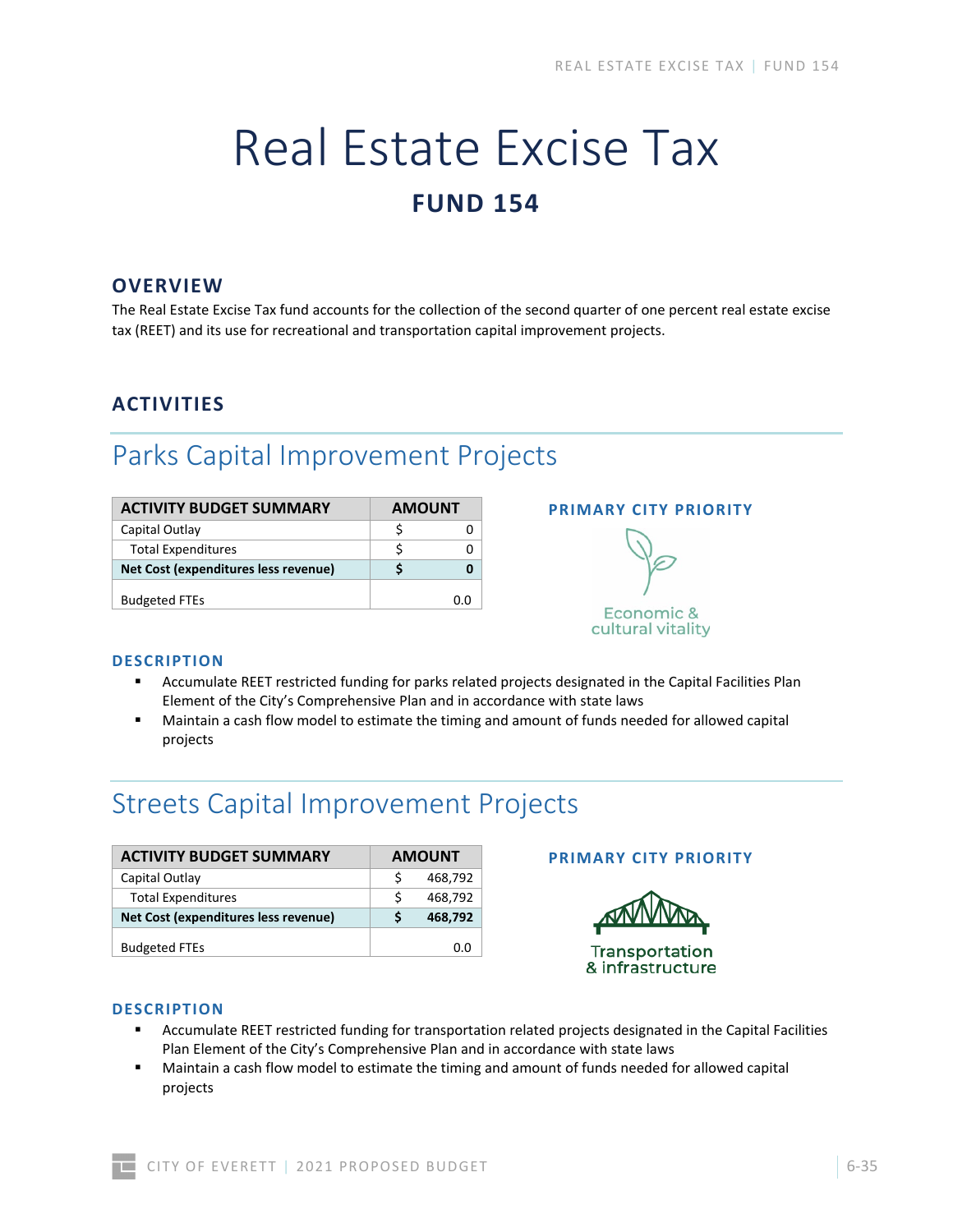### **REVENUE DESCRIPTION**

The Washington State Growth Management Act of 1990 authorizes the imposition of an additional one-quarter of one percent tax on the value of all real estate transactions occurring within a city's municipal boundaries. The City of Everett began imposing this tax in 1992.

Per RCW 82.46.035, this second quarter percent Real Estate Excise Tax (REET) revenue is restricted to the "planning, acquisition, construction, reconstruction, repair, replacement, rehabilitation, or improvement of streets, roads, highways, sidewalks, street and road lighting systems, traffic signals, bridges, domestic water systems, storm and sanitary sewer systems, and planning, construction, reconstruction, repair, rehabilitation, or improvement of parks."

|                                                  |                 |    | 2020          |    | 2020              |     |                  |     | 2021          |
|--------------------------------------------------|-----------------|----|---------------|----|-------------------|-----|------------------|-----|---------------|
|                                                  | 2019            |    | Adopted       |    | <b>As Amended</b> |     | 2020             |     | Proposed      |
| Fund 154: Real Estate Excise Tax                 | Actual          |    | <b>Budget</b> |    | 8/5/2020          |     | Estimate         |     | <b>Budget</b> |
| <b>Resources</b>                                 |                 |    |               |    |                   |     |                  |     |               |
| Beginning Balance                                | \$<br>6,556,431 | Ś. | 4,056,216     | \$ | 5,687,843         | Ś.  | 4,867,050        | Ś.  | 5,180,384     |
| Real Estate Excise Tax                           | 3,000,907       |    | 2,500,000     |    | 2,500,000         |     | 2,450,000        |     | 2,200,000     |
| Transfers In                                     |                 |    |               |    |                   |     | 105,779          |     |               |
| <b>Interest Earnings</b>                         | 125,371         |    | 122,045       |    | 122,045           |     | 71,249           |     | 40,757        |
| Miscellaneous                                    | 35,038          |    |               |    |                   |     |                  |     |               |
| <b>Total Available</b>                           | \$<br>9,717,747 | S  | 6,678,261     | \$ | 8,309,888         | \$  | 7,494,078        | \$  | 7,421,141     |
| <b>Expenditures</b>                              |                 |    |               |    |                   |     |                  |     |               |
| Transfers Out - Parks Projects                   | \$<br>3,911,354 | \$ |               | \$ | 1,869,627         | Ś.  | 1,844,627        | \$  |               |
| Transfers Out - Streets Projects                 | 770,000         |    | 300,000       |    | 300,000           |     | 300,000          |     | 300,000       |
| Debt Service (PWTF Loan - Riverfront)            |                 |    |               |    |                   |     |                  |     |               |
| Debt Service (PWTF Fund Loan - 112th St.)        | 56,201          |    | 55,925        |    | 55,925            |     | 55,925           |     | 55,650        |
| Debt Service (Installment Loan-LED Street Light) | 113,142         |    | 113,142       |    | 113,142           |     | 113,142          |     | 113,142       |
| <b>Total Expenditures</b>                        | \$<br>4,850,697 | S  | 469,067       | s  | 2,338,694         | \$. | $2,313,694$   \$ |     | 468,792       |
| <b>Ending Balance</b>                            | \$<br>4,867,050 | s  | 6,209,194     | Ś  | 5,971,194         | \$  | 5,180,384        | -\$ | 6,952,349     |
| 2021 Budget Appropriation - Fund 154             |                 |    |               |    |                   |     |                  | \$  | 7,421,141     |

### **BUDGETED EXPENDITURES**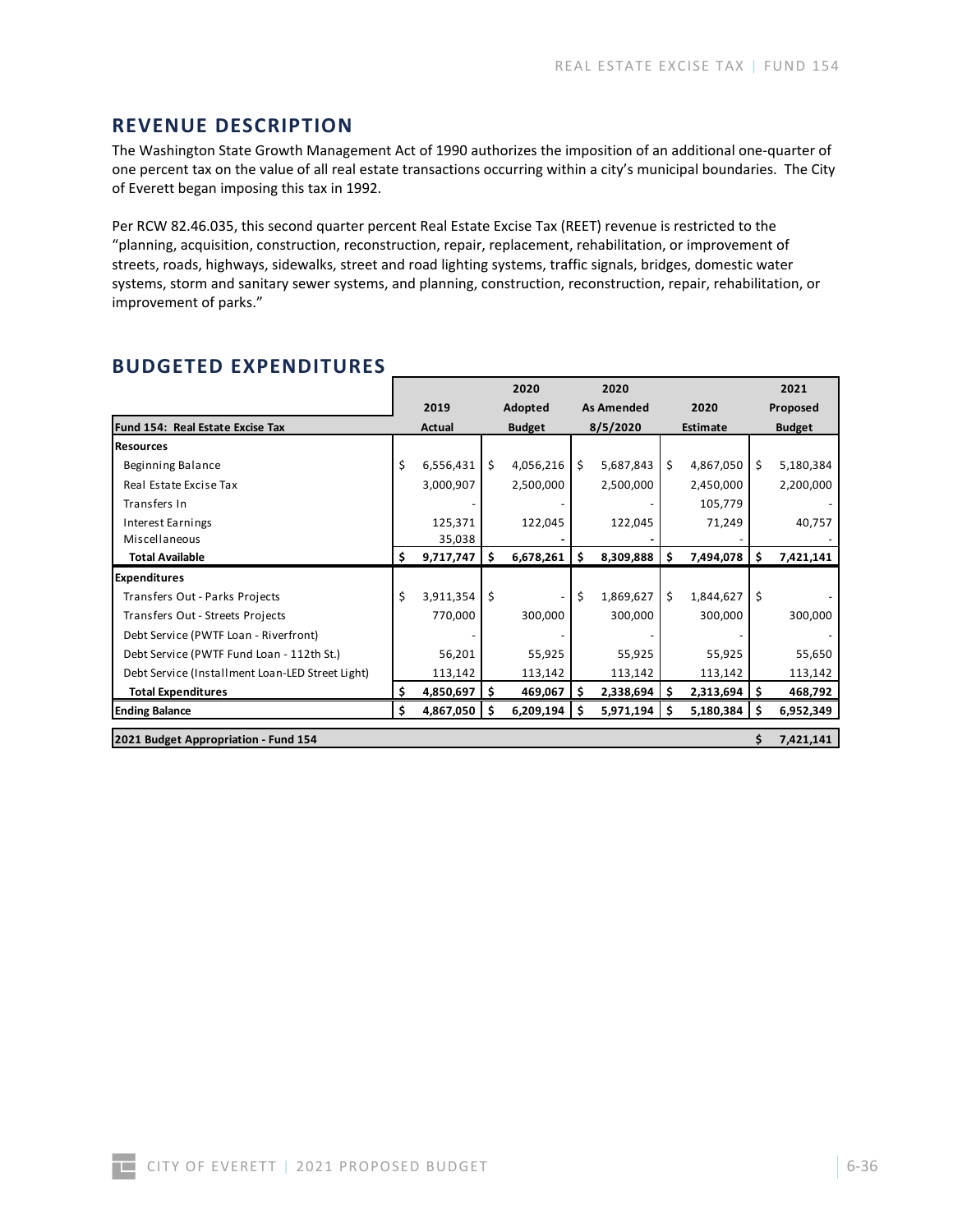# General Government - Special Projects Fund **FUND 155**

### **OVERVIEW**

The General Government Special Projects fund accounts for transactions relating to special projects of the General Government that don't fit into one of the other general government funds. Many of these special projects are funded in whole or in part with restricted revenues. Segregating the financial transactions associated with these projects facilitates reporting and accountability. Activities currently accounted for in this fund include the Public, Educational, and Governmental (PEG) fee program and the 1% for the Arts program.

## **ACTIVITIES**

# PEG Fees

| <b>ACTIVITY BUDGET SUMMARY</b>       |   | <b>AMOUNT</b> |
|--------------------------------------|---|---------------|
| <b>Total Expenditures</b>            | S | 200,000       |
| <b>Revenue Offset</b>                |   | (11,000)      |
| Net Cost (expenditures less revenue) | S | 189,000       |
| <b>Budgeted FTEs</b>                 |   |               |



### **DESCRIPTION**

This activity accounts for the Comcast cable franchise PEG fees, which are restricted for use to maintain the City's government access tv channel. The channel provides community members with the opportunity to enhance their knowledge and understanding on issues of local significance. The channel covers public meetings, such as City Council meetings and Planning commission meetings, public forums, and selected community events.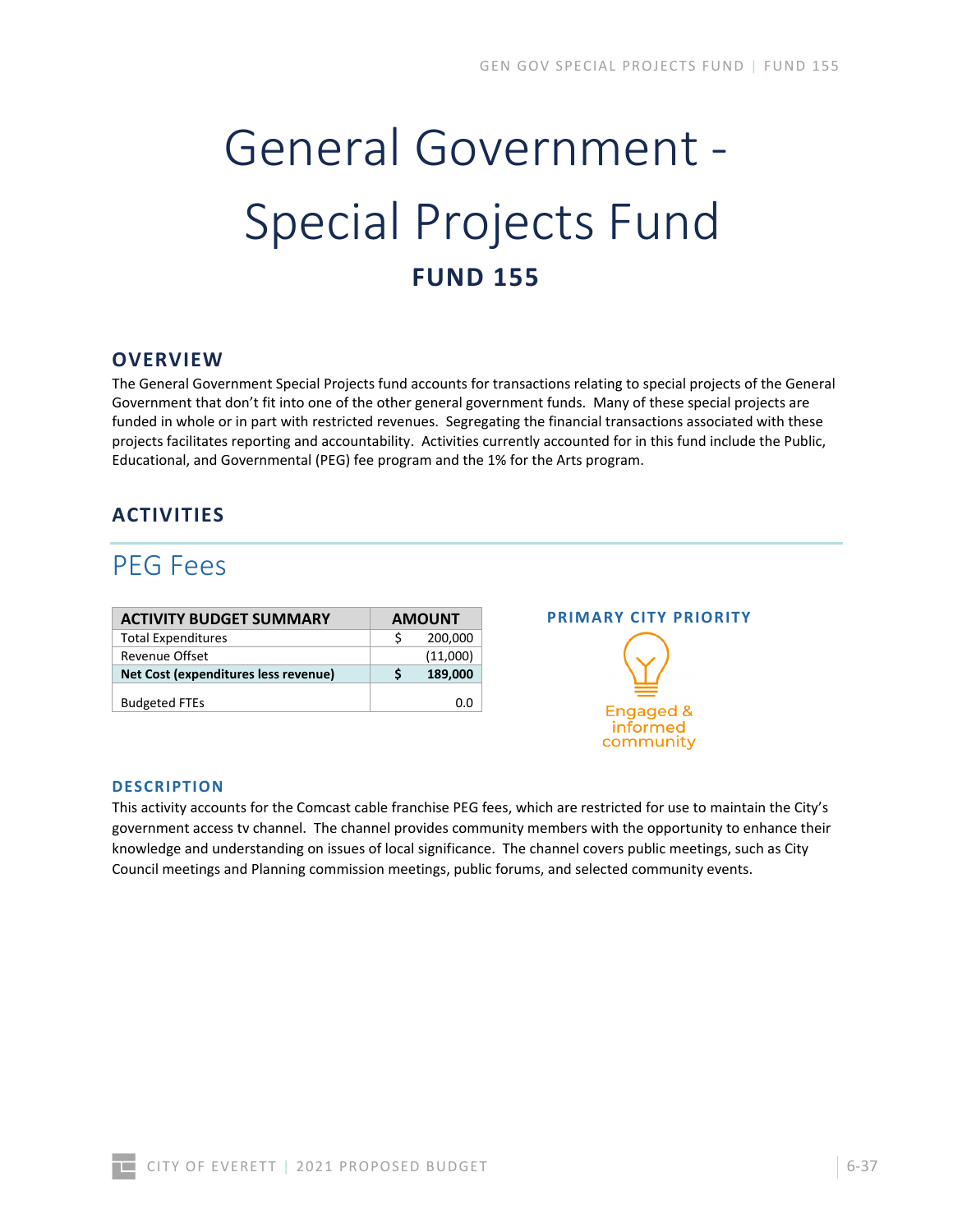# 1% for the Arts Program

| <b>ACTIVITY BUDGET SUMMARY</b>       | <b>AMOUNT</b> |       |
|--------------------------------------|---------------|-------|
| <b>Total Expenditures</b>            |               | 500   |
| Revenue Offset                       |               | (500) |
| Net Cost (expenditures less revenue) |               |       |
| <b>Budgeted FTEs</b>                 |               |       |

#### **PRIMARY CITY PRIORITY**



#### **DESCRIPTION**

The 1% for the Arts program supports the Economic and Cultural Vitality priority by leveraging the power of the arts to transform the City through creative place-making, a pillar of the City's economic development strategy.

#### **2020 ACCOMPLISHMENTS**

- Added a sculpture to the City's public art collection at the Evergreen Arboretum
- **EXECUTED CONSTROOT EXAMOGLY ATTLE FORDITY CONTROOT FOR A FIGURE THE EXECUTED** EXECUTED FIGURE EXAMOTED FIGURE EXAMOTED
- **EXECOMPLETED COMPLETED ADDETED THE COMPLETED COMPLETED**

### **2021 GOALS & WORK PLAN**

| <b>CITY PRIORITY</b> | <b>GOAL</b>                         | <b>WORK PLAN</b>                                                                           |
|----------------------|-------------------------------------|--------------------------------------------------------------------------------------------|
|                      | Installation of Broadway<br>artwork | Work with artist to fabricate and install sculptures along<br>٠<br>the Broadway corridor   |
|                      | Installation of Hoyt Ave<br>artwork | Work with artist to fabricate and install artistic lighting<br>$\bullet$<br>on Hoyt Avenue |

### **PERFORMANCE MEASURES**

| <b>Workload Measures</b> | 2018                                                  | 2019 | 2020 Est. | 2021 Est. |  |
|--------------------------|-------------------------------------------------------|------|-----------|-----------|--|
|                          | # of public art projects integrated<br>into cityscape | *    |           |           |  |

\*New for 2019

### **REVENUE DESCRIPTION**

The City of Everett discontinued collecting PEG fees in 2011. Current revenue sources for this fund include a 1% for arts fee collected on certain city capital projects and interest income.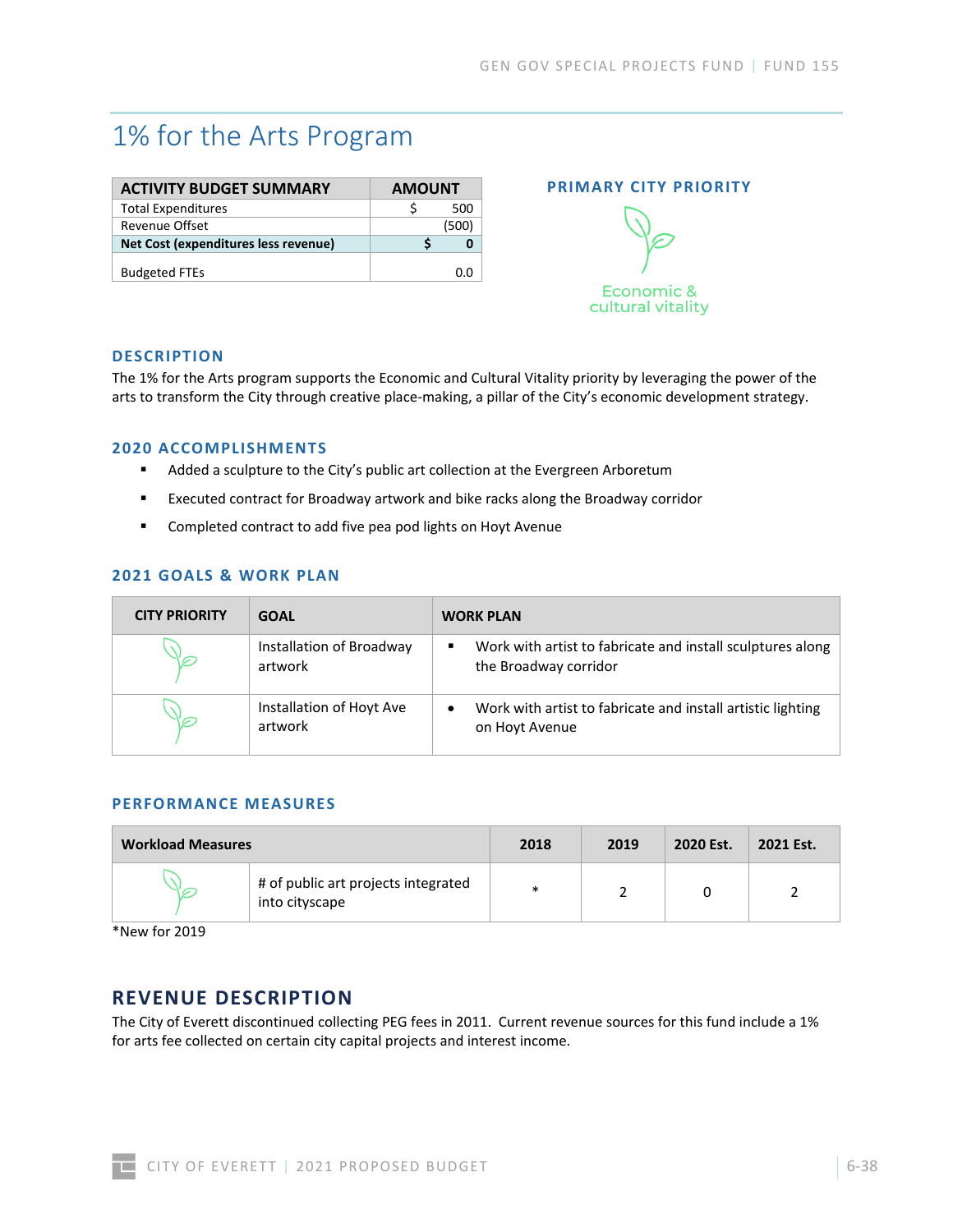## **BUDGETED EXPENDITURES**

|                                            |    |                |    | 2020          |    | 2020                     |     |                 |               | 2021     |
|--------------------------------------------|----|----------------|----|---------------|----|--------------------------|-----|-----------------|---------------|----------|
|                                            |    | 2019           |    | Adopted       |    | <b>As Amended</b>        |     | 2020            |               | Proposed |
| Fund 155 - Gen. Gov't Special Projects     |    | <b>Actual</b>  |    | <b>Budget</b> |    | 8/5/2020                 |     | <b>Estimate</b> | <b>Budget</b> |          |
| Subfund 019 - PEG Fees                     |    |                |    |               |    |                          |     |                 |               |          |
| <b>Resources</b>                           |    |                |    |               |    |                          |     |                 |               |          |
| <b>Beginning Balance</b>                   | \$ |                | \$ | 854,106       | Ś. | 854,106                  | \$  | 995,334         | \$            | 826,534  |
| <b>PEG Fees</b>                            |    |                |    |               |    |                          |     |                 |               |          |
| <b>Interest Earnings</b>                   |    | 19,580         |    | 21,300        |    | 21,300                   |     | 12,200          |               | 11,000   |
| Transfers In                               |    | 1,036,106      |    |               |    |                          |     |                 |               |          |
| <b>Total Available</b>                     | Ś. | 1,055,686      | \$ | 875,406       | \$ | 875,406                  | Ś.  | 1,007,534       | \$            | 837,534  |
| <b>Expenditures</b>                        |    |                |    |               |    |                          |     |                 |               |          |
| <b>M&amp;O</b>                             | \$ | 60,352         | \$ | 30,000        | Ś. | 30,000                   | \$  | 61,000          | \$            | 65,000   |
| Capital Outlay                             |    |                |    | 170,000       |    | 170,000                  |     | 120,000         |               | 135,000  |
| <b>Total Expenditures</b>                  | \$ | 60,352         | Ś. | 200,000       | \$ | 200,000                  | \$. | 181,000         | \$            | 200,000  |
| <b>Ending Balance</b>                      | \$ | 995,334        | \$ | 675,406       | Ś. | 675,406                  | \$  | 826,534         | \$            | 637,534  |
|                                            |    |                |    |               |    |                          |     |                 |               |          |
| Subfund 200 & 210 - 1% for the Arts        |    |                |    |               |    |                          |     |                 |               |          |
| <b>Resources</b>                           |    |                |    |               |    |                          |     |                 |               |          |
| Beginning Balance                          | \$ |                | \$ |               | \$ | $\overline{\phantom{0}}$ | \$  |                 | \$            |          |
| <b>Interest Earnings</b>                   |    |                |    |               |    |                          |     |                 |               | 500      |
| <b>Total Available</b>                     | \$ |                | \$ |               | \$ | $\blacksquare$           | \$  |                 | \$            | 500      |
| <b>Expenditures</b>                        |    |                |    |               |    |                          |     |                 |               |          |
| <b>M&amp;O</b>                             | \$ |                | \$ |               | \$ | $\overline{\phantom{a}}$ | \$  |                 | \$            | 500      |
| <b>Total Expenditures</b>                  | \$ | $\blacksquare$ | \$ |               | \$ | $\overline{\phantom{a}}$ | \$  |                 | \$            | 500      |
| <b>Ending Balance</b>                      | \$ | $\overline{a}$ | \$ |               | \$ | $\overline{\phantom{a}}$ | \$  |                 | \$            |          |
|                                            |    |                |    |               |    |                          |     |                 |               |          |
|                                            |    |                |    |               |    |                          |     |                 | \$            |          |
| 2021 Budget Appropriation - Fund 155 Total |    |                |    |               |    |                          |     |                 |               | 838,034  |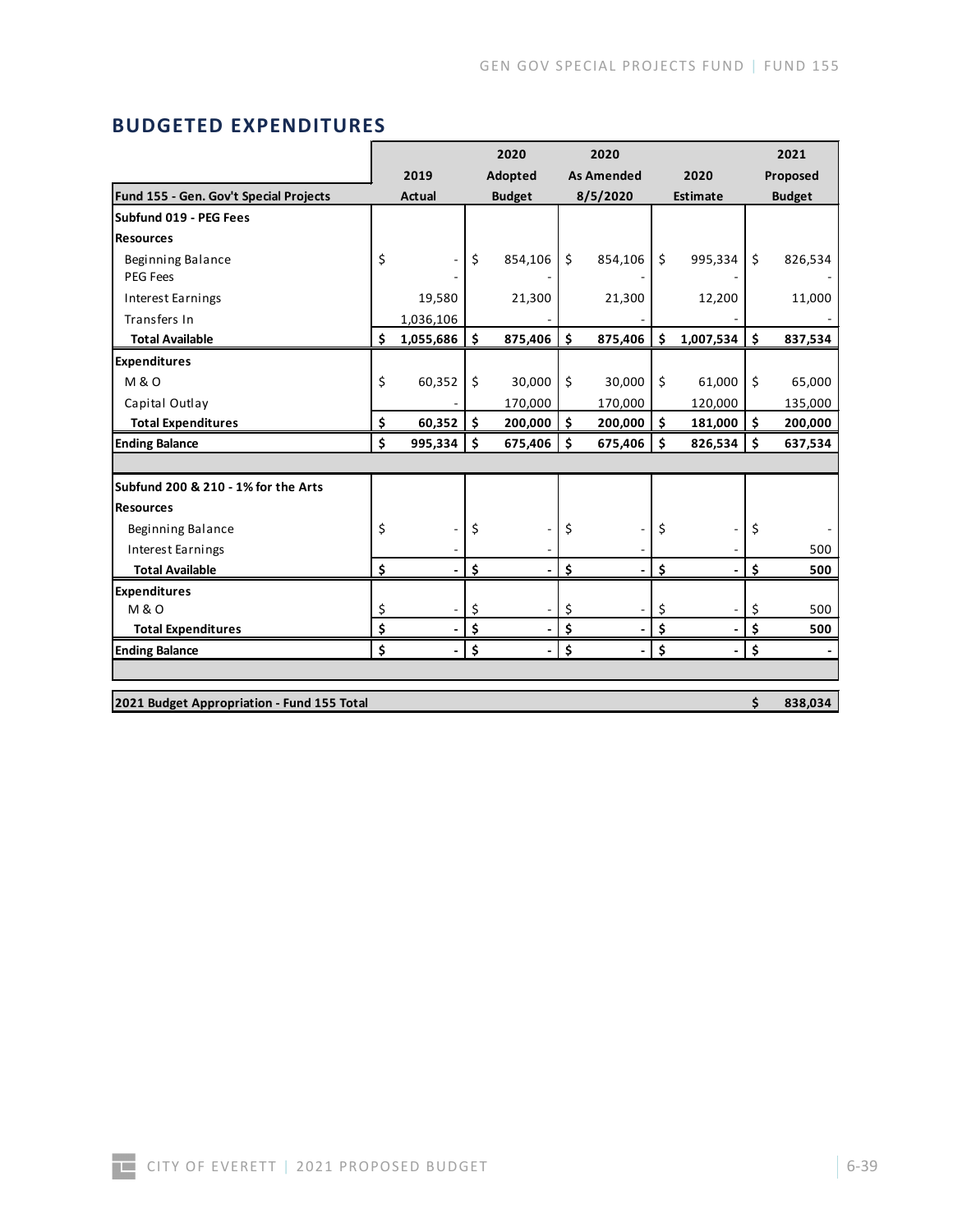# **BLANK PAGE**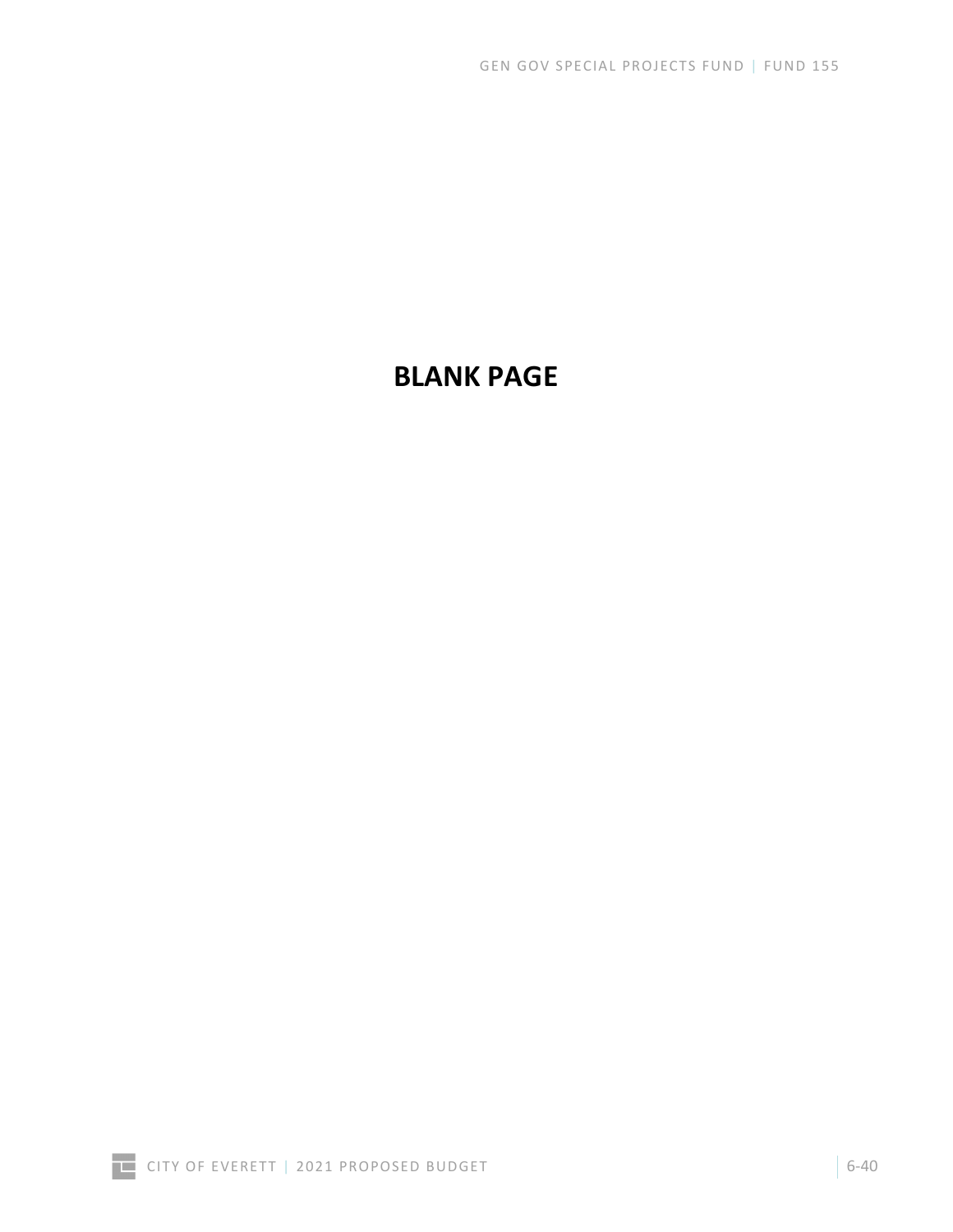# Criminal Justice Fund **FUND 156**

### **OVERVIEW**

The Criminal Justice Fund accounts for revenues that are restricted to support criminal justice, legal, and municipal court activities.

# **ACTIVITIES**

# Law Enforcement Staff Support

| <b>ACTIVITY BUDGET SUMMARY</b>       |   | <b>AMOUNT</b> |
|--------------------------------------|---|---------------|
| <b>Total Expenditures</b>            | Ś | 2,259,229     |
| Revenue Offset                       |   |               |
| Net Cost (expenditures less revenue) | s | 2,259,229     |
| <b>Budgeted FTEs</b>                 |   | n*            |

### **PRIMARY CITY PRIORITY**



### **DESCRIPTION**

The Law Enforcement Staff Support activity supports General Fund activities that promote the Safe Community priority including:

- **Providing response to 911 calls**
- **Reducing criminal activity through crime prevention efforts and preventative strategies**
- **EXECONDUCTING INVESTIGATIONS TATAGEMS IN A CONDUCT CONDUCTS**
- **Providing information to residents regarding Registered Sex Offender releases**
- **Maintaining record processing systems and staying current and complying with state and federal data** reporting requirements
- **Providing consistent interaction with the middle and high schools through the Police Department School** Resource Officer Program
- \* This activity funds 15.71 FTEs included in Fund 031-Police.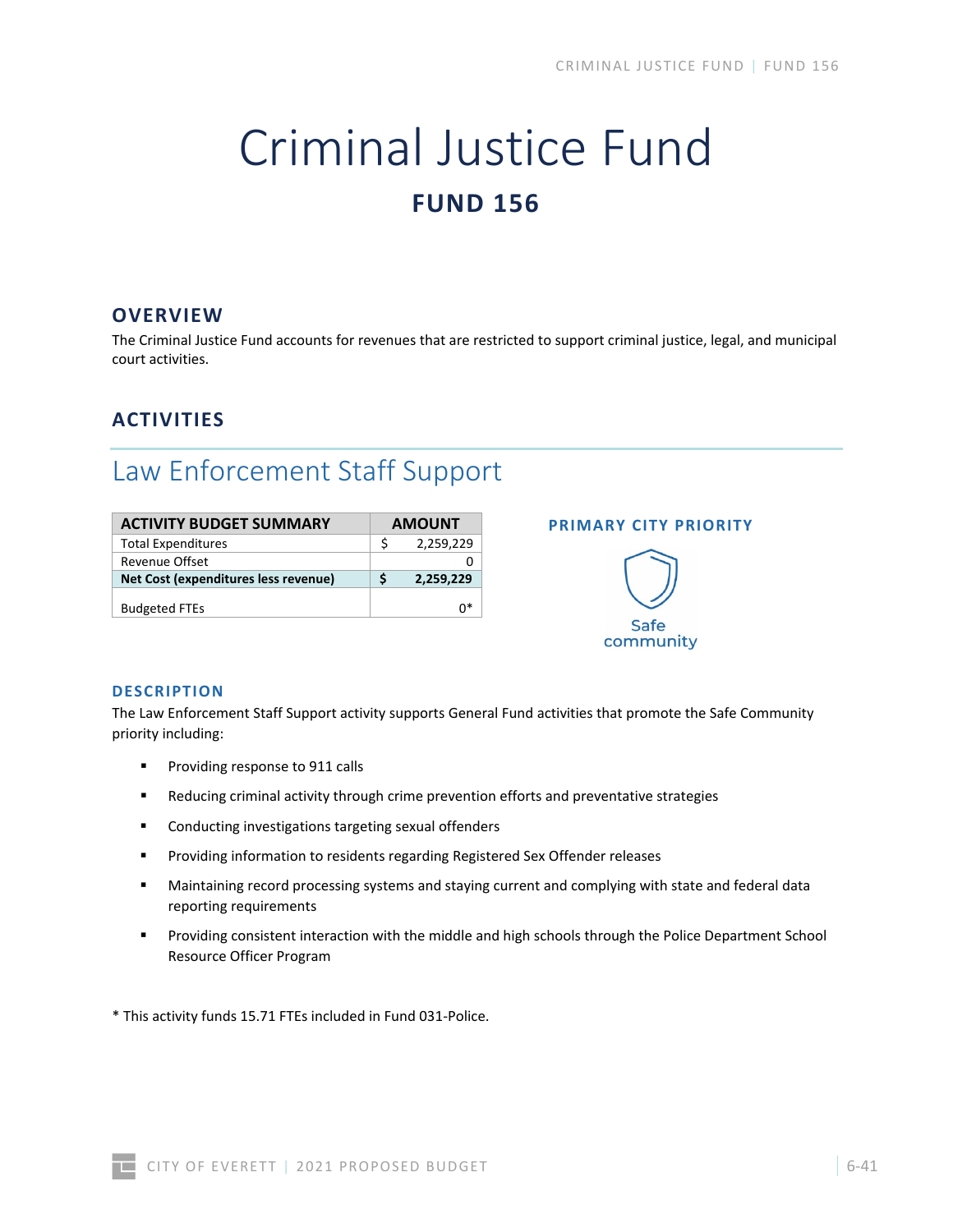# Law Enforcement Special Projects

| <b>ACTIVITY BUDGET SUMMARY</b>       |   | <b>AMOUNT</b> |
|--------------------------------------|---|---------------|
| <b>Total Expenditures</b>            | S | 1,059,022     |
| <b>Revenue Offset</b>                |   | (226, 920)    |
| Net Cost (expenditures less revenue) |   | 832,102       |
| <b>Budgeted FTEs</b>                 |   |               |

### **PRIMARY CITY PRIORITY**



#### **DESCRIPTION**

The Criminal Justice Fund Law Enforcement Special Projects activity accounts for:

- **Police mobile data computer replacements and maintenance**
- **Police emergency radio system replacements and repairs**
- **EXECT ADDET IT A** Repairs and maintenance of the Police firing range, which is used for training and required qualification purposes
- **Body-worn camera program**
- **Police impound vehicle secure storage**
- **Public safety vessel boathouse, which is used for secure moorage and equipment protection for Marine 2**
- **Boating safety program, which collects and allocates funds from personal watercraft excise taxes for** boating safety education and law enforcement
- Police interlocal training program, which administers coordinated training courses for the Everett Police department and other local law enforcement agencies
- Narcotics program, which collects and distributes state and federal seizure money for narcotics enforcement. These funds are restricted by the Revised Code of Washington (RCW) and the federal government.
- **EXP** Citizen Volunteers Against Crime program, which receives funding from private donations
- Special projects funded through private and corporate donation funds, and state and federal grant funds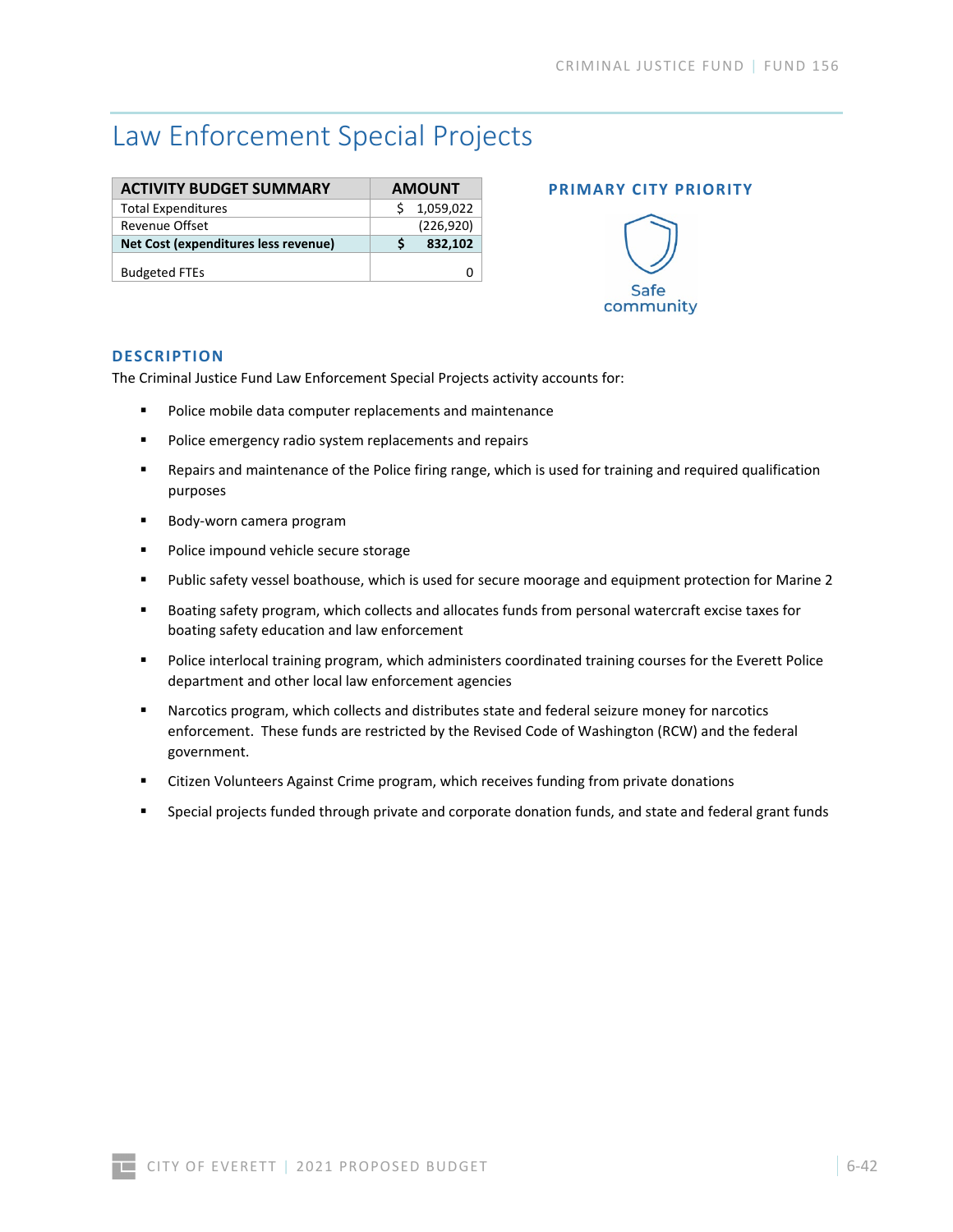# Criminal Justice/City Prosecutor's Office

| <b>ACTIVITY BUDGET SUMMARY</b>       | <b>AMOUNT</b> |         |  |  |  |  |
|--------------------------------------|---------------|---------|--|--|--|--|
| M&O                                  | .S            | 23,500  |  |  |  |  |
| Interfund Transfer                   |               | 474,753 |  |  |  |  |
| <b>Total Expenditures</b>            | S             | 498,253 |  |  |  |  |
| Revenue Offset                       |               |         |  |  |  |  |
| Net Cost (expenditures less revenue) |               | 498,253 |  |  |  |  |
| <b>Budgeted FTEs</b>                 |               | n*      |  |  |  |  |

### **PRIMARY CITY PRIORITY**



#### **DESCRIPTION**

The City Prosecutor's Office coordinates the prosecution of all criminal violations of the Everett Municipal Code in an efficient and effective manner that best serves the interests of justice.

\* This activity funds 4.75 FTEs included in Fund 003-Legal, Prosecutor's Office.

# Municipal Court Probation & Other Court Programs

| <b>ACTIVITY BUDGET SUMMARY</b>       |   | <b>AMOUNT</b> |
|--------------------------------------|---|---------------|
| M&O/Capital Outlay                   | Ś | 110,500       |
| Interfund Transfer                   |   | 283,904       |
| <b>Total Expenditures</b>            | S | 394.404       |
| <b>Revenue Offset</b>                |   | (296, 563)    |
| Net Cost (expenditures less revenue) | Ś | 97.841        |
| <b>Budgeted FTEs</b>                 |   | n*            |

### **PRIMARY CITY PRIORITY**



### **DESCRIPTION**

This activity provides a mechanism to collect and allocate probation fees, electronic home detention fees, trial court improvement funds, and domestic violence penalty assessments in accordance with state legislation.

\* This activity funds 1.25 FTEs included in Fund 005-Municipal Court.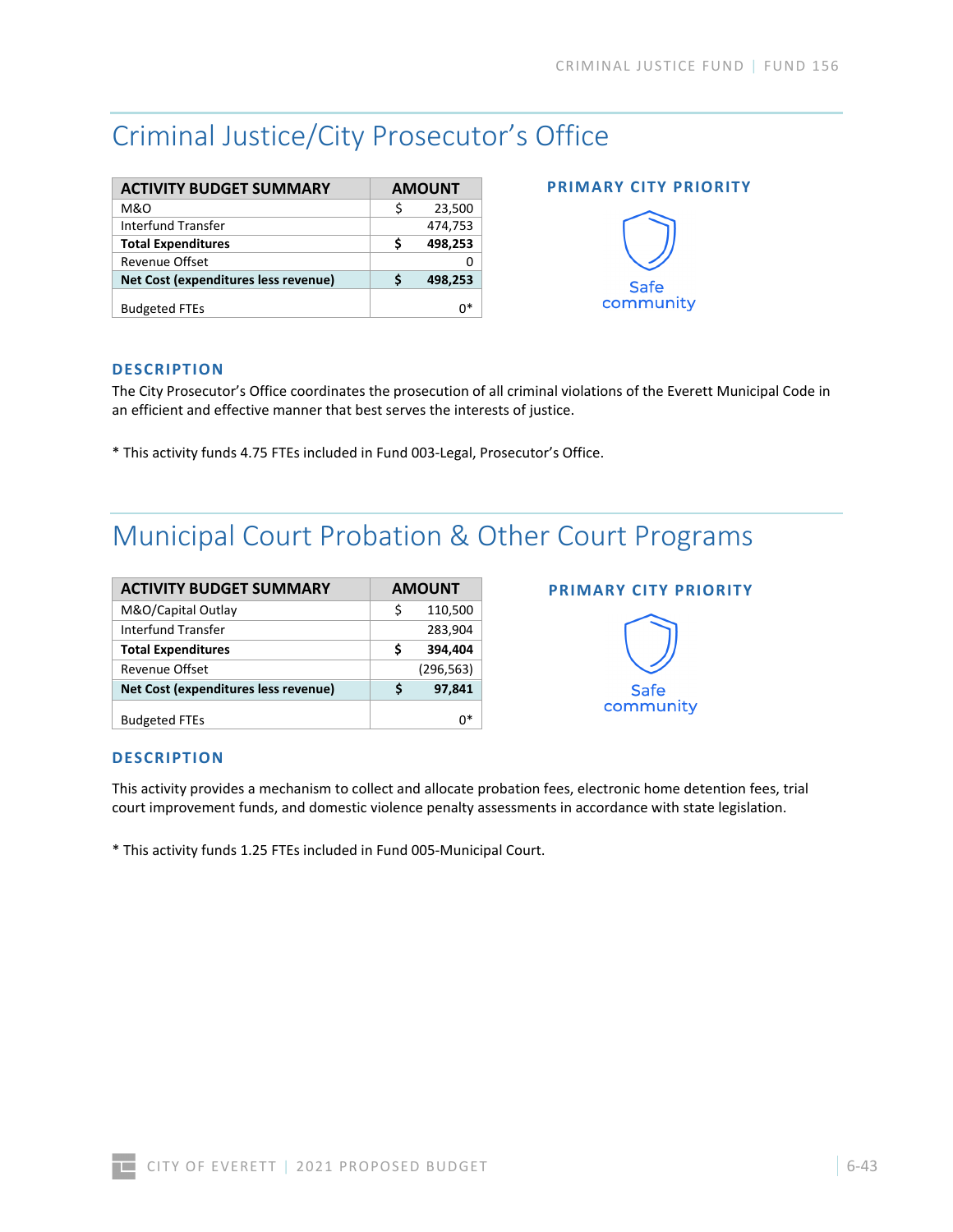### **REVENUE DESCRIPTION**

This fund accounts for the City's share of the voter-approved one tenth of one-percent sales tax for criminal justice purposes and the state shared criminal justice revenues, which are distributed based on the City's population and crime rates.

In addition, the Criminal Justice Fund accounts for the collection and allocation of other restricted funds such as probation fees, trial court improvement funds, boating registration fees, narcotic seizure funds, criminal justice related grants, and donations.

## **BUDGETED EXPENDITURES**

|                                                      |    |               |     | 2020          |          | 2020                                      |          |           |     | 2021          |
|------------------------------------------------------|----|---------------|-----|---------------|----------|-------------------------------------------|----------|-----------|-----|---------------|
|                                                      |    | 2019          |     | Adopted       |          | 2020<br><b>As Amended</b>                 |          |           |     | Proposed      |
| Fund 156 Criminal Justice Program                    |    | <b>Actual</b> |     | <b>Budget</b> | 8/5/2020 |                                           | Estimate |           |     | <b>Budget</b> |
| Program 470: Criminal Justice                        |    |               |     |               |          |                                           |          |           |     |               |
| Revenue                                              |    |               |     |               |          |                                           |          |           |     |               |
| Beginning Balance                                    | \$ | 9,070,764     | Ŝ.  | 9,181,831     | \$       | 9,436,831                                 | \$       | 9,640,774 | Ŝ.  | 9,270,264     |
| 1/10th Percent Sales Tax                             |    | 2,179,416     |     | 2,038,400     |          | 2,038,400                                 |          | 1,814,200 |     | 1,878,125     |
| State Shared Revenue - Special Programs              |    | 154,741       |     | 159,800       |          | 159,800                                   |          | 159,800   |     | 169,050       |
| State Shared Revenue - High/Violent Crime            |    | 304,899       |     | 301,000       |          | 301,000                                   |          | 316,350   |     | 302,500       |
| DUI/Other Criminal Justice Assistance                |    | 15,114        |     | 16,215        |          | 16,215                                    |          | 16,900    |     | 16,900        |
| Interest Earnings                                    |    | 168,898       |     | 195,000       |          | 195,000                                   |          | 129,100   |     | 90,000        |
| Miscellaneous Revenue                                |    | 2,205         |     |               |          |                                           |          |           |     |               |
| <b>Total Available</b>                               |    | \$11,896,037  |     |               |          | $$11,892,246$ $$12,147,246$ $$12,077,124$ |          |           |     | \$11,726,839  |
| <b>Expenditures</b>                                  |    |               |     |               |          |                                           |          |           |     |               |
| Patrol Enforcement                                   | \$ | 461.968       | Ŝ.  | 863,554       | \$       | 863.554                                   | $\zeta$  | 863.554   | Ŝ.  | 912,834       |
| Community Oriented Policing                          |    | 337,792       |     | 343,889       |          | 343,889                                   |          | 343,889   |     | 360,871       |
| Police Records Specialists                           |    | 188,628       |     | 197,438       |          | 197,438                                   |          | 197,438   |     | 199,925       |
| Prosecutor's Office                                  |    | 349,818       |     | 389,356       |          | 389,356                                   |          | 389,356   |     | 498,253       |
| School Resource Officer (SRO)                        |    | 365,503       |     | 306,360       |          | 306,360                                   |          | 306,360   |     | 318,565       |
| Special Assault Unit                                 |    | 390,186       |     | 451,763       |          | 451,763                                   |          | 451,763   |     | 467,034       |
| <b>Mobile Data Computers</b>                         |    | 36,743        |     | 50,000        |          | 50,000                                    |          | 5,000     |     | 45,000        |
| Police Impound Vehicle Storage                       |    |               |     | 11,580        |          | 11,580                                    |          |           |     | 11,580        |
| Radio System Replacements                            |    |               |     | 100,000       |          | 100,000                                   |          | 30,000    |     | 50,000        |
| Aircard Service                                      |    | 124,625       |     | 125,000       |          | 125,000                                   |          | 135,000   |     | 131,250       |
| Police Boathouse                                     |    |               |     |               |          | 155,000                                   |          | 75,000    |     | 80,000        |
| Body Wear Camera Pilot Project                       |    |               |     | 300,000       |          | 400,000                                   |          | 9,500     |     | 400,000       |
| <b>Total Expenditures</b>                            | \$ | 2,255,263     | -\$ | 3,138,940     | \$       | 3,393,940                                 | \$       | 2,806,860 | -\$ | 3,475,312     |
| <b>Ending Balance</b>                                | Ś  | 9,640,774     | ۱\$ | 8,753,306     | Ŝ.       | 8,753,306                                 | Ŝ.       | 9,270,264 | -Ś  | 8,251,527     |
|                                                      |    |               |     |               |          |                                           |          |           |     |               |
| 2021 Budget Appropriation - Criminal Justice Program |    |               |     |               |          |                                           |          |           |     | \$11,726,839  |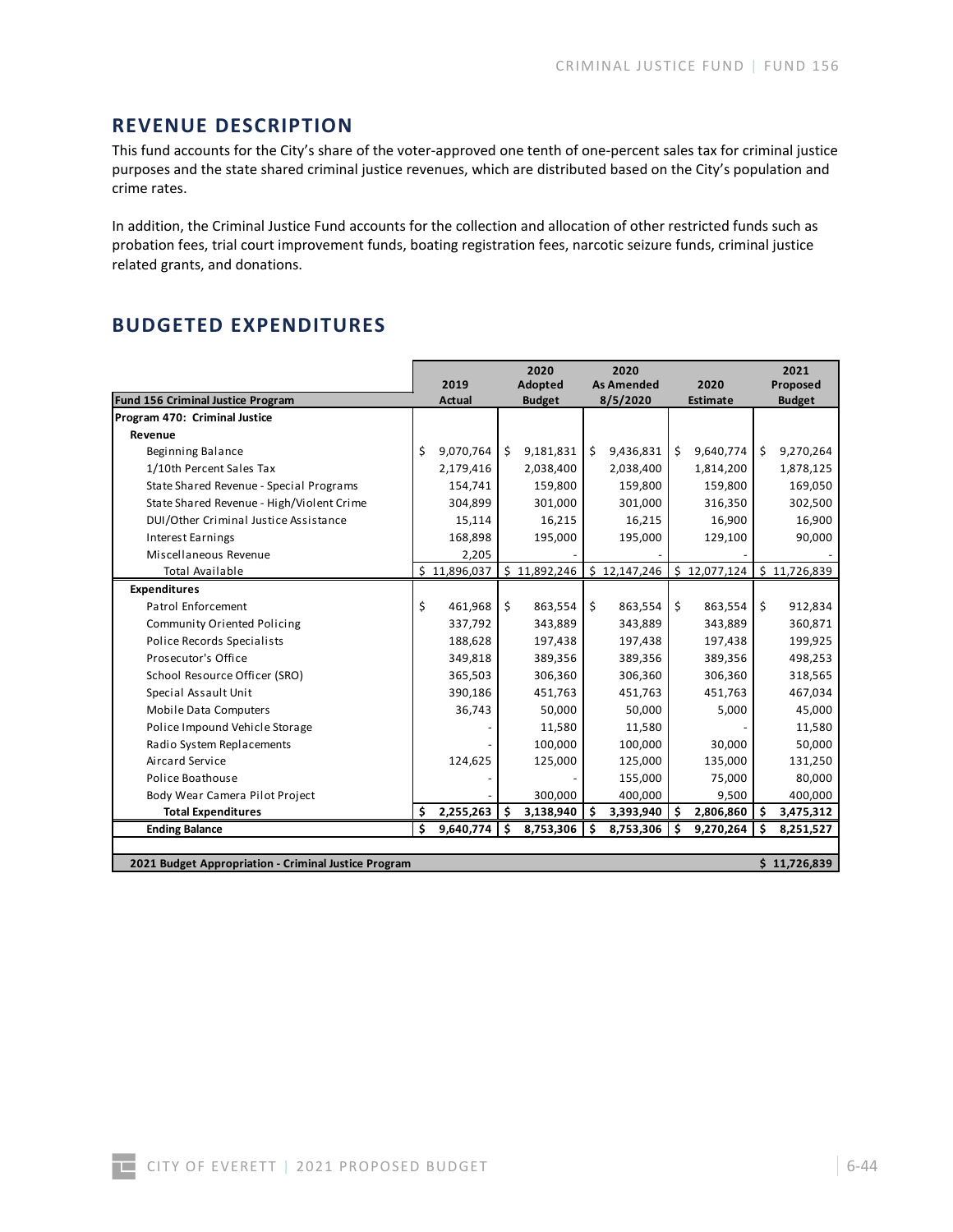|                                           |          |                  |      | 2020                     |                     | 2020                     |                    |                |                     | 2021           |
|-------------------------------------------|----------|------------------|------|--------------------------|---------------------|--------------------------|--------------------|----------------|---------------------|----------------|
|                                           |          | 2019             |      | Adopted                  |                     | <b>As Amended</b>        |                    | 2020           |                     | Proposed       |
| <b>Fund 156 Police Special Projects</b>   |          | <b>Actual</b>    |      | <b>Budget</b>            |                     | 8/5/2020                 |                    | Estimate       |                     | <b>Budget</b>  |
| Program 025: Streets Initiative Flex Fund |          |                  |      |                          |                     |                          |                    |                |                     |                |
| Revenue                                   |          |                  |      |                          |                     |                          |                    |                |                     |                |
| Beginning Balance                         | \$       | 21,505           | \$   | 25,075                   | \$                  | 25,075                   | \$                 | 29,581         | \$                  | 38,093         |
| <b>Interest Earnings</b>                  |          | 760              |      | 600                      |                     | 600                      |                    | 812            |                     | 850            |
| <b>Grant Revenue</b>                      |          | 32,162           |      |                          |                     |                          |                    |                |                     |                |
| Donations                                 |          | 7,895            |      | 8,000                    |                     | 8,000                    |                    | 7,700          |                     | 8,000          |
| <b>Total Available</b>                    | \$       | 62,322           | \$   | 33,675                   | \$                  | 33,675                   | \$                 | 38,093         | \$                  | 46,943         |
| <b>Expenditures</b><br><b>M&amp;O</b>     | \$       |                  | \$   | 33,675                   | \$                  |                          | \$                 |                | \$                  | 46,943         |
| <b>Total Expenditures</b>                 | \$       | 32,741<br>32,741 | -\$  | 33,675                   | \$.                 | 33,675<br>33,675         | \$                 |                | \$                  | 46,943         |
| <b>Ending Balance</b>                     | \$       | 29,581           | \$   |                          | \$                  | $\overline{\phantom{a}}$ | \$                 | 38,093         | \$                  |                |
|                                           |          |                  |      |                          |                     |                          |                    |                |                     |                |
| Program 026: First Responder Flex Fund    |          |                  |      |                          |                     |                          |                    |                |                     |                |
| Revenue                                   |          |                  |      |                          |                     |                          |                    |                |                     |                |
| <b>Beginning Balance</b>                  | \$       | $(4,464)$ \$     |      | $\overline{a}$           | \$                  |                          | \$                 | $(2, 145)$ \$  |                     |                |
| Donations                                 |          | 21,756           |      |                          |                     |                          |                    | 18,837         |                     | 20,000         |
| <b>Total Available</b>                    | \$       | 17,292           | \$ ا | $\overline{a}$           | \$                  | $\overline{\phantom{a}}$ | \$                 | 16,692         | \$                  | 20,000         |
| <b>Expenditures</b>                       |          |                  |      |                          |                     |                          |                    |                |                     |                |
| <b>M&amp;O</b>                            | \$       | 19,437           | \$   | $\overline{a}$           | \$                  | $\overline{\phantom{a}}$ | \$                 | 16,692         | \$                  | 20,000         |
| <b>Total Expenditures</b>                 | \$       | 19,437           | \$.  | $\overline{a}$           | \$                  | $\blacksquare$           | \$                 | 16,692         | \$                  | 20,000         |
| <b>Ending Balance</b>                     | \$       | $(2, 145)$ \$    |      |                          | \$                  |                          | \$                 | $\overline{a}$ | \$                  |                |
|                                           |          |                  |      |                          |                     |                          |                    |                |                     |                |
| Program 027: Youth Outreach Fund          |          |                  |      |                          |                     |                          |                    |                |                     |                |
| Revenue                                   |          | 235              | \$   |                          | \$                  |                          |                    |                | \$                  |                |
| <b>Beginning Balance</b><br>Donations     | \$       | 1,485            |      | 1,340<br>2,000           |                     | 1,340<br>2,000           | \$                 | 1,721<br>1,060 |                     | 2,781<br>2,000 |
| <b>Total Available</b>                    | \$       | 1,735            | \$   | 3,340                    | \$                  | 3,340                    | \$                 | 2,781          | \$                  | 4,781          |
| <b>Expenditures</b>                       |          |                  |      |                          |                     |                          |                    |                |                     |                |
| <b>M&amp;O</b>                            | \$       | 14               | \$   | 3,340                    | \$                  | 3,340                    | \$                 |                | \$                  | 4,781          |
| <b>Total Expenditures</b>                 | \$       | 14               | \$   | 3,340                    | \$                  | 3,340                    | \$                 |                | \$                  | 4,781          |
| <b>Ending Balance</b>                     | \$       | 1,721            | \$   |                          | \$                  | $\overline{\phantom{a}}$ | \$                 | 2,781          | \$                  |                |
|                                           |          |                  |      |                          |                     |                          |                    |                |                     |                |
| Program 028: Human Services Housing       |          |                  |      |                          |                     |                          |                    |                |                     |                |
| Revenue                                   |          |                  |      |                          |                     |                          |                    |                |                     |                |
| <b>Beginning Balance</b>                  | \$       |                  | \$   |                          | \$                  |                          | \$                 |                | \$                  |                |
| Contributions                             |          |                  |      |                          |                     |                          |                    | 100,000        |                     |                |
| <b>Total Available</b>                    | \$       |                  | \$   | $\overline{a}$           | \$                  | $\overline{\phantom{a}}$ | \$                 | 100,000        | \$                  |                |
| <b>Expenditures</b>                       |          |                  |      |                          |                     |                          |                    |                |                     |                |
| <b>M&amp;O</b>                            | \$       |                  | \$   |                          | \$                  |                          | \$                 | 100,000        | \$                  |                |
| <b>Total Expenditures</b>                 | \$       |                  | \$   | $\overline{a}$           | \$                  |                          | \$                 | 100,000        | ۱\$                 |                |
| <b>Ending Balance</b>                     | \$       |                  | \$   | $\overline{a}$           | \$                  |                          | \$                 | $\overline{a}$ | \$                  |                |
| Program 030: Seniors Against Crime        |          |                  |      |                          |                     |                          |                    |                |                     |                |
| Revenue                                   |          |                  |      |                          |                     |                          |                    |                |                     |                |
| <b>Beginning Balance</b>                  | \$       | 6,891            | \$   | 6,042                    |                     | 6,042                    |                    | 6,067          |                     | 5,762          |
| <b>Interest Earnings</b>                  |          | 143              |      | 140                      |                     | 140                      |                    | 95             |                     | 140            |
| <b>Private Contributions</b>              |          | 1,230            |      | 2,000                    |                     | 2,000                    |                    | 600            |                     | 1,500          |
| <b>Total Available</b>                    | \$       | 8,264            | \$   | 8,182                    | \$                  | 8,182                    | \$                 | 6,762          | \$                  | 7,402          |
| <b>Expenditures</b>                       |          |                  |      |                          |                     |                          |                    |                |                     |                |
| <b>M&amp;O</b>                            | \$       | 2,197            | \$   | 8,182                    | \$                  | 8,182                    | \$                 | 1,000          | \$                  | 7,402          |
| <b>Total Expenditures</b>                 | \$       | 2,197            | \$.  | 8,182                    | \$                  | 8,182                    | \$                 | 1,000          | \$.                 | 7,402          |
| <b>Ending Balance</b>                     | \$       | 6,067            | \$   | $\overline{\phantom{a}}$ | \$                  | $\overline{\phantom{a}}$ | \$                 | $5,762$ \$     |                     |                |
|                                           |          |                  |      |                          |                     |                          |                    |                |                     |                |
| Program 033: Crime Prevention             |          |                  |      |                          |                     |                          |                    |                |                     |                |
| Revenue                                   |          |                  |      |                          |                     |                          |                    |                |                     |                |
| <b>Beginning Balance</b>                  | \$       | 8,153            | \$   | 8,321                    | $\ddot{\mathsf{S}}$ | 8,321                    | \$                 | 8,314          | $\ddot{\mathsf{S}}$ | 8,435          |
| <b>Interest Earnings</b>                  | \$       | 161              |      | 170                      | \$.                 | 170                      |                    | 121            |                     | 130            |
| <b>Total Available</b>                    |          | 8,314            | \$   | 8,491                    |                     | 8,491                    | \$                 | 8,435          | \$                  | 8,565          |
| <b>Expenditures</b><br><b>M&amp;O</b>     |          |                  | \$   |                          | \$                  |                          | \$                 |                | \$                  |                |
| <b>Total Expenditures</b>                 | \$<br>\$ | 2,603<br>2,603   | \$   |                          | \$                  |                          | $\dot{\mathsf{s}}$ |                | Ś                   | 8,565<br>8,565 |
| <b>Ending Balance</b>                     | \$       | $5,711$ \$       |      | 8,491                    | \$                  | 8,491                    | \$                 | $8,435$ \$     |                     |                |
|                                           |          |                  |      |                          |                     |                          |                    |                |                     |                |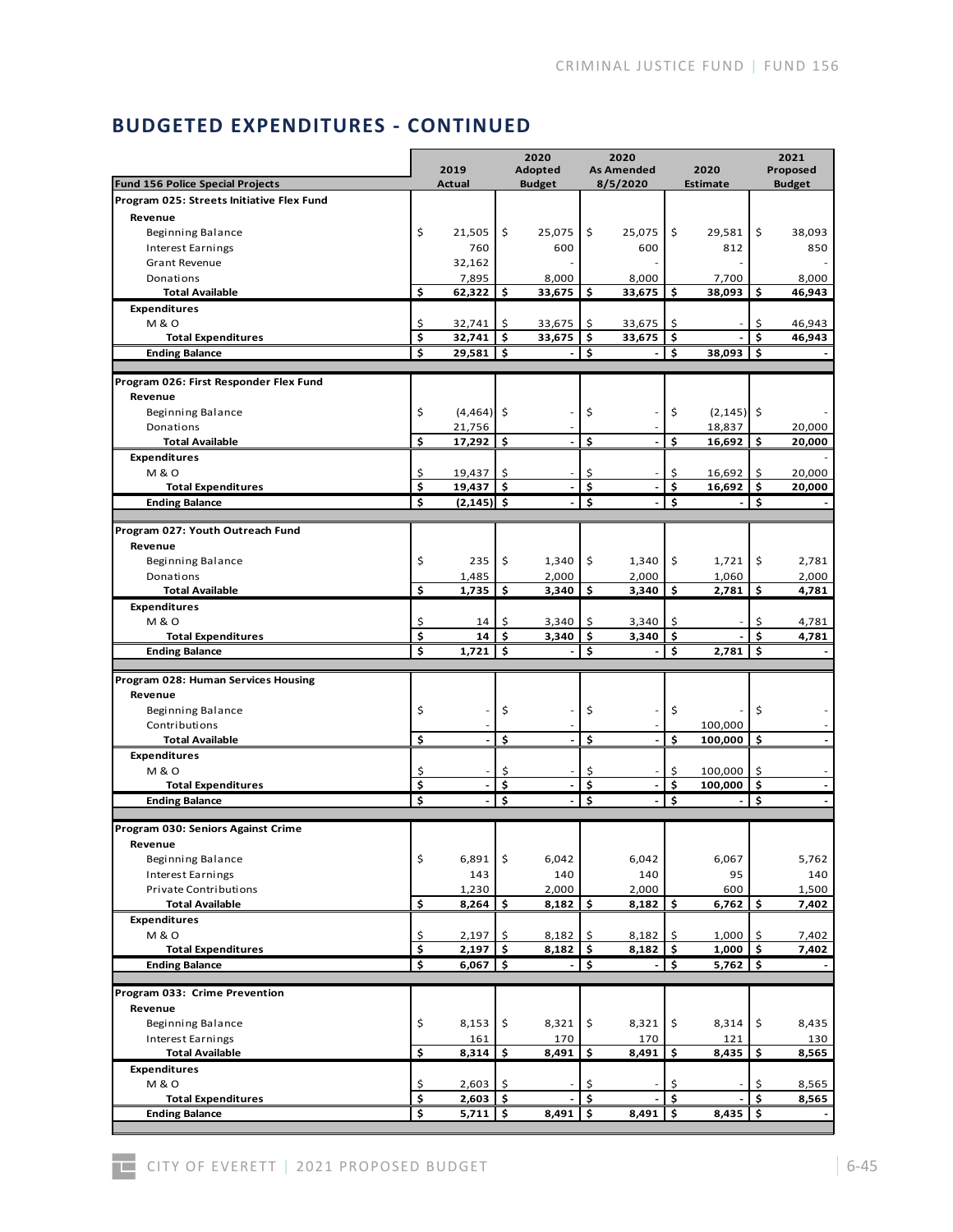|                                         |           |                       |                                 | 2020                     |                                      | 2020                     |     |                          |                                 | 2021                     |
|-----------------------------------------|-----------|-----------------------|---------------------------------|--------------------------|--------------------------------------|--------------------------|-----|--------------------------|---------------------------------|--------------------------|
|                                         |           | 2019                  |                                 | Adopted                  |                                      | <b>As Amended</b>        |     | 2020                     |                                 | Proposed                 |
| Fund 156 Police Special Projects (Cont) |           | <b>Actual</b>         |                                 | <b>Budget</b>            |                                      | 8/5/2020                 |     | <b>Estimate</b>          |                                 | <b>Budget</b>            |
| Program 041: Police Training-Interlocal |           |                       |                                 |                          |                                      |                          |     |                          |                                 |                          |
| Revenue                                 |           |                       |                                 |                          |                                      |                          |     |                          |                                 |                          |
| Beginning Balance                       | \$        | 30,219                | \$                              | 21,709                   | \$                                   | 21,709                   | \$  | 28,701                   | \$                              | 22,401                   |
| <b>Tuition Charges</b>                  |           | 10,800                |                                 | 10,800                   |                                      | 10,800                   |     | 9,200                    |                                 | 9,200                    |
| <b>Interest Earnings</b>                |           | 630                   |                                 | 500                      |                                      | 500                      |     | 500                      |                                 | 500                      |
| <b>Total Available</b>                  | \$        | 41,649                | \$                              | 33,009                   | \$                                   | 33,009                   | \$  | 38,401                   | \$                              | 32,101                   |
| <b>Expenditures</b>                     |           |                       |                                 |                          |                                      |                          |     |                          |                                 |                          |
| <b>M&amp;O</b>                          | \$        | 12,948                | \$                              | 33,009                   | \$                                   | 33,009                   | \$  | 16,000                   | \$                              | 32,101                   |
| <b>Total Expenditures</b>               | \$        | 12,948                | \$                              | 33,009                   | \$                                   | 33,009                   | \$  | 16,000                   | \$                              | 32,101                   |
| <b>Ending Balance</b>                   | \$        | 28,701                | l\$                             | $\blacksquare$           | \$                                   | $\blacksquare$           | \$  | 22,401                   | \$                              |                          |
| Program 042: Police Misc Special Proj   |           |                       |                                 |                          |                                      |                          |     |                          |                                 |                          |
| Revenue                                 |           |                       |                                 |                          |                                      |                          |     |                          |                                 |                          |
| Beginning Balance                       | \$        | 1,467                 | \$                              |                          | \$                                   | ÷,                       | \$  | 2,055                    | \$                              |                          |
| <b>Grant Revenue</b>                    |           | 991                   |                                 |                          |                                      |                          |     |                          |                                 |                          |
| Miscellaneous Revenue                   |           | 3,444                 |                                 |                          |                                      |                          |     |                          |                                 | $\blacksquare$           |
| <b>Interest Earnings</b>                |           | 54                    |                                 |                          |                                      |                          |     | 28,820<br>750            |                                 | $\overline{\phantom{a}}$ |
| <b>Total Available</b>                  | \$        | 5,956                 | .\$                             | $\overline{a}$           | \$                                   | $\blacksquare$           | \$  | 31,625                   | \$                              | $\overline{a}$           |
| <b>Expenditures</b>                     |           |                       |                                 |                          |                                      |                          |     |                          |                                 |                          |
| <b>M&amp;O</b>                          |           |                       | \$                              |                          |                                      |                          | \$  |                          | \$                              |                          |
| <b>Total Expenditures</b>               | \$<br>\$  | 3,901<br>3,901        | \$                              | $\blacksquare$           | \$<br>\$                             | $\overline{\phantom{a}}$ | \$  | 31,625<br>31,625         | \$                              | $\blacksquare$           |
| <b>Ending Balance</b>                   | \$        | $2,055$ $\frac{1}{5}$ |                                 | $\blacksquare$           | \$                                   | $\blacksquare$           | ۱\$ | $\blacksquare$           | \$                              | $\blacksquare$           |
|                                         |           |                       |                                 |                          |                                      |                          |     |                          |                                 |                          |
| Program 046: Boating Safety             |           |                       |                                 |                          |                                      |                          |     |                          |                                 |                          |
| Revenue                                 |           |                       |                                 |                          |                                      |                          |     |                          |                                 |                          |
| Beginning Balance                       | \$        | 112,314               | \$                              | 32,798                   | \$                                   | 107,798                  | \$  | 145,426                  | \$                              | 83,296                   |
| Vessel Registration Fees                |           | 73,094                |                                 | 70,000                   |                                      | 70,000                   |     | 66,520                   |                                 | 70,000                   |
| Interest Earnings                       |           | 2,597                 |                                 | 2,200                    |                                      | 2,200                    |     | 1,750                    |                                 | 2,200                    |
| <b>Total Available</b>                  | \$        | 188,005               | \$                              | 104,998                  | \$.                                  | 179,998                  | \$  | 213,696                  | \$                              | 155,496                  |
| <b>Expenditures</b>                     |           |                       |                                 |                          |                                      |                          |     |                          |                                 |                          |
| <b>M&amp;O</b>                          | \$        | 25,706                | \$                              | 40,000                   | \$                                   | 40,000                   | \$  | 35,400                   | \$                              | 40,000                   |
| Capital Outlay                          |           |                       |                                 |                          |                                      | 75,000                   |     | 75,000                   |                                 |                          |
| Transfer Out to Fund 002                |           | 56,434                |                                 | 20,000                   |                                      | 20,000                   |     | 20,000                   |                                 | 20,000                   |
| <b>Total Expenditures</b>               | \$        | 82,140                | \$                              | 60,000                   | \$                                   | 135,000                  | \$. | 130,400                  | \$                              | 60,000                   |
| <b>Ending Balance</b>                   | \$        | 105,865               | \$                              | 44,998                   | \$                                   | 44,998                   | \$  | 83,296                   | \$                              | 95,496                   |
|                                         |           |                       |                                 |                          |                                      |                          |     |                          |                                 |                          |
| Prog 067: 2020 DOJ CESF Grant           |           |                       |                                 |                          |                                      |                          |     |                          |                                 |                          |
| Revenue                                 |           |                       |                                 |                          |                                      |                          |     |                          |                                 |                          |
| Beginning Balance                       | \$        |                       | \$                              |                          | \$                                   |                          | \$  |                          | \$                              |                          |
| FY2020 DOJ CESF Grant                   |           |                       |                                 |                          |                                      |                          |     | 146,699                  |                                 |                          |
| <b>Interest Earnings</b>                |           |                       |                                 |                          |                                      |                          |     | 100                      |                                 |                          |
| <b>Total Available</b>                  | \$        |                       | \$                              | $\overline{\phantom{a}}$ | \$                                   | $\blacksquare$           | \$  | 146,799                  | \$.                             |                          |
| <b>Expenditures</b>                     |           |                       |                                 |                          |                                      |                          |     |                          |                                 |                          |
| <b>M&amp;O</b>                          | \$        |                       | \$                              |                          | \$                                   |                          | \$  | 146,799                  | \$                              |                          |
| <b>Total Expenditures</b>               | \$        |                       | $\overline{\boldsymbol{\zeta}}$ |                          | $\overline{\boldsymbol{\zeta}}$      | $\overline{\phantom{a}}$ | \$  | 146,799                  | \$                              |                          |
| <b>Ending Balance</b>                   | \$        |                       | \$                              | $\blacksquare$           | \$                                   | $\blacksquare$           | \$  | $\blacksquare$           | \$                              | $\blacksquare$           |
|                                         |           |                       |                                 |                          |                                      |                          |     |                          |                                 |                          |
| Prog 068: 2020 JAG Grant                |           |                       |                                 |                          |                                      |                          |     |                          |                                 |                          |
| Revenue                                 |           |                       |                                 |                          |                                      |                          |     |                          |                                 |                          |
| <b>Beginning Balance</b>                | \$        |                       | \$                              |                          | \$                                   |                          | \$  |                          | \$                              |                          |
| FY2020 JAG Grant                        |           |                       |                                 |                          |                                      |                          |     | 39,943                   |                                 |                          |
| <b>Interest Earnings</b>                |           |                       |                                 |                          |                                      |                          |     | 100                      |                                 |                          |
| <b>Total Available</b>                  | \$        |                       | \$                              | $\blacksquare$           | \$                                   |                          | \$  | 40,043                   | \$                              | $\overline{\phantom{a}}$ |
| <b>Expenditures</b>                     |           |                       |                                 |                          |                                      |                          |     |                          |                                 |                          |
| <b>M&amp;O</b>                          | <u>\$</u> |                       | \$                              |                          | \$                                   |                          | \$  | 40,043                   | \$                              |                          |
| <b>Total Expenditures</b>               | \$        |                       | $\overline{\boldsymbol{\zeta}}$ |                          | \$                                   |                          | \$  | 40,043                   | \$                              |                          |
| <b>Ending Balance</b>                   | \$        |                       | \$                              | $\overline{\phantom{a}}$ | $\overline{\boldsymbol{\mathsf{s}}}$ |                          | \$  | $\overline{\phantom{a}}$ | $\overline{\boldsymbol{\zeta}}$ |                          |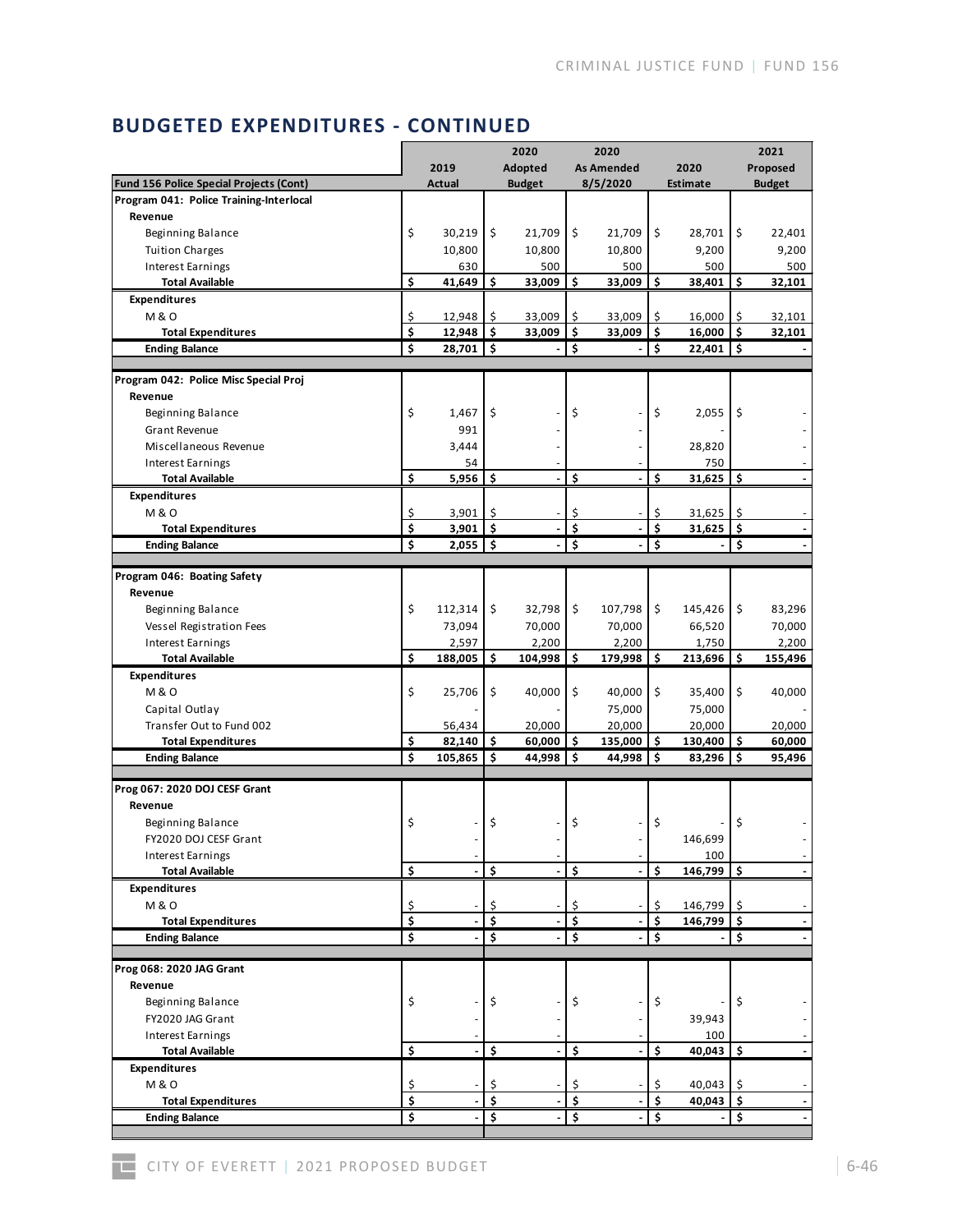|                                                           |          |                    |          | 2020               | 2020     |                    |          |                    | 2021    |                    |
|-----------------------------------------------------------|----------|--------------------|----------|--------------------|----------|--------------------|----------|--------------------|---------|--------------------|
|                                                           |          | 2019               |          | Adopted            |          | <b>As Amended</b>  |          | 2020               |         | Proposed           |
| Fund 156 Police Special Projects (Cont)                   |          | <b>Actual</b>      |          | <b>Budget</b>      |          | 8/5/2020           |          | Estimate           |         | <b>Budget</b>      |
| Prog: FY 2020 Port Security Prog                          |          |                    |          |                    |          |                    |          |                    |         |                    |
| Revenue                                                   |          |                    |          |                    |          |                    |          |                    |         |                    |
| Beginning Balance                                         | \$       |                    | \$       |                    | \$       |                    | \$       |                    | \$      |                    |
| FY 2020 Port Security Prog                                |          |                    |          |                    |          |                    |          | 81,462             |         |                    |
| <b>Total Available</b>                                    | Ś        | $\blacksquare$     | \$       | $\overline{a}$     | Ś        | $\blacksquare$     | \$       | 81,462             | Ś       |                    |
| <b>Expenditures</b>                                       |          |                    |          |                    |          |                    |          |                    |         |                    |
| <b>M&amp;O</b>                                            | \$       |                    | \$       | L                  | \$       |                    | \$       | 81,462             | \$      |                    |
| <b>Total Expenditures</b>                                 | \$       |                    | \$       |                    | \$       |                    | \$       | 81,462             | \$      |                    |
| <b>Ending Balance</b>                                     | \$       |                    | \$       |                    | \$       |                    | \$       |                    | \$      |                    |
|                                                           |          |                    |          |                    |          |                    |          |                    |         |                    |
| Program 240: Narcotics                                    |          |                    |          |                    |          |                    |          |                    |         |                    |
| Revenue                                                   |          |                    |          |                    |          |                    |          |                    |         |                    |
|                                                           |          |                    |          |                    |          |                    |          |                    |         |                    |
| <b>Beginning Balance</b>                                  | \$       | 490,398            | \$       | 382,348            | \$       | 382,348            | \$       | 456,985            | \$      | 463,537            |
| Confiscated Property                                      |          |                    |          |                    |          |                    |          |                    |         |                    |
| Interest Earnings                                         |          | 9,301              |          | 7,000              |          | 7,000              |          | 6,552              |         | 7,000              |
| <b>Total Available</b>                                    | \$       | 499,699            | \$       | 389,348            | \$       | 389,348            | \$       | 463,537            | \$      | 470,537            |
| <b>Expenditures</b>                                       |          |                    |          |                    |          |                    |          |                    |         |                    |
| <b>M&amp;O</b>                                            | \$       | 42,714             | \$       | 60,000             | \$       | 60,000             | \$       |                    | \$      | 60,000             |
| <b>Total Expenditures</b>                                 | Ś        | 42,714             | Ŝ.       | 60,000             | Ś.       | 60,000             | \$       |                    | Ś       | 60,000             |
| <b>Ending Balance</b>                                     | \$       | 456,985            | Ŝ.       | 329,348            | Ŝ.       | 329,348            | \$       | 463,537            | \$      | 410,537            |
|                                                           |          |                    |          |                    |          |                    |          |                    |         |                    |
| Program 241: Narcotics/Law Enforcement                    |          |                    |          |                    |          |                    |          |                    |         |                    |
| Revenue                                                   |          |                    |          |                    |          |                    |          |                    |         |                    |
| <b>Beginning Balance</b>                                  | \$       | 221,265            | \$       | 227,296            | \$       | 227,296            | \$       | 227,172            | \$      | 230,672            |
| Federal Seizures                                          |          | 1,531              |          |                    |          |                    |          |                    |         |                    |
| <b>Interest Earnings</b>                                  |          | 4,376              |          | 4,500              |          | 4,500              |          | 3,500              |         | 4,000              |
| <b>Total Available</b>                                    | \$       | 227,172            | \$       | 231,796            | \$       | 231,796            | \$       | 230,672            | \$      | 234,672            |
| <b>Expenditures</b>                                       |          |                    |          |                    |          |                    |          |                    |         |                    |
| <b>M&amp;O</b>                                            | \$       |                    | Ś        |                    | \$       |                    | \$       |                    | Ś       |                    |
| <b>Total Expenditures</b>                                 | \$       |                    | \$       |                    | \$       |                    | \$       |                    | \$      |                    |
| <b>Ending Balance</b>                                     | Ś        | 227,172            | Ś.       | 231,796            | Ŝ.       | 231,796            | \$       | 230,672            | Ś.      | 234,672            |
|                                                           |          |                    |          |                    |          |                    |          |                    |         |                    |
| Program 701: Registered Sex Offender Grant                |          |                    |          |                    |          |                    |          |                    |         |                    |
| Revenue                                                   |          |                    |          |                    |          |                    |          |                    |         |                    |
| Beginning Balance                                         | \$       |                    | \$       |                    | \$       |                    | \$       |                    | \$      |                    |
| <b>Grant Revenue</b>                                      |          | 123,250            |          | 101,000            |          | 101,000            |          | 101,000            |         | 101,000            |
| <b>Interest Earnings</b>                                  |          | 465                |          | 400                |          | 400                |          | 400                |         | 400                |
| <b>Total Available</b>                                    | \$       | 123,715            | \$       | 101,400            | \$       | 101,400            | \$       | 101,400            | \$      | 101,400            |
| <b>Expenditures</b>                                       |          |                    |          |                    |          |                    |          |                    |         |                    |
| <b>M&amp;O</b><br><b>Total Expenditures</b>               | \$<br>\$ | 123,715<br>123,715 | \$<br>\$ | 101,400<br>101,400 | \$<br>\$ | 101,400<br>101,400 | \$<br>\$ | 101,400<br>101,400 | Ś<br>\$ | 101,400<br>101,400 |
|                                                           | Ś        |                    |          |                    |          |                    |          |                    | Ś       |                    |
| <b>Ending Balance</b>                                     |          |                    | Ś        |                    | Ś        |                    | Ś        |                    |         |                    |
|                                                           |          |                    |          |                    |          |                    |          |                    |         |                    |
| 2021 Budget Appropriation - Police Special Projects Total |          |                    |          |                    |          |                    |          |                    | \$      | 1,081,897          |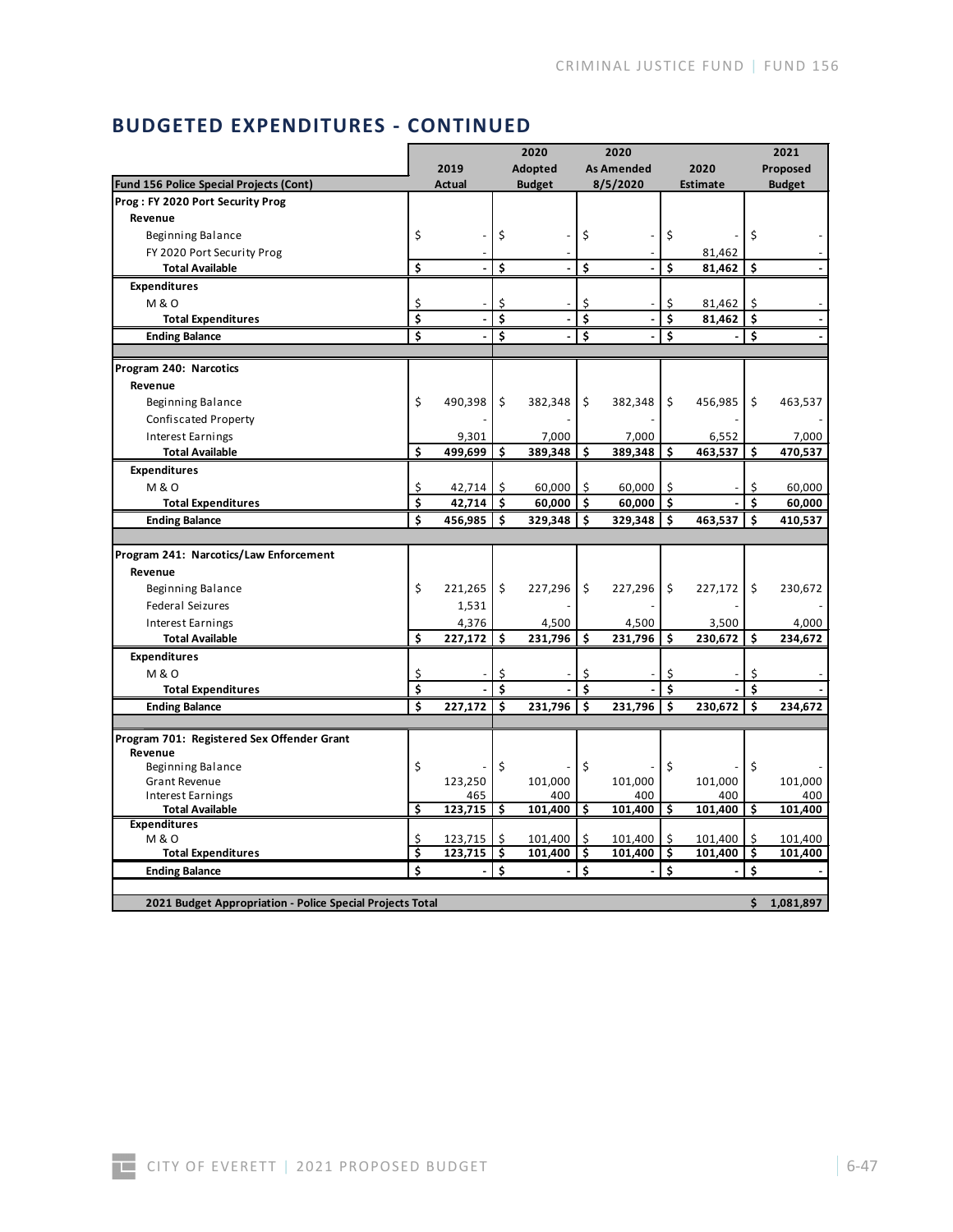|                                                            |                               |         |     | 2020          |    | 2020              |                      |                 | 2021                |               |
|------------------------------------------------------------|-------------------------------|---------|-----|---------------|----|-------------------|----------------------|-----------------|---------------------|---------------|
|                                                            |                               | 2019    |     | Adopted       |    | <b>As Amended</b> |                      | 2020            |                     | Proposed      |
| <b>Fund 156 Criminal Justice/Courts</b>                    |                               | Actual  |     | <b>Budget</b> |    | 8/5/2020          |                      | <b>Estimate</b> |                     | <b>Budget</b> |
| Program 500: Probation                                     |                               |         |     |               |    |                   |                      |                 |                     |               |
| Revenue                                                    |                               |         |     |               |    |                   |                      |                 |                     |               |
| Beginning Balance                                          | \$                            | 15,673  | Ś.  | 13,765        | \$ | 13,765            | $\mathsf{S}$         | 24,129          | -Ś                  | 34,438        |
| Probation/EHD Fees                                         |                               | 204,245 |     | 187,004       |    | 187,004           |                      | 227,374         |                     | 243,358       |
| Interest Earnings                                          |                               | 15      |     | 339           |    | 339               |                      | 55              |                     | 224           |
| Transfers In                                               |                               | 53,600  |     | 61,871        |    | 61,871            |                      | 61,871          |                     | 63,000        |
| <b>Total Available</b>                                     | \$                            | 273,533 | \$  | 262,979       | \$ | 262,979           | \$                   | 313,429         | $\ddot{\bm{\zeta}}$ | 341,020       |
| <b>Expenditures</b>                                        |                               |         |     |               |    |                   |                      |                 |                     |               |
| <b>M&amp;O</b>                                             | \$                            | 49,436  | \$  | 41,000        | \$ | 41,000            | \$                   | 73,424          | \$                  | 65,500        |
| Transfer Out to Fund 002                                   |                               | 199,968 |     | 203,535       |    | 203,535           |                      | 205,567         |                     | 220,904       |
| <b>Total Expenditures</b>                                  | Ś                             | 249,404 | \$  | 244,535       | Ś  | 244,535           | $\dot{\mathsf{s}}$   | 278,991         | Ś                   | 286,404       |
| <b>Ending Balance</b>                                      | \$                            | 24,129  | \$  | 18,444        | \$ | 18,444            | \$                   | 34,438          | 5                   | 54,616        |
|                                                            |                               |         |     |               |    |                   |                      |                 |                     |               |
| Program 510: DV Penalty Assessments                        |                               |         |     |               |    |                   |                      |                 |                     |               |
| Revenue                                                    |                               |         |     |               |    |                   |                      |                 |                     |               |
| Beginning Balance                                          | \$                            | 38,330  | \$  | 40,580        | \$ | 40,580            | \$                   | 40,613          | Ś                   | 44,713        |
| DV Assessments                                             |                               | 4,887   |     | 5,000         |    | 5,000             |                      | 6,000           |                     | 6,000         |
| <b>Interest Earnings</b>                                   |                               | 773     |     | 750           |    | 750               |                      | 600             |                     | 600           |
| <b>Total Available</b>                                     | \$                            | 43,990  | \$  | 46,330        | Ś  | 46,330            | \$                   | 47,213          | \$                  | 51,313        |
| <b>Expenditures</b>                                        |                               |         |     |               |    |                   |                      |                 |                     |               |
| <b>M&amp;O</b>                                             | \$                            | 3,377   | \$  | 20,000        | \$ | 20,000            | \$                   | 2,500           | \$                  | 20,000        |
| <b>Total Expenditures</b>                                  | $\overline{\boldsymbol{\xi}}$ | 3,377   | \$  | 20,000        | Ś  | 20,000            | $\ddot{\bm{\zeta}}$  | 2,500           | 5                   | 20,000        |
| <b>Ending Balance</b>                                      | Ś                             | 40,613  | l s | 26,330        | Ś. | 26,330            | $\mathsf{\hat{S}}$   | 44,713          | ۱Ś                  | 31,313        |
|                                                            |                               |         |     |               |    |                   |                      |                 |                     |               |
| Program 520: Trial Court Improvements                      |                               |         |     |               |    |                   |                      |                 |                     |               |
| Revenue                                                    |                               |         |     |               |    |                   |                      |                 |                     |               |
| Beginning Balance                                          | \$                            | 153,009 | Ś.  | 123,223       | \$ | 123,223           | \$                   | 149,706         | \$                  | 110,503       |
| <b>Trial Court Improvements</b>                            |                               | 60,589  |     | 45,614        |    | 45,614            |                      | 45,340          |                     | 45,340        |
| Interest Earnings                                          |                               | 3,398   |     | 3,177         |    | 3,177             |                      | 2,328           |                     | 1,041         |
| <b>Total Available</b>                                     | \$                            | 216,996 | \$  | 172,014       | \$ | 172,014           | \$                   | 197,374         | \$                  | 156,884       |
| <b>Expenditures</b>                                        |                               |         |     |               |    |                   |                      |                 |                     |               |
| <b>M&amp;O</b>                                             | \$                            | 13,690  | Ś.  | 25,000        | \$ | 25,000            | $\boldsymbol{\zeta}$ | 25,000          | Ś                   | 25,000        |
| Transfer Out                                               |                               | 53,600  |     | 61,871        |    | 61,871            |                      | 61,871          |                     | 63,000        |
| <b>Total Expenditures</b>                                  | \$                            | 67,290  | \$. | 86,871        | \$ | 86,871            | \$                   | 86,871          | <b>S</b>            | 88,000        |
| <b>Ending Balance</b>                                      | \$                            | 149,706 | \$  | 85,143        | \$ | 85,143            | \$                   | 110,503         | \$                  | 68,884        |
|                                                            |                               |         |     |               |    |                   |                      |                 |                     |               |
| 2021 Budget Appropriation - Municipal Court Projects Total |                               |         |     |               |    |                   |                      |                 | \$                  | 549,217       |
|                                                            |                               |         |     |               |    |                   |                      |                 |                     |               |
|                                                            |                               |         |     |               |    |                   |                      |                 |                     |               |
| 2021 Budget Appropriation - Total Criminal Justice Fund    |                               |         |     |               |    |                   |                      |                 |                     | \$13,357,953  |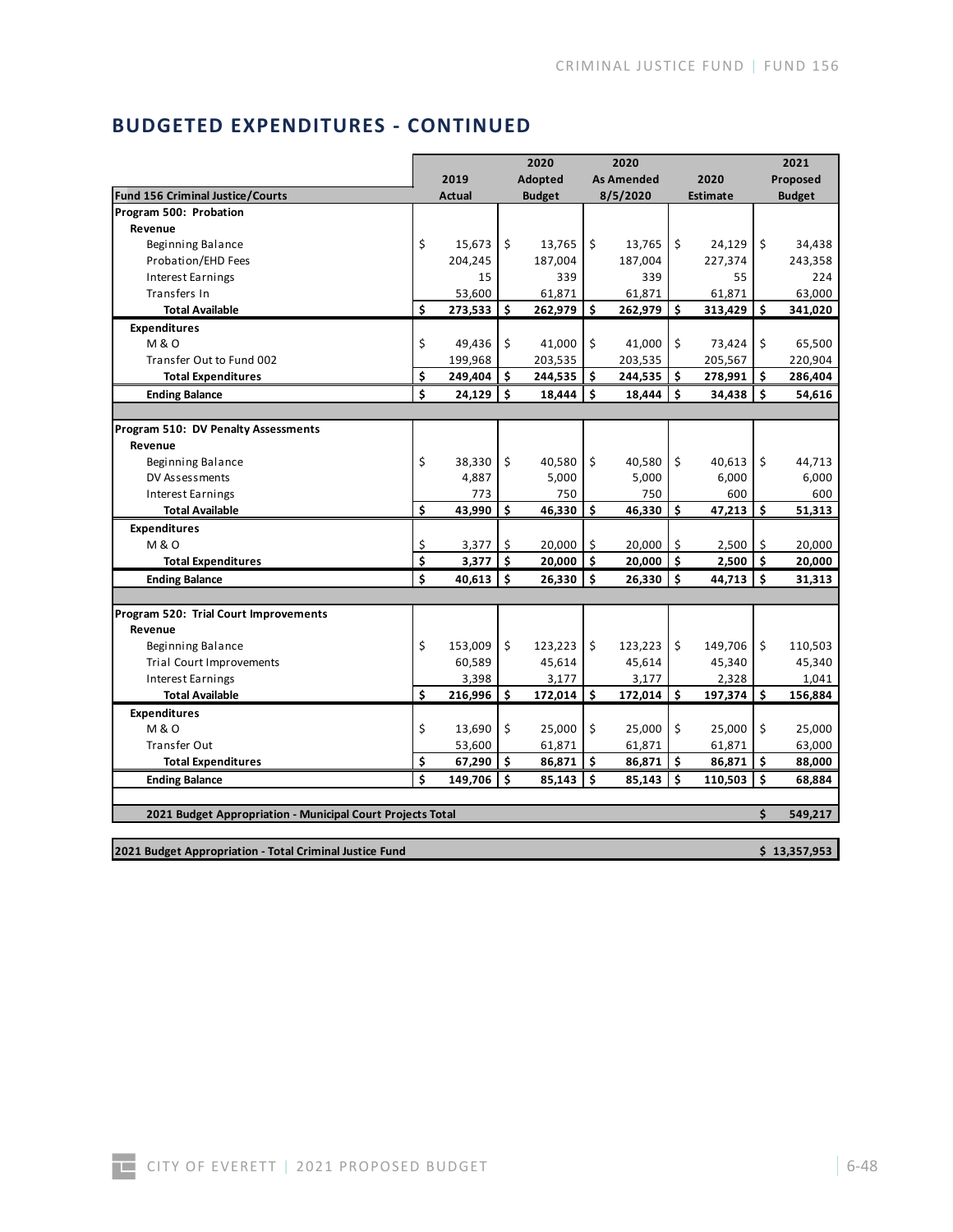# Traffic Mitigation **FUND 157**

### **OVERVIEW**

The purpose of this fund is to account for traffic mitigation payments. These funds are restricted for the mitigation of transportation system impacts resulting from development.

# **ACTIVITY**

# Traffic Mitigation

| <b>ACTIVITY BUDGET SUMMARY</b>       |    | <b>AMOUNT</b> |
|--------------------------------------|----|---------------|
| <b>Total Expenditures</b>            | Ŝ. | 2,390,000     |
| <b>Revenue Offset</b>                |    | (411, 340)    |
| Net Cost (expenditures less revenue) | S  | 1,978,660     |
| <b>Budgeted FTEs</b>                 |    | 0.0           |

### **PRIMARY CITY PRIORITY**



& infrastructure

### **DESCRIPTION**

This activity accounts for traffic mitigation payments and ensures they are spent on projects that mitigate cumulative transportation system impacts resulting from development in the City and surrounding areas, in accordance with the City's adopted transportation policy.

### **2020 ACCOMPLISHMENTS**

- **Provided matching funds for the Grand Avenue Park Pedestrian Bridge Project**
- Provided matching funds for the Edgewater Creek Bridge Replacement Project

### **PERFORMANCE MEASURES**

| <b>WORKLOAD MEASURE</b> |                                 | 2018 | 2019 | 2020 EST. | 2021 EST. |
|-------------------------|---------------------------------|------|------|-----------|-----------|
|                         | # of capital projects supported |      |      |           |           |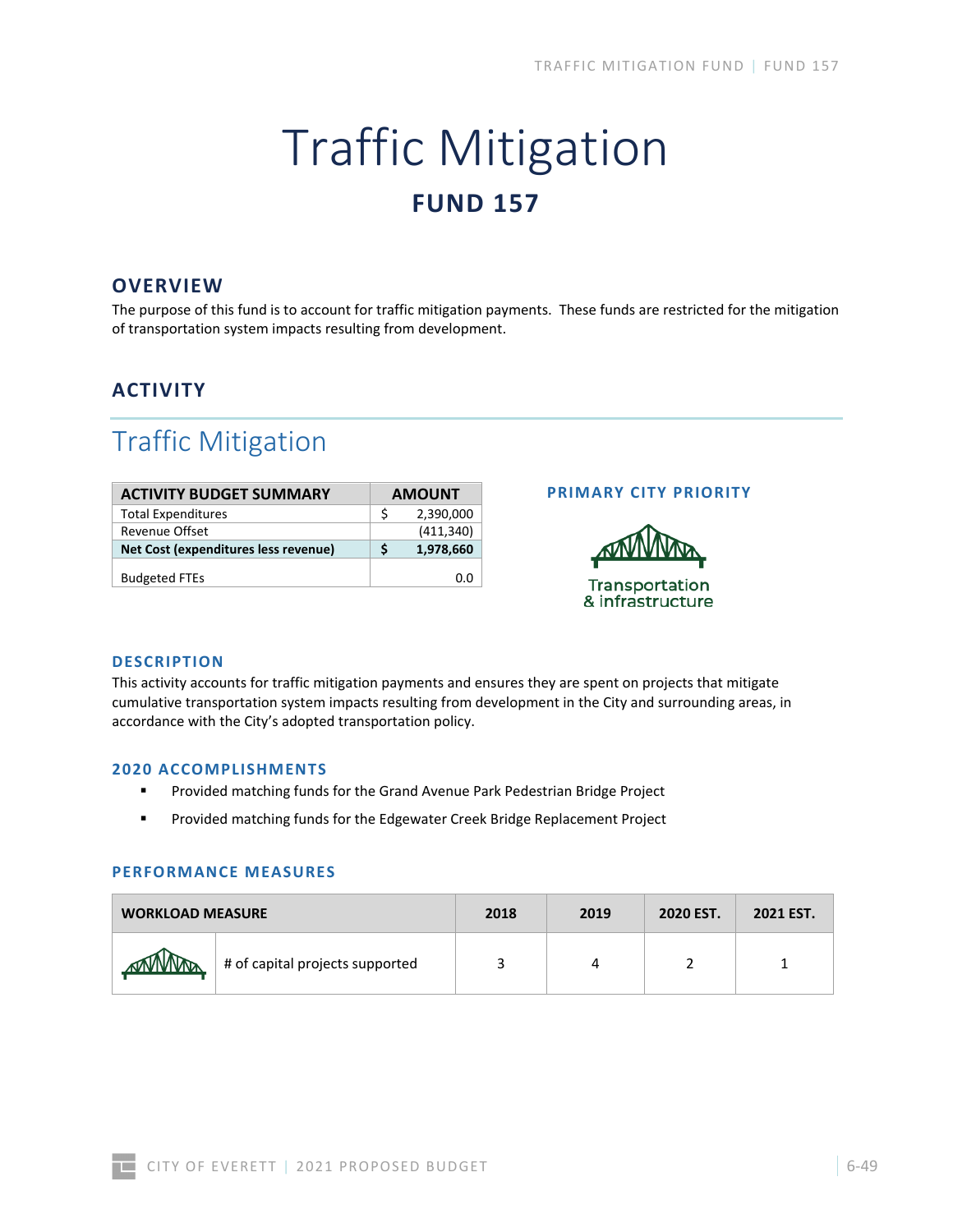### **REVENUE DESCRIPTION**

This fund receives payments to mitigate cumulative transportation system impacts resulting from development in the City and surrounding areas.

# **BUDGETED EXPENDITURES**

|                                         |                | 2020            | 2020              |                 | 2021            |
|-----------------------------------------|----------------|-----------------|-------------------|-----------------|-----------------|
|                                         | 2019           | Adopted         | <b>As Amended</b> | 2020            | Proposed        |
| <b>Fund 157 Traffic Mitigation Fund</b> | Actual         | <b>Budget</b>   | 8/5/2020          | <b>Estimate</b> | <b>Budget</b>   |
| Resources                               |                |                 |                   |                 |                 |
| Beginning Balance                       | \$7,220,954    | \$6,377,233     | \$6,377,233       | Ŝ.<br>7,022,286 | \$<br>5,742,549 |
| Charges For Services                    | 847,936        | 790,000         | 790,000           | 445,500         | 365,400         |
| Interest Income                         | 142,818        | 130,000         | 130,000           | 56,178          | 45,940          |
| <b>Total Available</b>                  | \$3,211,708    | \$7,297,233     | 7,297,233<br>\$.  | Ŝ.<br>7,523,964 | 6,153,889<br>s  |
| Expenditures                            |                |                 |                   |                 |                 |
| Transfers Out                           | \$1,189,422    | \$5,444,847     | \$5,444,847       | \$<br>1,781,415 | \$<br>2,390,000 |
| Capital Outlay                          |                |                 |                   |                 |                 |
| <b>Total Expenditures</b>               | 1,189,422<br>s | 5,444,847<br>\$ | 5,444,847<br>S.   | 1,781,415<br>s  | 2,390,000<br>S  |
| <b>Ending Balance</b>                   | 7,022,286<br>s | 1,852,386<br>S  | 1,852,386<br>S.   | 5,742,549<br>Ŝ. | Ś<br>3,763,889  |
|                                         |                |                 |                   |                 |                 |
| 2021 Budget Appropriation - Fund 157    |                |                 |                   |                 | 6,153,889       |

CITY OF EVERETT | 2021 PROPOSED BUDGET | 6-50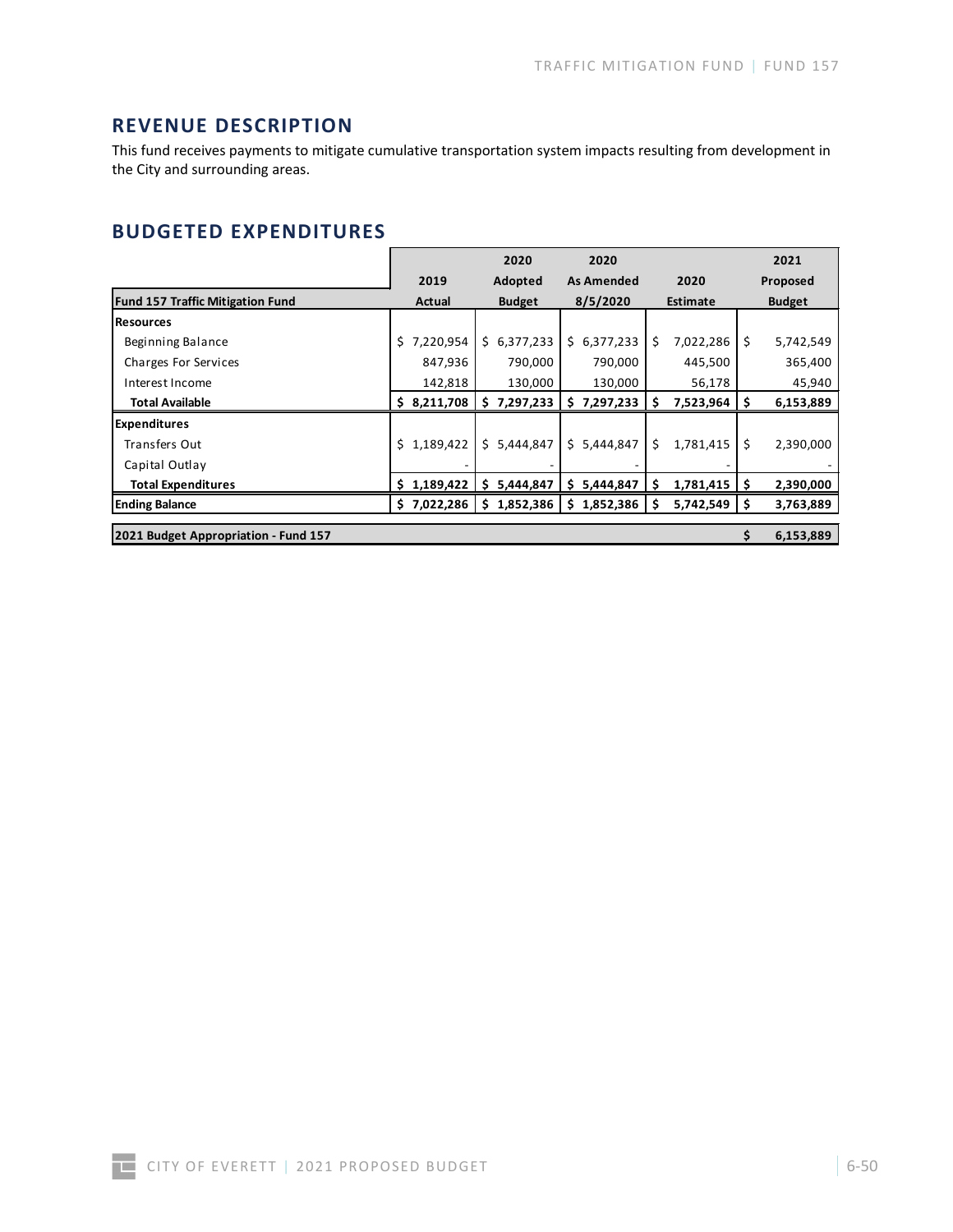# Transportation Benefit District **FUND 159**

### **OVERVIEW**

The Transportation Benefit District (TBD) fund was created to provide a mechanism to account for a \$20.00 vehicle license fee. However, Statewide Initiative 976, passed in November 2019, eliminated this fee. Court rulings have temporarily halted the measure; however, the City plans to move forward as if the initiative went into effect, meaning the funds will not be spent until a final ruling is made. If the final decision is to uphold the initiative, funds received after the passage of Initiative 976 will be refunded.

## **ACTIVITY**

# **TRD**

| <b>ACTIVITY BUDGET SUMMARY</b>       | <b>AMOUNT</b> |  |
|--------------------------------------|---------------|--|
| <b>Total Expenditures</b>            |               |  |
| <b>Revenue Offset</b>                |               |  |
| Net Cost (expenditures less revenue) |               |  |
| <b>Budgeted FTEs</b>                 |               |  |

### **PRIMARY CITY PRIORITY**



#### **DESCRIPTION**

As noted above, this fund is being used to hold vehicle license fees until such time as the courts make a final ruling.

### **REVENUE DESCRIPTION**

The fund will continue to accrue interest earnings.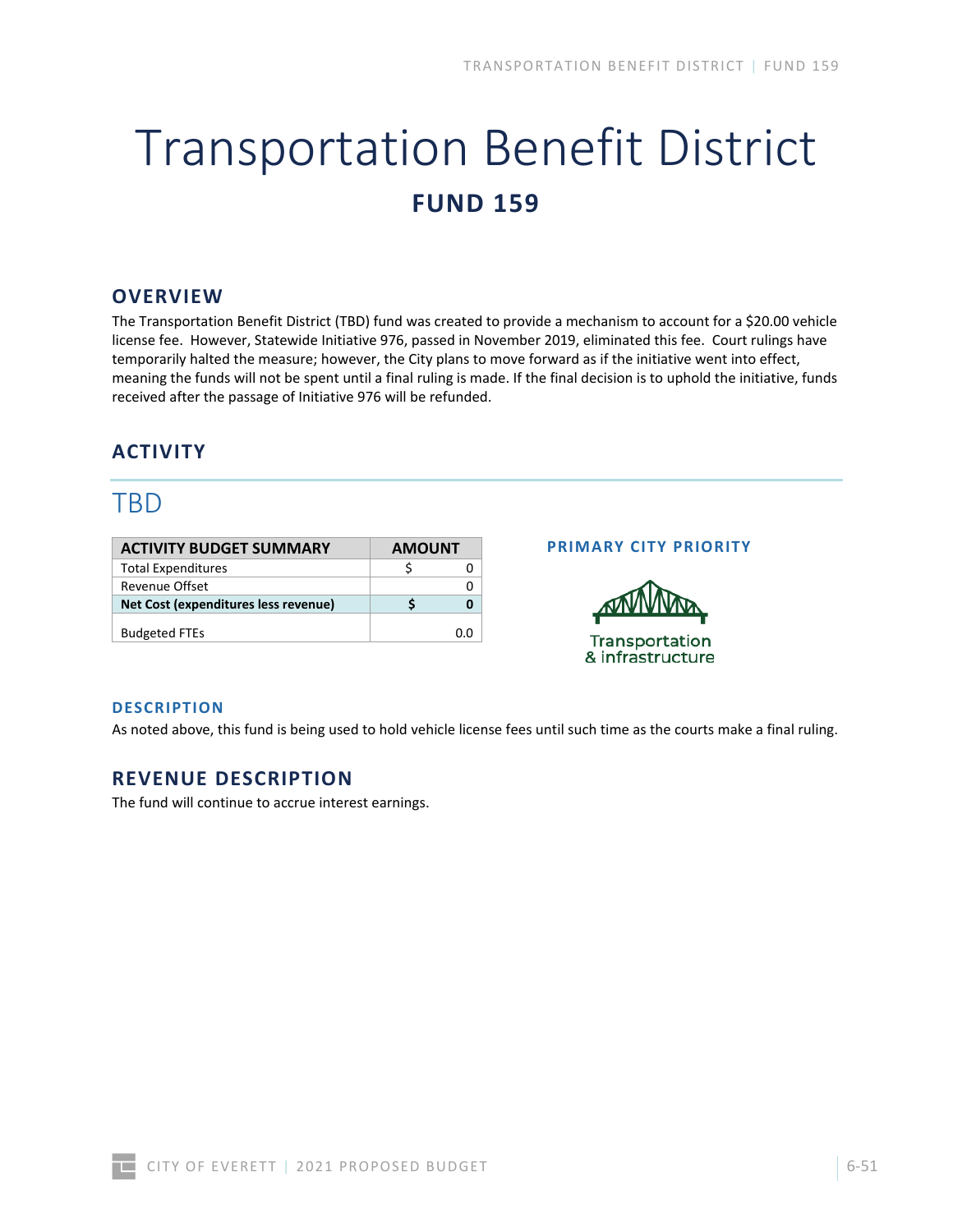|                                                  |               |    | 2020          |    | 2020        |     |              |     | 2021          |
|--------------------------------------------------|---------------|----|---------------|----|-------------|-----|--------------|-----|---------------|
|                                                  | 2019          |    | Adopted       |    | As Amended  |     | 2020         |     | Proposed      |
| <b>Fund 159: Transportation Benefit District</b> | Actual        |    | <b>Budget</b> |    | 8/5/2020    |     | Estimate     |     | <b>Budget</b> |
| <b>Resources</b>                                 |               |    |               |    |             |     |              |     |               |
| Beginning Balance                                | \$<br>813,940 | Ś  | 833,740       | \$ | 833,740     | Ś.  | 870,875      |     | \$1,790,875   |
| TBD Vehicle Registration Fees                    | 1,547,177     |    | 1,510,000     |    | 1,510,000   |     | 1,510,000    |     |               |
| <b>Interest Earnings</b>                         | 9,758         |    | 10,000        |    | 10,000      |     | 10,000       |     | 10,000        |
| <b>Total Available</b>                           | \$2,370,875   | S. | 2,353,740     |    | \$2,353,740 |     | \$2,390,875  | S.  | 1,800,875     |
| <b>Expenditures</b>                              |               |    |               |    |             |     |              |     |               |
| Transfers Out (for overlay)                      | 1,499,930     |    | \$1,550,000   |    | \$1,550,000 | \$  | 600,000      | -\$ |               |
| <b>M&amp;O</b>                                   | 70            |    |               |    |             |     |              |     |               |
| <b>Total Expenditures</b>                        | 1,500,000     | \$ | 1,550,000     | Ś. | 1,550,000   | \$  | 600,000      | -S  |               |
| <b>Ending Balance</b>                            | \$<br>870,875 | Ŝ  | 803,740       | Ŝ. | 803,740     | \$. | 1,790,875 \$ |     | 1,800,875     |
| 2021 Budget Appropriation - Fund 159             |               |    |               |    |             |     |              |     | 1,800,875     |

# **BUDGETED EXPENDITURES**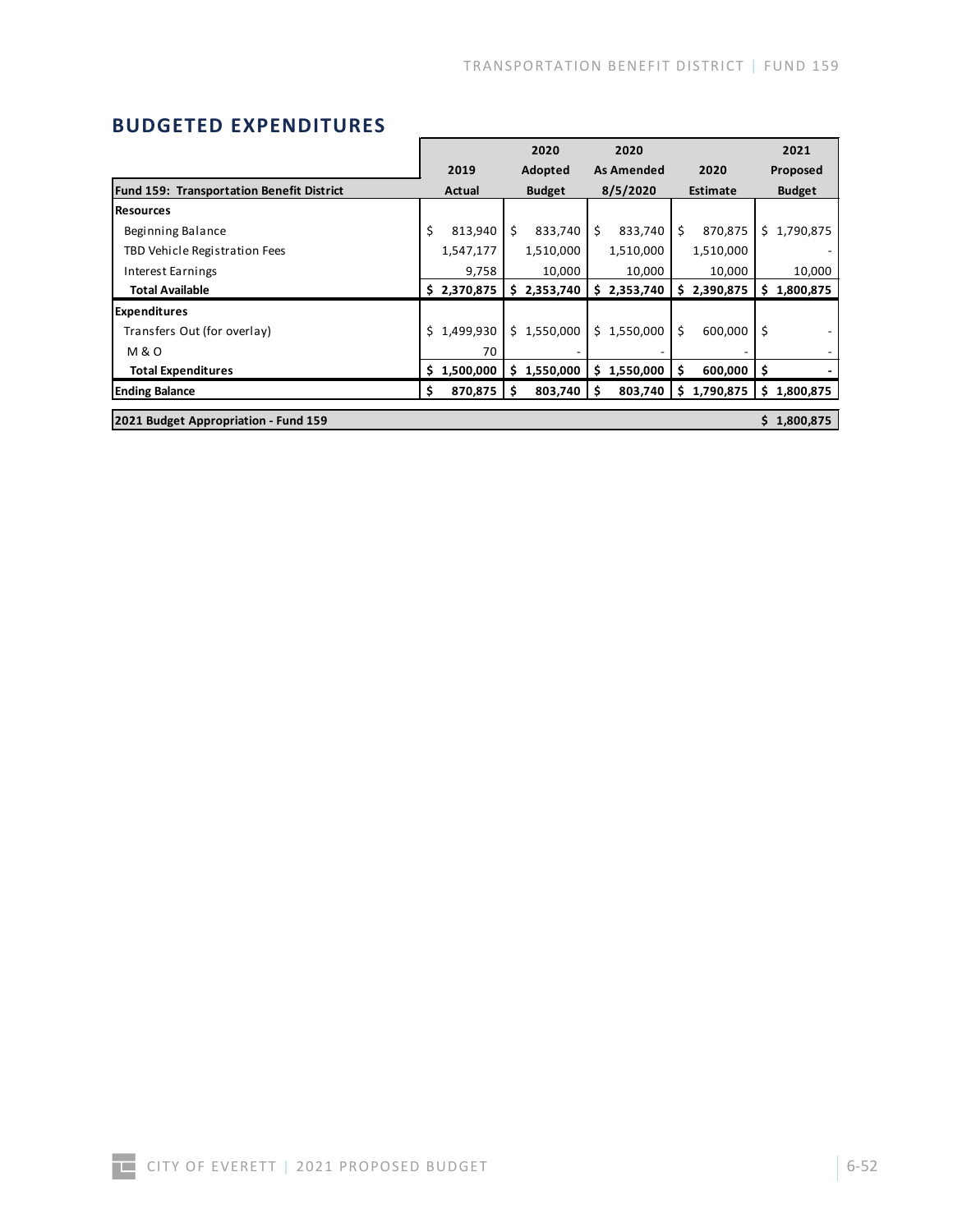# Contingency Reserve - Rainy Day Fund **FUND 160**

### **OVERVIEW**

The Rainy Day Fund is a reserve for extraordinary unforeseen and unbudgeted expenses.

# **ACTIVITIES**

# Rainy Day Fund Reserve

| <b>ACTIVITY BUDGET SUMMARY</b>       | <b>AMOUNT</b> |  |  |  |
|--------------------------------------|---------------|--|--|--|
| <b>Total Expenditures</b>            |               |  |  |  |
| Revenue Offset                       |               |  |  |  |
| Net Cost (expenditures less revenue) |               |  |  |  |
| <b>Budgeted FTEs</b>                 |               |  |  |  |

# **PRIMARY CITY PRIORITYResponsive &**

responsible government

### **DESCRIPTION**

This activity maintains a reserve for emergencies and contingent liabilities. The fund balance is limited to 37.5 cents per \$1,000 of assessed property value per RCS 35.33.145. The Mayor and Council have made a strategic decision to maintain the fund balance at its current level without contribution in 2021. The current balance is at approximately 60% of the allowed maximum. Use of the funds requires Administration's recommendation and a Council supermajority vote.

### **REVENUE DESCRIPTION**

Sources of revenue for this fund are General Government contributions.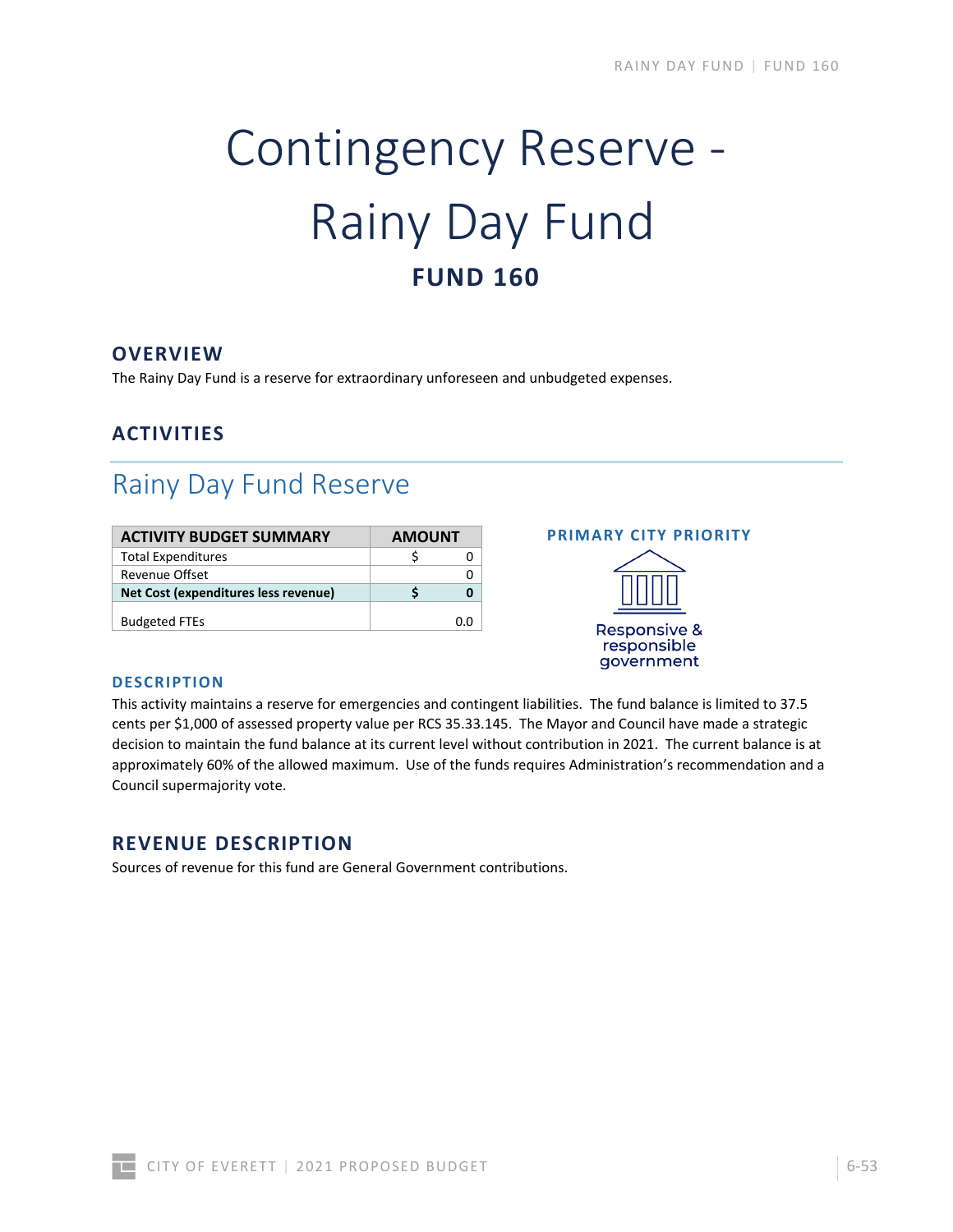# **BUDGETED EXPENDITURES**

|                                        |    |               |   | 2020          |     | 2020              |    |                 |    | 2021          |
|----------------------------------------|----|---------------|---|---------------|-----|-------------------|----|-----------------|----|---------------|
|                                        |    | 2019          |   | Adopted       |     | <b>As Amended</b> |    | 2020            |    | Proposed      |
| <b>Fund 160: Rainy Day Fund</b>        |    | <b>Actual</b> |   | <b>Budget</b> |     | 8/5/2020          |    | <b>Estimate</b> |    | <b>Budget</b> |
| <b>IResources</b>                      |    |               |   |               |     |                   |    |                 |    |               |
| Beginning Balance                      |    | 4,508,945     | S | 4,508,945     | \$  | 4,508,945         | Ś. | 4,508,945       | Ś. | 4,508,945     |
| <b>General Government Contribution</b> |    |               |   |               |     |                   |    |                 |    |               |
| <b>Total Available</b>                 | Ś  | 4,508,945     | S | 4,508,945     | \$  | 4,508,945         | Ś  | 4,508,945       | Ś  | 4,508,945     |
| <b>Expenditures</b>                    |    |               |   |               |     |                   |    |                 |    |               |
| <b>Total Expenditures</b>              |    |               |   |               |     |                   |    |                 |    |               |
| <b>Ending Balance</b>                  | \$ | 4,508,945     | S | 4,508,945     | \$. | 4,508,945         | S  | 4,508,945       | Ŝ  | 4,508,945     |
|                                        |    |               |   |               |     |                   |    |                 |    |               |
| 2021 Budget Appropriation - Fund 160   |    |               |   |               |     |                   |    |                 |    | 4,508,945     |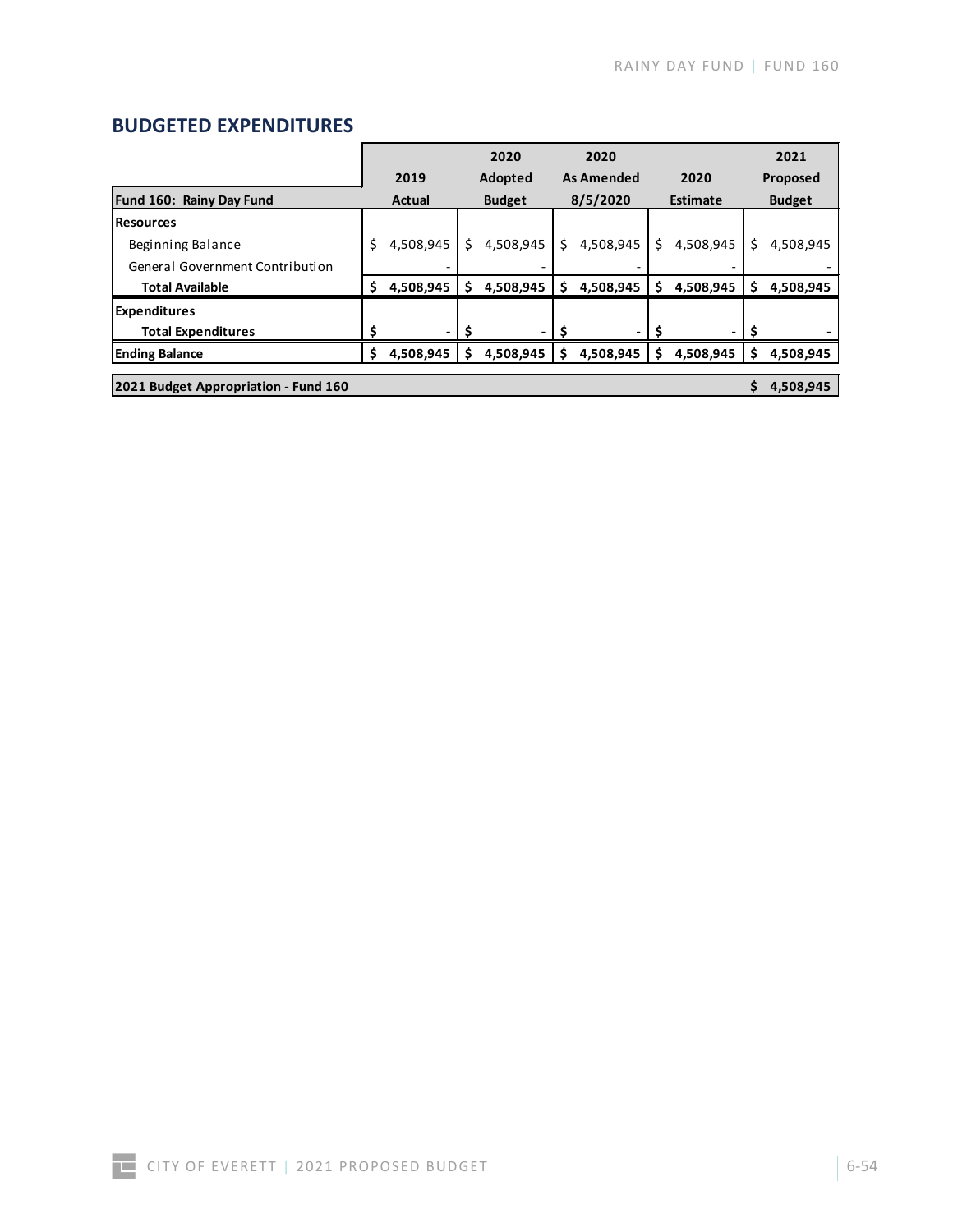# Capital Improvement Reserve **FUND 162**

### **OVERVIEW**

The Capital Improvement Reserve fund accounts for three of the City's general government capital improvement programs (CIP) -- CIPs 1, 2, and 4. These programs provide a mechanism to segregate financial resources dedicated for general government capital projects and provide a tool to better manage the funds. A description of the projects funded through these programs can be found in the Capital and Debt section of this document.

## **ACTIVITIES**

# Capital Improvement Program 1

| <b>ACTIVITY BUDGET SUMMARY</b>       | <b>AMOUNT</b> |  |
|--------------------------------------|---------------|--|
| M&O/Capital Outlay                   |               |  |
| <b>Total Expenditures</b>            |               |  |
| Net Cost (expenditures less revenue) |               |  |
| <b>Budgeted FTEs</b>                 |               |  |

#### **PRIMARY CITY PRIORITY**



### **DESCRIPTION**

This activity accumulates General Government funding for major repairs, renovations, and replacements of existing General Government buildings and facilities and maintains a cash flow model to estimate the timing and amount of funds needed for these projects.

# Capital Improvement Program 2

| <b>ACTIVITY BUDGET SUMMARY</b>       |   | <b>AMOUNT</b> |
|--------------------------------------|---|---------------|
| Debt Service                         | S | 4,040,490     |
| Intergovernmental Expenditures       |   | 500,000       |
| Net Cost (expenditures less revenue) |   | 4,540,490     |
| <b>Budgeted FTEs</b>                 |   |               |

|  |            | <b>PRIMARY CITY PRIORITY</b> |  |
|--|------------|------------------------------|--|
|  |            |                              |  |
|  | Economic & | cultural vitality            |  |

#### **DESCRIPTION**

CIP 2 tracks the collection and use of the first quarter of one percent real estate excise tax and provides a reserve for future debt service requirements of capital projects completed through this program. The 2021 budget provides funding for the debt service requirements of the 2019 LTGO Bonds for the arena land and event center; a portion of the 2012 LTGO bonds for the Conference Center; and \$500,000 to the Public Facilities District for debt support.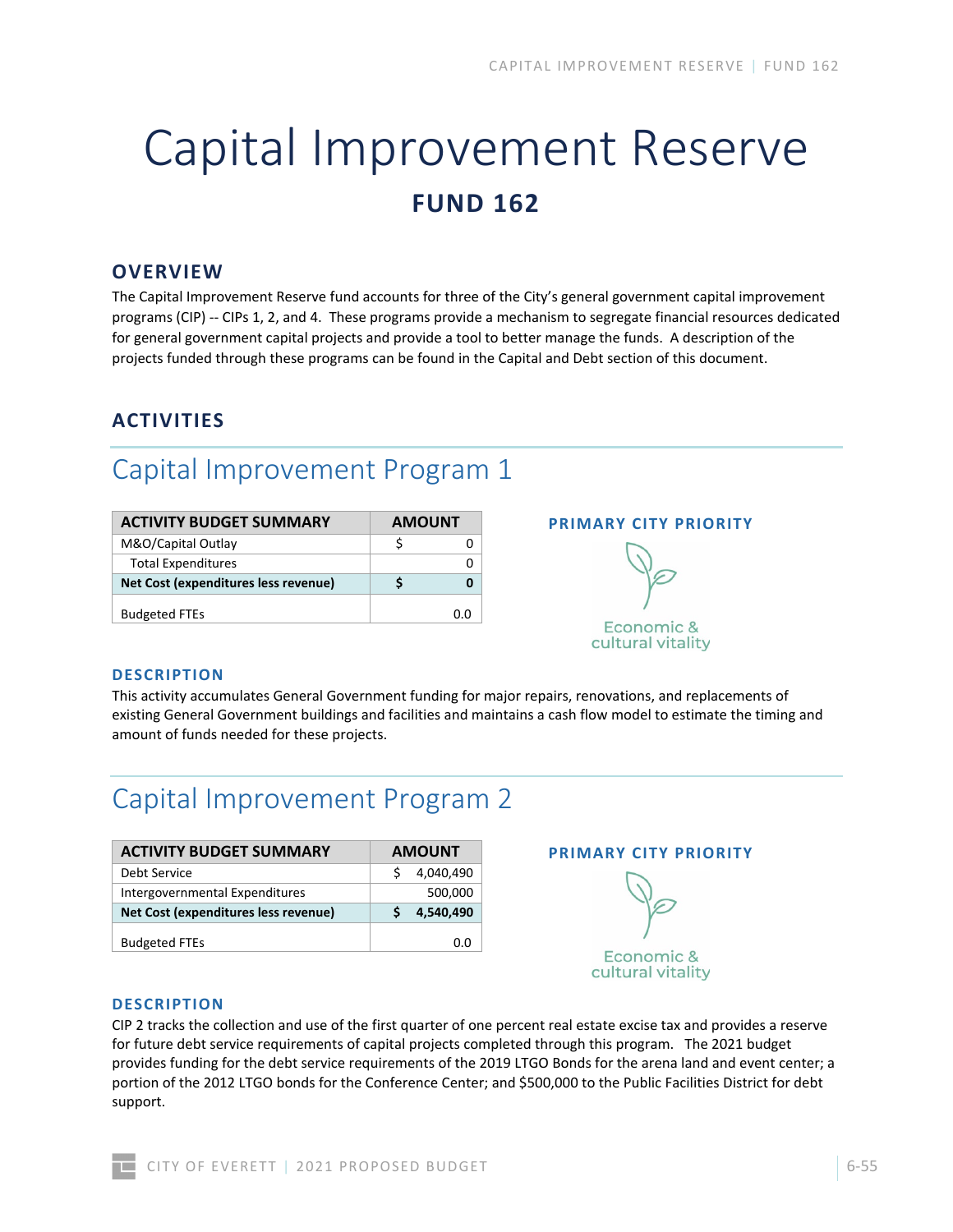# Capital Improvement Program 4

| <b>ACTIVITY BUDGET SUMMARY</b>       | <b>AMOUNT</b> |  |
|--------------------------------------|---------------|--|
| M&O/Capital Outlay                   |               |  |
| <b>Total Expenditures</b>            |               |  |
| Net Cost (expenditures less revenue) |               |  |
| <b>Budgeted FTEs</b>                 |               |  |

| <b>PRIMARY CITY PRIORITY</b>    |  |
|---------------------------------|--|
|                                 |  |
| Economic &<br>cultural vitality |  |

### **DESCRIPTION**

CIP 4 accumulates funding for major renovations, expansions, and new facilities. A cash flow model is maintained to estimate the timing and amount of funds needed for capital improvements.

### **REVENUE DESCRIPTION**

- CIP 1 sources of funding include general fund contributions and interest earnings.
- CIP 2 sources of funding include the first quarter of one percent Real Estate Excise Tax, general fund contributions, and interest earnings.
- CIP 4 sources of funding may include but are not limited to rental income, general fund contributions, and interest earnings.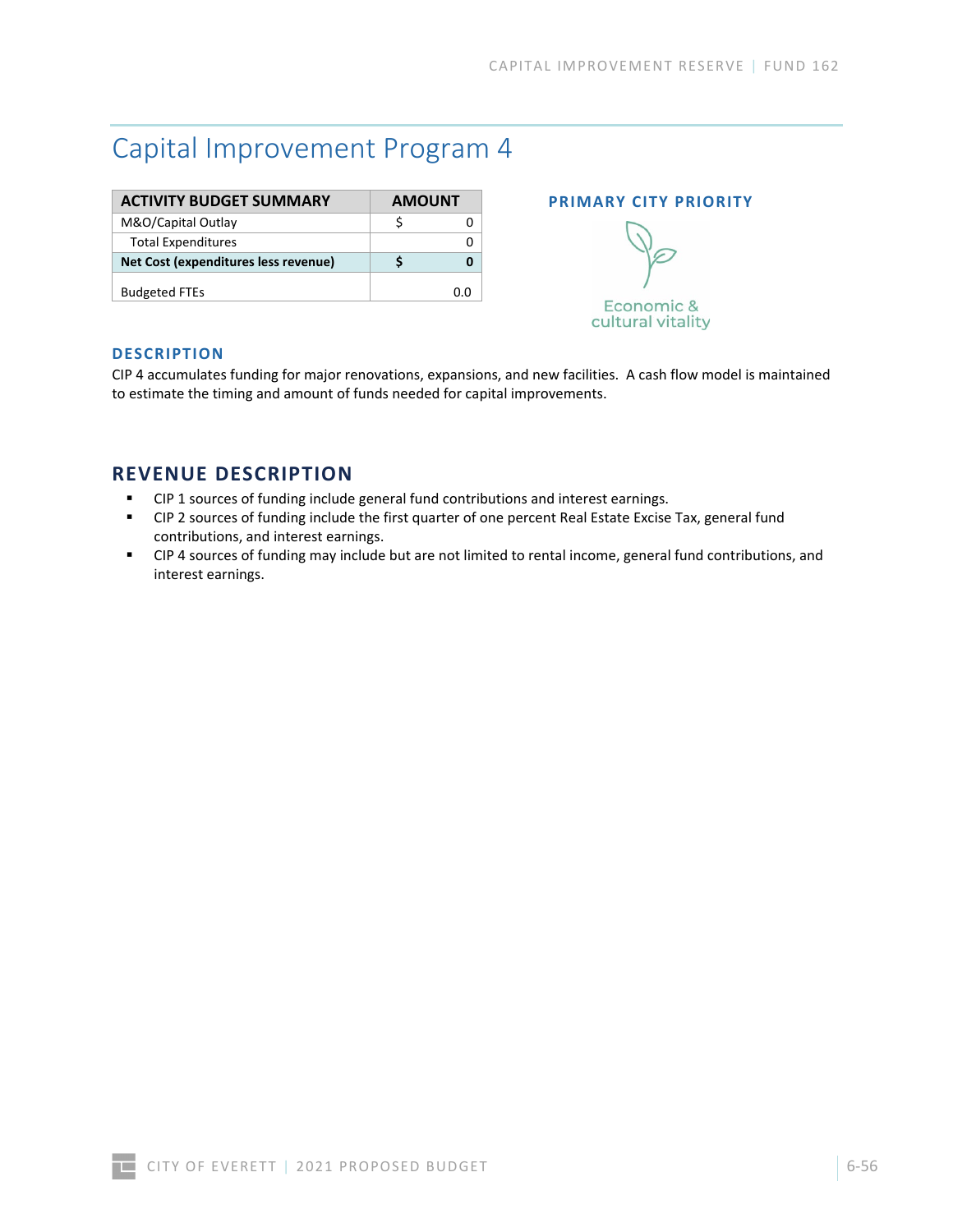### **BUDGETED EXPENDITURES**

|                              |                 |     | 2020          | 2020              |                     |              | 2021            |
|------------------------------|-----------------|-----|---------------|-------------------|---------------------|--------------|-----------------|
|                              | 2019            |     | Adopted       | <b>As Amended</b> |                     | 2020         | Proposed        |
| Fund 162: Capital Reserve    | Actual          |     | <b>Budget</b> | 8/5/2020          |                     | Estimate     | <b>Budget</b>   |
| Program 001: CIP 1           |                 |     |               |                   |                     |              |                 |
| <b>Resources</b>             |                 |     |               |                   |                     |              |                 |
| Beginning Balance            | \$<br>4,627,811 | \$. | 6,238,515     | \$<br>7,217,976   | \$                  | 7,155,489    | \$<br>6,702,264 |
| <b>Interest Earnings</b>     | 117,044         |     | 100,213       | 100,213           |                     | 102,350      | 43,410          |
| Transfers In                 | 1,775,398       |     | 1,000,000     | 1,000,000         |                     | 1,705,000    | 2,900,000       |
| Insurance Claim Recoveries   |                 |     |               |                   |                     | 400,000      |                 |
| Proceeds from Sale of Land   | 1,370,000       |     |               |                   |                     |              |                 |
| <b>Total Available</b>       | \$<br>7,890,253 | \$  | 7,338,728     | \$<br>8,318,189   | \$                  | 9,362,839    | \$<br>9,645,674 |
| <b>Expenditures</b>          |                 |     |               |                   |                     |              |                 |
| Transfers Out                | \$<br>734,764   | \$  |               | \$<br>1,260,532   | \$                  | 2,660,575    | \$              |
| <b>Total Expenditures</b>    | \$<br>734,764   | \$  |               | \$<br>1,260,532   | \$                  | 2,660,575    | \$              |
| <b>Ending Balance</b>        | \$<br>7,155,489 | \$  | 7,338,728     | \$<br>7,057,657   | \$                  | 6,702,264    | \$<br>9,645,674 |
|                              |                 |     |               |                   |                     |              |                 |
| Program 002: CIP 2           |                 |     |               |                   |                     |              |                 |
| <b>Resources</b>             |                 |     |               |                   |                     |              |                 |
| Beginning Balance            | \$11,593,288    |     | \$11,659,501  | \$11,659,501      |                     | \$12,413,011 | \$11,674,816    |
| Real Estate Excise Tax       | 3,197,612       |     | 2,500,000     | 2,500,000         |                     | 2,450,000    | 2,200,000       |
| Transfers In                 | 800,000         |     | 800,000       | 800,000           |                     | 800,000      | 800,000         |
| <b>Interest Earnings</b>     | 228,067         |     | 267,407       | 267,407           |                     | 172,110      | 95,946          |
| <b>Total Available</b>       | \$15,818,967    |     | \$15,226,908  | \$15,226,908      |                     | \$15,835,121 | \$14,770,762    |
| <b>Expenditures</b>          |                 |     |               |                   |                     |              |                 |
| Intergovernmental Payments   | \$<br>500,000   | \$  | 500,000       | \$<br>500,000     | \$                  | 500,000      | \$<br>500,000   |
| Transfers Out - Debt Service | 2,905,956       |     | 3,772,655     | 3,772,655         |                     | 3,660,305    | 4,040,490       |
| <b>Total Expenditures</b>    | \$<br>3,405,956 | \$  | 4,272,655     | \$<br>4,272,655   | \$                  | 4,160,305    | \$<br>4,540,490 |
| <b>Ending Balance</b>        | \$12,413,011    |     | \$10,954,253  | \$10,954,253      |                     | \$11,674,816 | \$10,230,272    |
|                              |                 |     |               |                   |                     |              |                 |
| Program 004: CIP 4           |                 |     |               |                   |                     |              |                 |
| <b>Resources</b>             |                 |     |               |                   |                     |              |                 |
| Beginning Balance            | \$12,747,846    | \$  | 2,173,952     | \$<br>3,357,826   | \$                  | 5,347,625    | \$<br>4,562,707 |
| <b>LIFT - Sales Tax</b>      | 450,623         |     |               |                   |                     | 171,396      |                 |
| South Precinct Rental        | 174,819         |     | 181,877       | 181,877           |                     | 172.913      | 173,320         |
| Other Rental Income          | 54,996          |     | 55,027        | 55,027            |                     | 54,647       | 54,604          |
| <b>Bond Proceeds</b>         |                 |     |               |                   |                     |              |                 |
| <b>Interest Earnings</b>     | 15,362          |     |               |                   |                     |              |                 |
| Proceeds from Sale of Land   | 905,000         |     |               |                   |                     |              |                 |
| Transfers In                 | 698,821         |     |               |                   |                     |              |                 |
| <b>Total Available</b>       | \$15,047,467    | \$  | 2,410,856     | \$<br>3,594,730   | $\ddot{\bm{\zeta}}$ | 5,746,581    | \$<br>4,790,631 |
| <b>Expenditures</b>          |                 |     |               |                   |                     |              |                 |
| <b>M&amp;O</b>               | \$<br>119,022   | \$  |               | \$<br>583,874     | \$                  | 583,874      | \$              |
| Transfers Out                | 9,580,820       |     |               | 600,000           |                     | 600,000      |                 |
| <b>Total Expenditures</b>    | \$<br>9,699,842 | \$  |               | \$<br>1,183,874   | \$.                 | 1,183,874    | \$              |
| <b>Ending Balance</b>        | \$<br>5,347,625 | \$  | 2,410,856     | \$<br>2,410,856   | \$                  | 4,562,707    | \$<br>4,790,631 |
|                              |                 |     |               |                   |                     |              |                 |

**2021 Budget Appropriation - Fund 162 Total <b>2021 Budget Appropriation - Fund 162 Total \$ 29,207,067**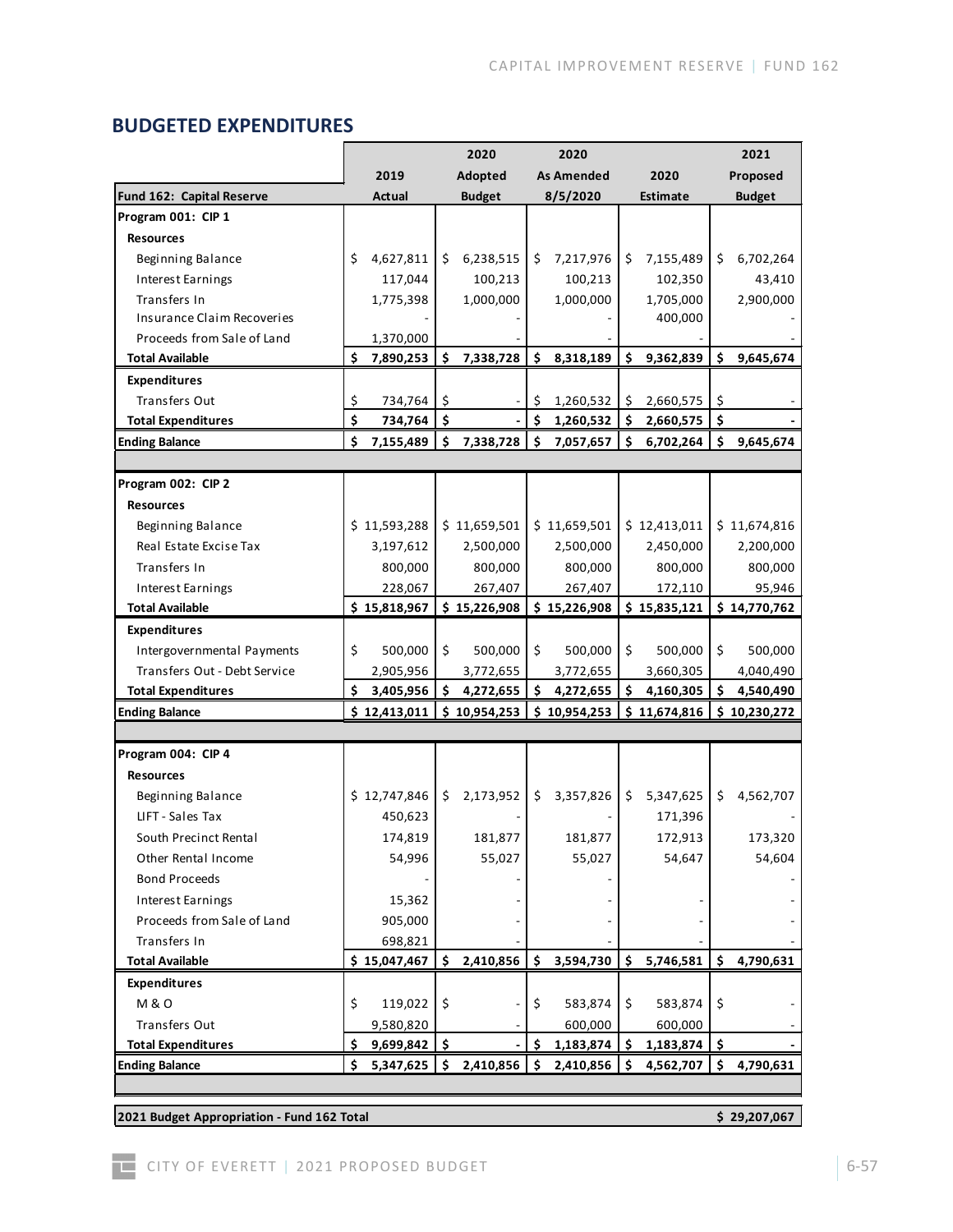# **BLANK PAGE**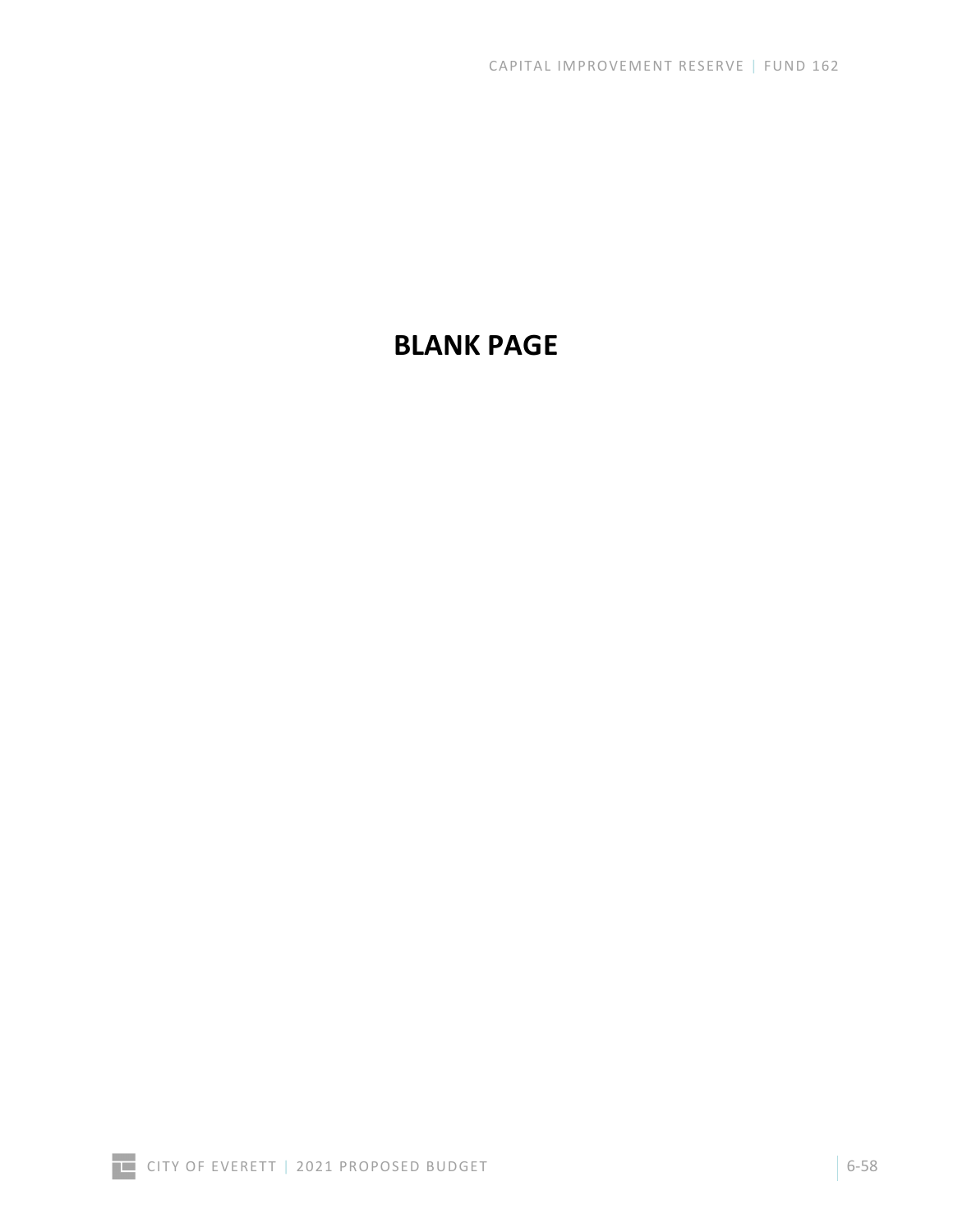# Community Housing Improvement Program and Housing and Community Development Project Fund **FUND 197**

### **OVERVIEW**

The Community Housing Improvement Program (CHIP) supports a number of housing activities for low- and moderate-income households including housing rehabilitation, building rehabilitation, and housing development for the City of Everett. The program preserves and improves Everett's housing stock, enhances the neighborhood environment, and in some cases, allows low-income homeowners to remain in their homes where they might otherwise be displaced. The program also assists with public facilities and housing rehabilitation projects for nonprofit agencies.

# **ACTIVITY**

# CHIP and Housing and Community Development Projects

| <b>ACTIVITY BUDGET SUMMARY</b>       |   | <b>AMOUNT</b> |
|--------------------------------------|---|---------------|
| Labor                                | Ś | 311,241       |
| M&O/Loan Program Expenditures        |   | 2,009,766     |
| <b>Total Expenditures</b>            | S | 2,321,007     |
| <b>Revenue Offset</b>                |   | (2,341,976)   |
| Net Cost (expenditures less revenue) | S | (20, 969)     |
|                                      |   |               |
| <b>Budgeted FTEs</b>                 |   | 2.55          |

### **PRIMARY CITY PRIORITY**



### **2020 ACCOMPLISHMENTS**

- Funded rehabilitation of 10 owner-occupied projects totaling \$563,002
- **Managed overall loan program portfolio of \$16,133,495**
- **IMPLEMENTED COVID-19 Response Procedures for CHIP projects**
- Completed assistance to Dawson Place rehabilitation project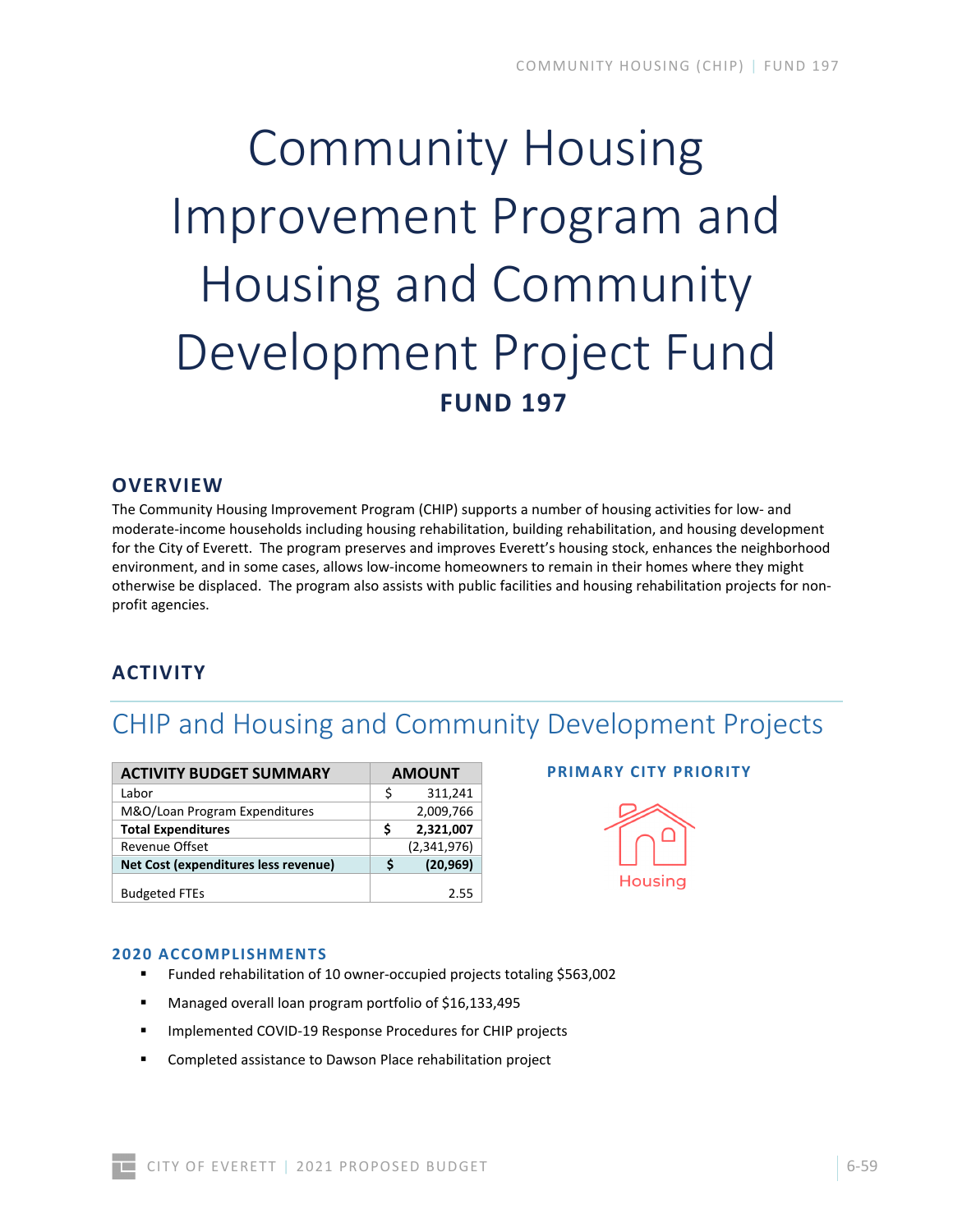### **2021 GOALS & WORK PLAN**

| <b>CITY</b><br><b>PRIORITY</b> | <b>GOAL</b>                                                         | <b>WORK PLAN</b>                                                                                                                                                                                                                                                   |
|--------------------------------|---------------------------------------------------------------------|--------------------------------------------------------------------------------------------------------------------------------------------------------------------------------------------------------------------------------------------------------------------|
|                                | Focus program community<br>outreach on underserved<br>populations   | Implement affirmative marketing plan with specific<br>strategies intended to target organizations and<br>communities through their existing communication<br>systems<br>Implement communication best practices for harder to<br>reach community members and groups |
|                                | Assess opportunities for<br>program innovations and<br>efficiencies | Complete thorough review of current scope, processes,<br>procedures, and update program practices as appropriate<br>Implement contract and grant management software for<br>the CHIP                                                                               |

### **PERFORMANCE MEASURES**

| <b>PROCESS AND RESULTS MEASURES</b>                                                                | <b>TARGET</b> | 2017 | 2018 | 2019 EST. | 2020 EST. |
|----------------------------------------------------------------------------------------------------|---------------|------|------|-----------|-----------|
| Number of findings or management letters<br>in the Single Audit from the State Auditor's<br>Office | None          | None | None | None      | None      |

| <b>WORKLOAD MEASURES</b> |                                                                                                    | <b>TARGET</b> | 2018          | 2019 | 2020 EST.    | 2021 EST. |
|--------------------------|----------------------------------------------------------------------------------------------------|---------------|---------------|------|--------------|-----------|
|                          | # of non-profit loans for<br>property renovations<br>serving low-income citizens<br>and/or tenants | $\mathfrak z$ | $(105$ units) | 0    | $(65$ units) |           |
|                          | # of rehabilitation loan<br>projects managed                                                       | 10            | 10            | 8    | 8            | 10        |

### **POSITION SUMMARY**

| <b>POSITION TITLE</b>         | <b>FTE</b> | <b>POSITION TITLE</b>    | <b>FTE</b> |
|-------------------------------|------------|--------------------------|------------|
| Community Housing Improvement | 2.0        | Administrative Assistant | 0.55       |
| Inspector                     |            |                          |            |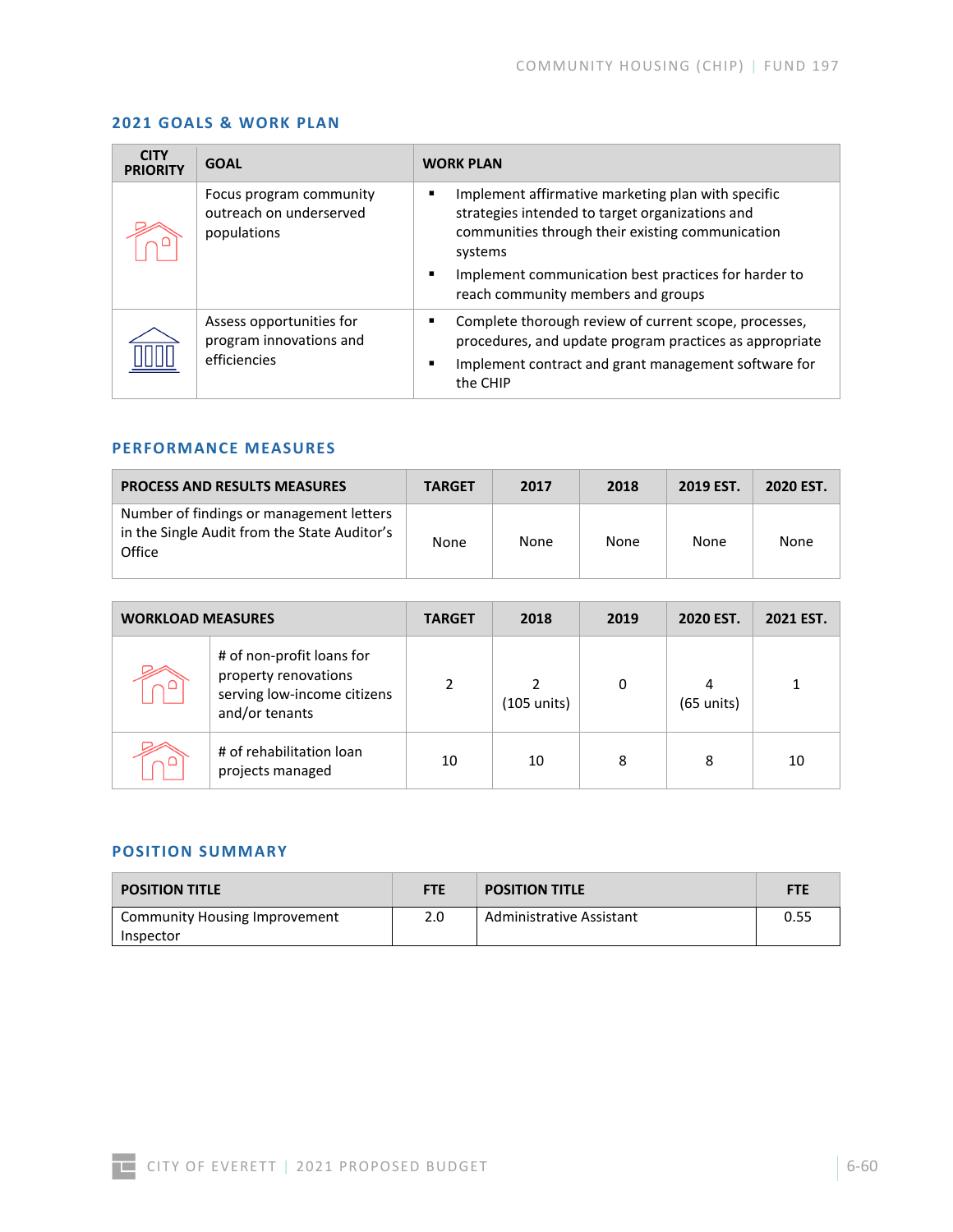### **REVENUE DESCRIPTION**

Sources of revenue for this fund include:

- **Funds from the US Department of Housing and Community Development**
- **HOME Investment Partnership federal grant funds received through Snohomish County on a** reimbursement basis. Per interlocal agreement, the City receives 21 percent of the County's HOME allocation from HUD.
- Affordable Housing Trust funds from the County through an interlocal agreement based on the 2060 AHTF surcharge collected from real estate documents recorded for property transactions in Everett
- **Repayments from previous loans**

# **THREE-YEAR PERSONNEL TABLE**

| <b>OCCUPATION</b><br><b>CODE</b> | <b>TITLE</b>                  | 2019 | 2020          | 2021 |
|----------------------------------|-------------------------------|------|---------------|------|
| 6155                             | Housing Improvement Inspector | 2.0  | $2.0^{\circ}$ | 2.00 |
| 6301                             | Administrative Assistant      | 0.5  | 0.5           | 0.55 |
|                                  | <b>TOTAL FTES</b>             | 2.5  | 2.5           | 2.55 |

## **BUDGET CHANGES**

This schedule includes labor changes from the 2020 Original Budget to the 2021 Proposed Budget. It may also include specific changes to M&O or capital outlay. It excludes labor cost changes related to cost of living, step increases, employee benefits, most position upgrades or reclasses, and routine adjustments to M&O.

|            |                                   |  | Labor  |  |                          |              | <b>M&amp;O</b> |  |
|------------|-----------------------------------|--|--------|--|--------------------------|--------------|----------------|--|
| <b>FTE</b> | Item                              |  | Amount |  | Amount                   | <b>Total</b> |                |  |
| 0.05       | Add 0.05 Administrative Assistant |  | 5,050  |  |                          | 5,050        |                |  |
|            | <b>Total</b>                      |  | 5,050  |  | $\overline{\phantom{a}}$ | 5,050        |                |  |

## **BUDGETED EXPENDITURES**

|                                           |               |    | 2020          |    | 2020              |     |                 |    | 2021          |
|-------------------------------------------|---------------|----|---------------|----|-------------------|-----|-----------------|----|---------------|
|                                           | 2019          |    | Adopted       |    | <b>As Amended</b> |     | 2020            |    | Proposed      |
| Fund 197: CHIP Loan Program               | Actual        |    | <b>Budget</b> |    | 8/5/2020          |     | <b>Estimate</b> |    | <b>Budget</b> |
| <b>Resources</b>                          |               |    |               |    |                   |     |                 |    |               |
| Beginning Cash & Loans Receivable         | \$14,367,742  |    | \$14,178,040  |    | \$14,178,040      |     | \$14,103,867    |    | \$14,135,366  |
| <b>Grant Revenue</b>                      | 172,383       |    | 2,071,129     |    | 2,071,129         |     | 447,665         |    | 2,278,726     |
| Interest Earnings                         | 124,691       |    | 80,110        |    | 80,110            |     | 30,000          |    | 62,250        |
| Miscellaneous                             | 8,347         |    | 1,000         |    | 1,000             |     | 1,500           |    | 1,000         |
| <b>Total Available</b>                    | \$14,673,163  |    | \$16,330,279  |    | \$16,330,279      |     | \$14,583,032    |    | \$16,477,342  |
| <b>Expenditures</b>                       |               |    |               |    |                   |     |                 |    |               |
| Loan Program Expenditures                 | \$<br>214,443 | Ś. | 1,300,743     | Ś. | 1,300,743         | Ŝ.  | 333,539         | Ś. | 1,953,726     |
| Salaries & Benefits                       | 302,646       |    | 337,824       |    | 341,124           |     | 101,456         |    | 311,241       |
| <b>M&amp;O</b>                            | 52,207        |    | 49,264        |    | 45,964            |     | 12,671          |    | 56,040        |
| <b>Total Expenditures</b>                 | \$<br>569,296 | s  | 1,687,831     | S  | 1,687,831         | \$. | 447,666         | s  | 2,321,007     |
| <b>Ending Cash &amp; Loans Receivable</b> | \$14,103,867  |    | \$14,642,448  |    | \$14,642,448      |     | \$14,135,366    |    | \$14,156,335  |
|                                           |               |    |               |    |                   |     |                 |    |               |
| 2021 Budget Appropriation - Fund 197      |               |    |               |    |                   |     |                 |    | \$16,477,342  |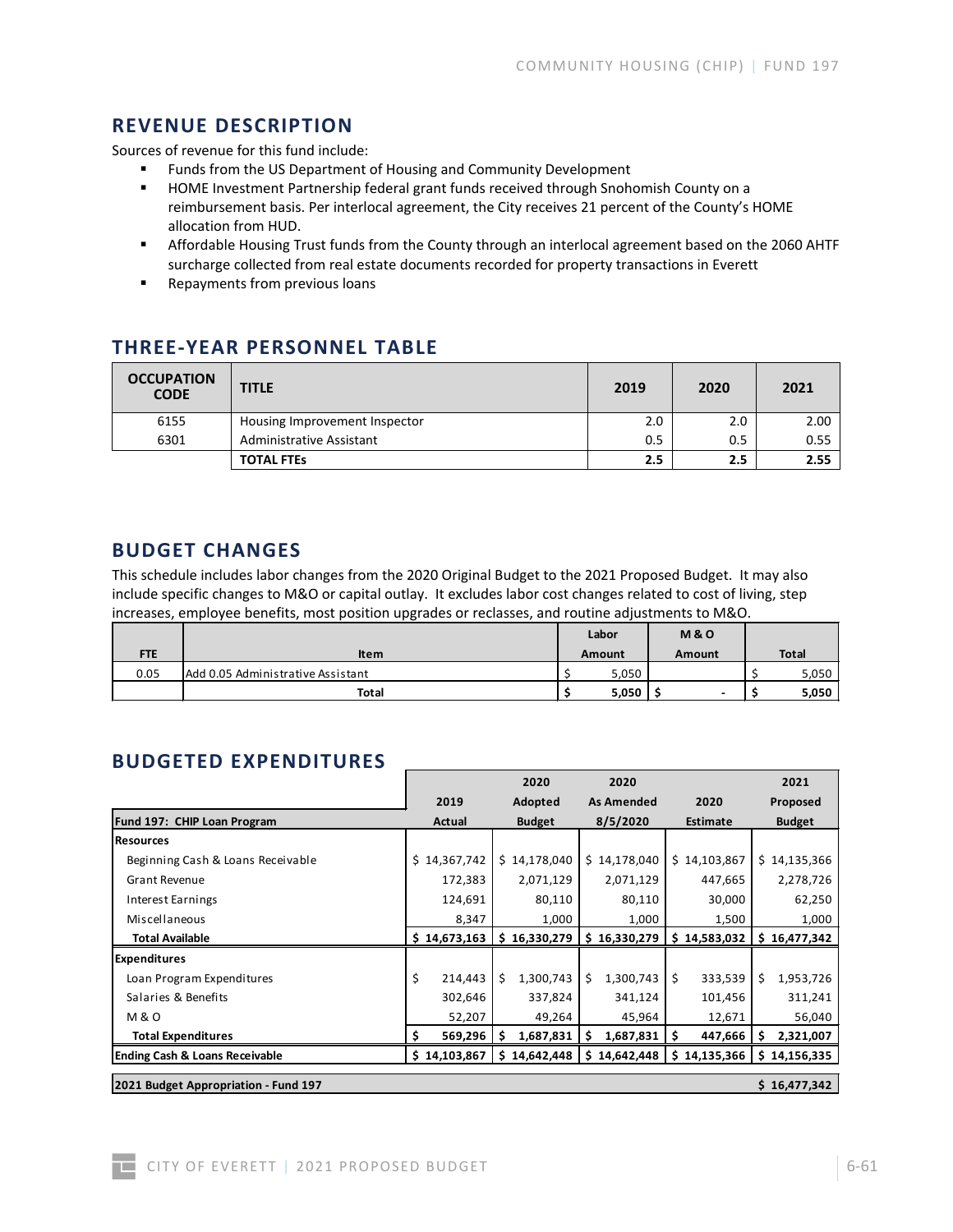# **BLANK PAGE**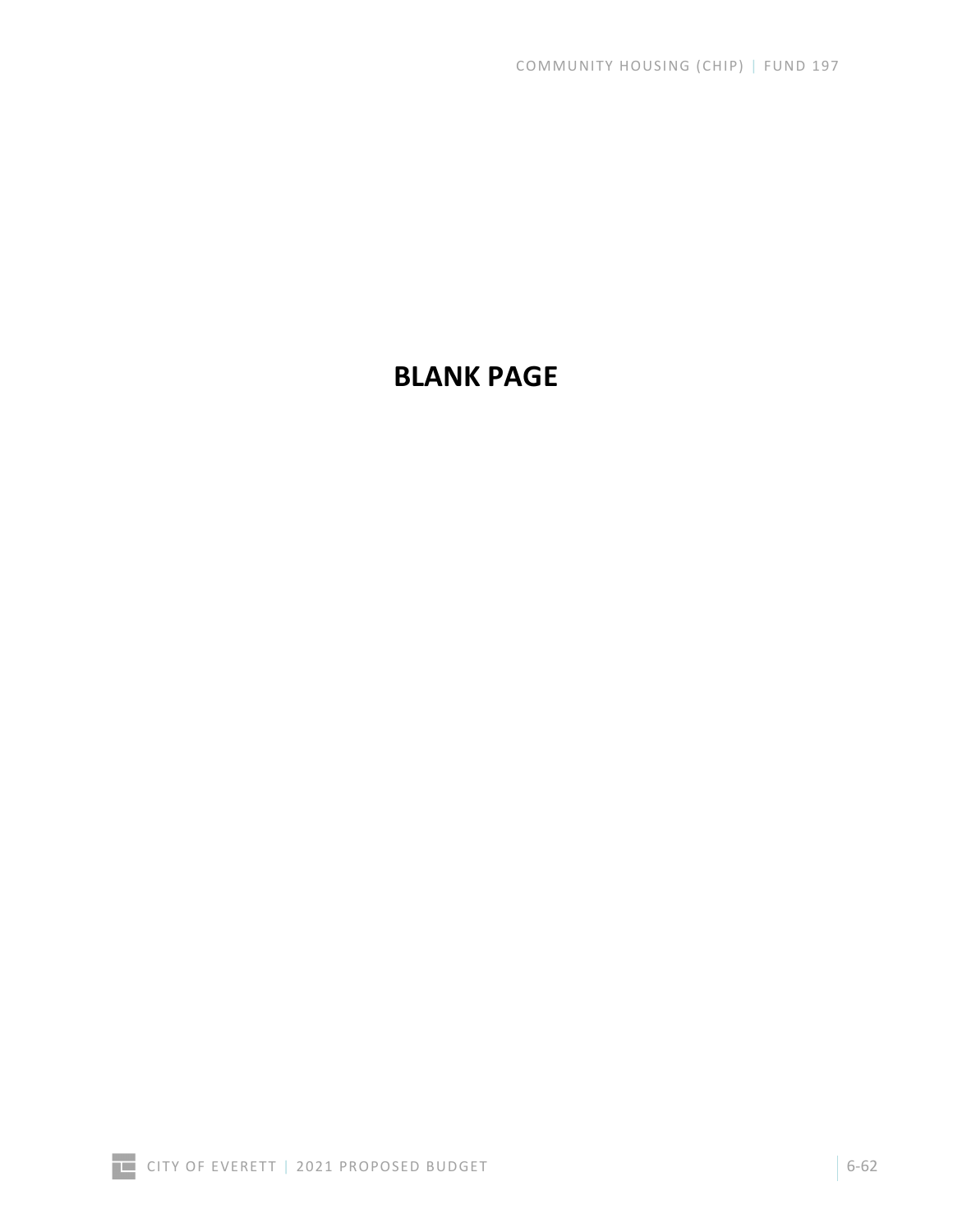# Community Development Block Grant Program **FUND 198**

### **OVERVIEW**

The Community Development Block Grant fund (CDBG) deploys a federal grant received through the US Department of Housing and Urban Development (HUD) and administered by the Community Development Division. Grants are awarded to agencies for projects and programs providing decent and fair housing and living environments, and economic opportunities for low- and moderate-income residents in Everett to meet national and local priorities and objectives, including ending homelessness.

## **ACTIVITY**

# Community Development Block Grant Program

| <b>ACTIVITY BUDGET SUMMARY</b>       |   | <b>AMOUNT</b> |
|--------------------------------------|---|---------------|
| Labor                                | Ś | 239,424       |
| M&O/Capital Outlay                   |   | 794,018       |
| <b>Total Expenditures</b>            |   | 1,033,442     |
| <b>Revenue Offset</b>                |   | (1,042,432)   |
| Net Cost (expenditures less revenue) | S | (8,990)       |
| <b>Budgeted FTEs</b>                 |   | 1.82          |

### **PRIMARY CITY PRIORITY**



### **DESCRIPTION**

The Community Development division administers and manages grant subrecipients to ensure HUD requirements are met. Each year the Housing and Community Development Citizens Advisory Committee recommends a funding distribution package to City Council based on a competitive application process.

Community Development Block Grant Program year 2021 will be the second year into the updated five-year spending plan based on the needs as determined by the Community through engagement activities conducted in 2019 and 2020. The division also manages HOME Investment Partnership funds received as part of a consortium with Snohomish County and Marysville and 2060 Affordable Housing Trust Funds. The division also coordinates with community partners.

#### **2020 ACCOMPLISHMENTS**

- Provided grants and loans in the amount of \$1,576,866 to 23 housing and community development projects and programs, and conducted subrecipient monitoring compliance activities
- **Provided emergency grants to 61 to housing assistance, food services and small business in response to response to** the CARES Act COVID-19
- Completed work on the 2020-2024 Consolidated Plan update through a significant public engagement process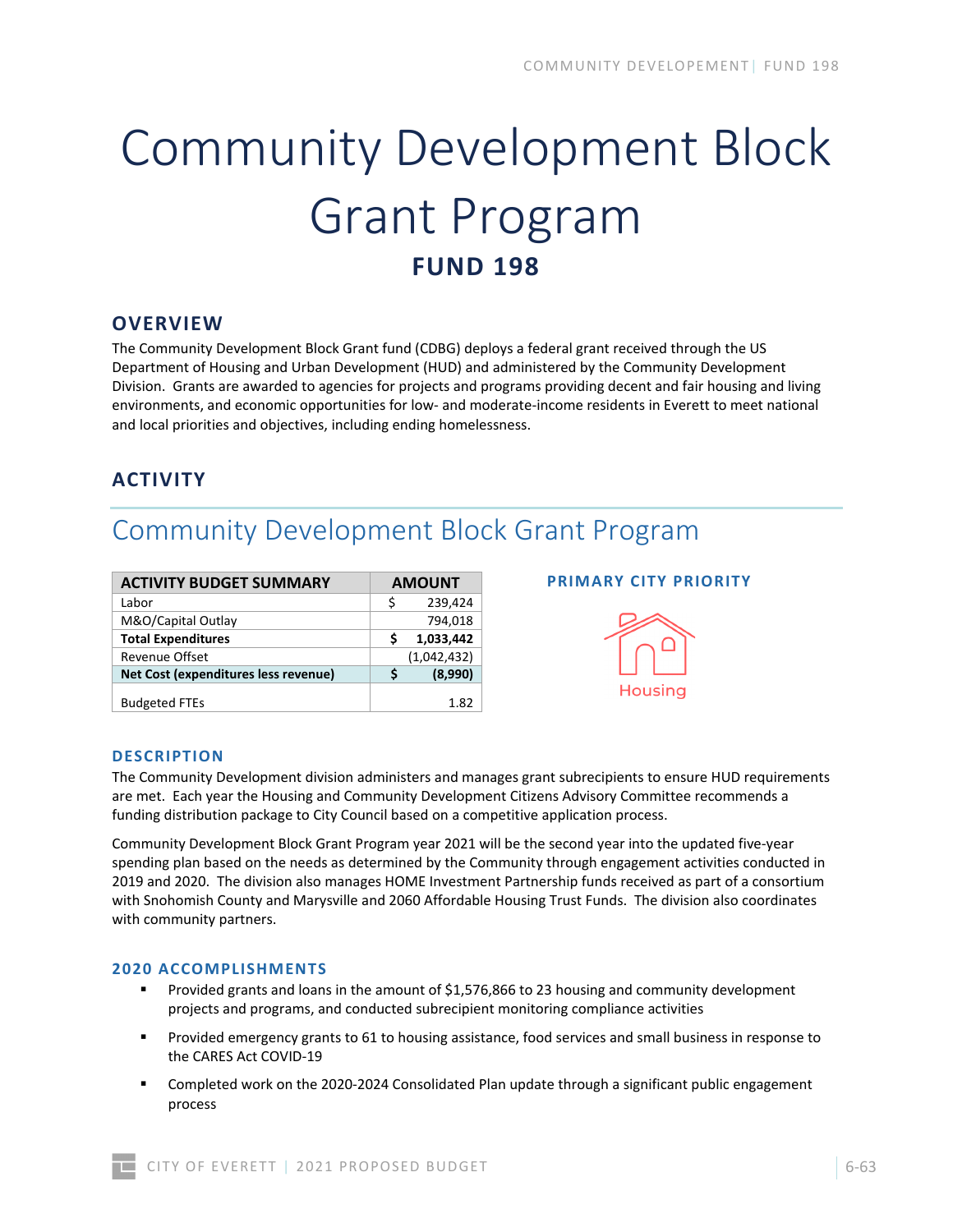### **2021 GOALS & WORK PLAN**

| <b>CITY PRIORITY</b> | <b>GOAL</b>                                                                                              | <b>WORK PLAN</b>                                                                                                                                                                                                                                                                       |
|----------------------|----------------------------------------------------------------------------------------------------------|----------------------------------------------------------------------------------------------------------------------------------------------------------------------------------------------------------------------------------------------------------------------------------------|
|                      | Complete 2021 Annual<br><b>Action Plan</b>                                                               | Conduct Public engagement activities & application<br>٠<br>round<br>Respond to additional COVID-19 relief as needed<br>п<br>Monitor subrecipients of grants and loans<br>٠                                                                                                             |
|                      | Implement grant<br>management software for all<br><b>Community Development</b><br>division grant funding | Determine platform and work with IT and Procurement<br>٠<br>for best practices to install and learn application<br>Develop and implement technical training for<br>٠<br>community partners who may use the system<br>Implement the new system for Grant application in Q1<br>п<br>2021 |

### **PERFORMANCE MEASURES**

| <b>PROCESS AND RESULTS MEASURES</b>                                                                | <b>TARGET</b> | 2017 | 2018 | 2019 EST.   | 2020 EST. |
|----------------------------------------------------------------------------------------------------|---------------|------|------|-------------|-----------|
| Number of findings or management letters<br>in the Single Audit from the State Auditor's<br>Office | None          | None | None | <b>None</b> | None      |

| <b>WORKLOAD MEASURES</b> |                                                          | <b>TARGET</b> | 2018 | 2019 | 2020 EST. | 2021 EST. |
|--------------------------|----------------------------------------------------------|---------------|------|------|-----------|-----------|
|                          | Housing and capital facility<br>projects                 | 9             |      |      |           |           |
|                          | Public service programs<br>(housing and social services) | 14            | 25   | 15   | 73        | 14        |

### **POSITION SUMMARY**

| <b>POSITION TITLE</b>                   | <b>FTE</b> | <b>POSITION TITLE</b>                                      | <b>FTE</b> |
|-----------------------------------------|------------|------------------------------------------------------------|------------|
| <b>Community Development Specialist</b> | .90        | Program Manager, Housing &<br><b>Community Development</b> | .80        |
| Administrative Assistance               |            |                                                            |            |

# **REVENUE DESCRIPTION**

Sources of revenue include:

- **Funds from the US Department of Housing and Community Development**
- **HOME Investment Partnership federal grant funds received through Snohomish County on a** reimbursement basis. Per interlocal agreement, the City receives 21 percent of the County's HOME allocation from HUD.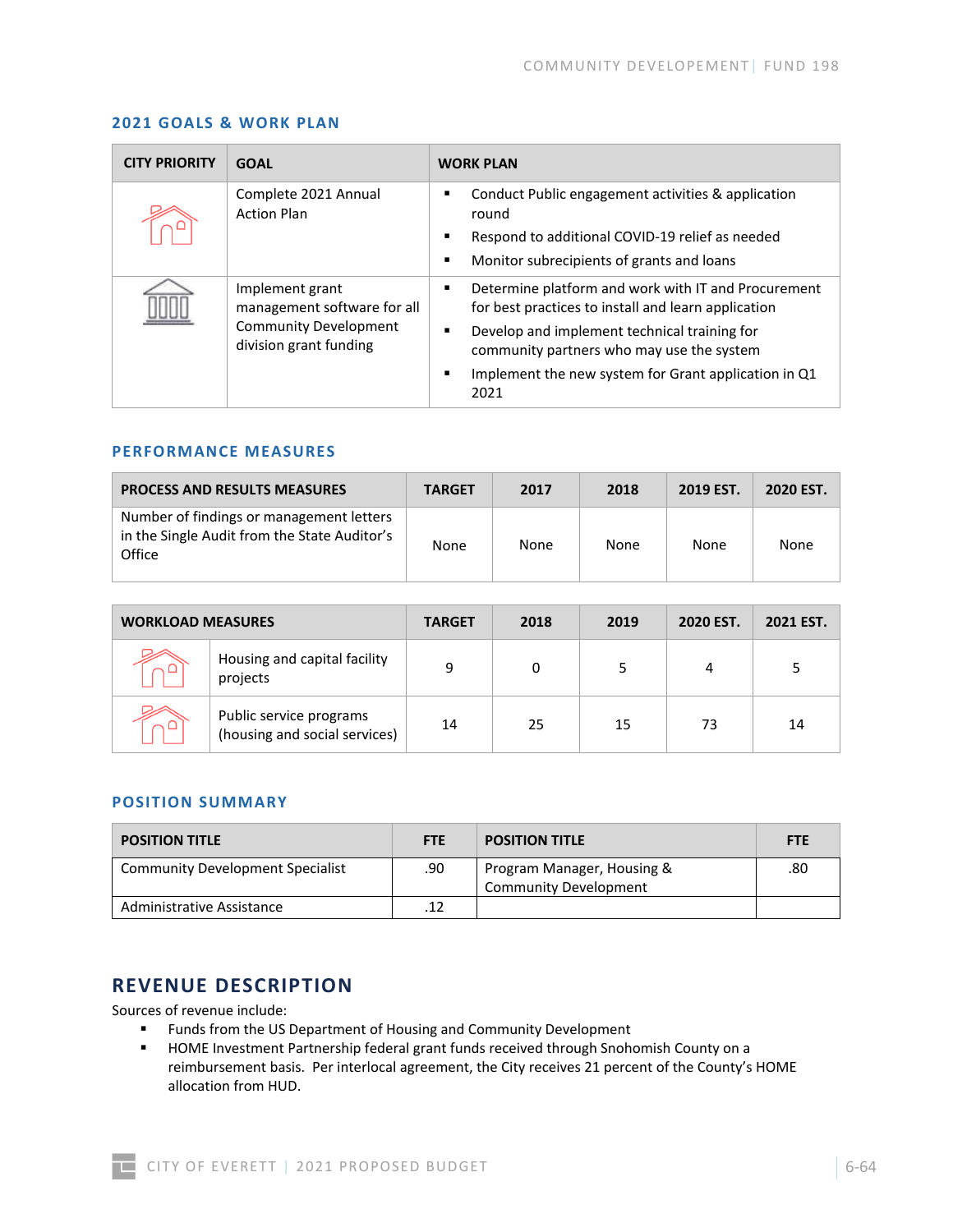- Affordable Housing Trust funds from the County through an interlocal agreement based on the 2060 AHTF surcharge collected from real estate documents recorded for property transactions in Everett
- **Repayments from previous loans**

### **THREE-YEAR PERSONNEL TABLE**

| <b>OCCUPATION</b><br><b>CODE</b> | <b>TITLE</b>                                     | 2019 | 2020 | 2021 |
|----------------------------------|--------------------------------------------------|------|------|------|
| 6151                             | <b>Community Development Specialist</b>          | 0.80 | 0.80 | 0.90 |
| 6152                             | Program Manager, Housing & Community Development | 0.50 | 0.75 | 0.80 |
| 6301                             | Administrative Assistant                         | 0.00 | 0.00 | 0.12 |
|                                  | <b>TOTAL FTES</b>                                | 1.30 | 1.55 | 1.82 |

## **BUDGET CHANGES**

This schedule includes labor changes from the 2020 Original Budget to the 2021 Proposed Budget. It may also include specific changes to M&O or capital outlay. It excludes labor cost changes related to cost of living, step increases, employee benefits, most position upgrades or reclasses, and routine adjustments to M&O.

|      |                                                                                                                        | Labor  | <b>M&amp;O</b>           |        |
|------|------------------------------------------------------------------------------------------------------------------------|--------|--------------------------|--------|
| FTE  | Item                                                                                                                   | Amount | Amount                   | Total  |
| 0.05 | Transfer 0.05 Program Manager, Housing & Community Development \$<br>from Community, Planning and Economic Development | 7,642  | $\overline{\phantom{0}}$ | 7,642  |
| 0.10 | Transfer 0.10 Community Development Specialist from Community,<br>Planning and Economic Development                    | 12,646 |                          | 12.646 |
| 0.12 | Add 0.12 Administrative Assistant                                                                                      | 12,342 |                          | 12,342 |
| 0.27 | Total                                                                                                                  | 32,630 |                          | 32,630 |

### **BUDGETED EXPENDITURES**

|                                             |      |           |     | 2020          |    | 2020       |    |           |    | 2021          |  |
|---------------------------------------------|------|-----------|-----|---------------|----|------------|----|-----------|----|---------------|--|
|                                             | 2019 |           |     | Adopted       |    | As Amended |    | 2020      |    | Proposed      |  |
| <b>Fund 198: Community Dev. Block Grant</b> |      | Actual    |     | <b>Budget</b> |    | 8/5/2020   |    | Estimate  |    | <b>Budget</b> |  |
| <b>Resources</b>                            |      |           |     |               |    |            |    |           |    |               |  |
| Beginning Cash & Loans Receivable           | \$   | 725,337   | Ś.  | 712,408       | \$ | 712,408    | Ś  | 806,139   | \$ | 806,139       |  |
| <b>Grant Revenue</b>                        |      | 530,192   |     | 1,518,699     |    | 2,052,820  |    | 1,178,018 |    | 1,042,432     |  |
| Misc Revenue                                |      | 24,175    |     |               |    |            |    |           |    |               |  |
| <b>Total Available</b>                      | S.   | 1,279,704 | S.  | 2,231,107     | S. | 2,765,228  | \$ | 1,984,157 | S  | 1,848,571     |  |
| <b>Expenditures</b>                         |      |           |     |               |    |            |    |           |    |               |  |
| Salaries & Benefits                         | \$   | 191.809   | Ś.  | 201,794       | \$ | 202,294    | Ś. | 214,675   | Ś. | 239,424       |  |
| <b>M&amp;O</b>                              |      | 13,317    |     | 5,000         |    | 51,500     |    | 2,400     |    | 3,600         |  |
| <b>Operating Grants</b>                     |      | 256,991   |     | 1,294,373     |    | 2,278,494  |    | 944,315   |    | 778,168       |  |
| Interfund Services & Charges                |      | 11,448    |     | 17,532        |    | 20,532     |    | 16,628    |    | 12,250        |  |
| <b>Total Expenditures</b>                   | \$   | 473,565   | S.  | 1,518,699     | s  | 2,552,820  | S  | 1,178,018 | \$ | 1,033,442     |  |
| <b>Ending Cash &amp; Loans Receivable</b>   | \$   | 806,139   | -\$ | 712,408       | s  | 212,408    | \$ | 806,139   | \$ | 815,129       |  |
| 2021 Budget Appropriation - Fund 198        |      |           |     |               |    |            |    |           |    | \$1,848,571   |  |